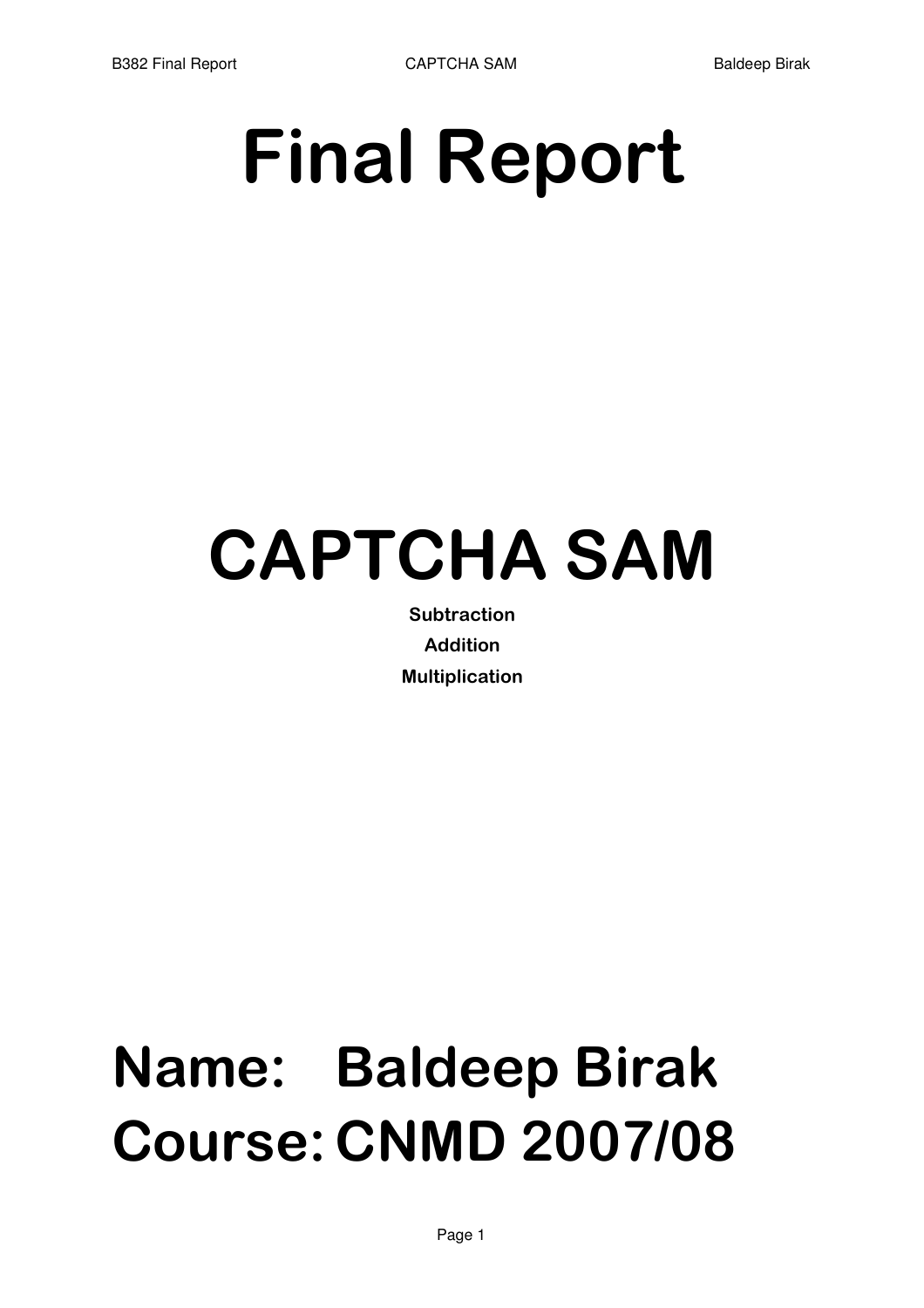# **1 Abstract**

This report looks into the ECE Intranet and reveals a security vulnerability with the current system. It looks into the implementation of a CAPTCHA with a web based login page. There was a feedback questionnaire that required the participation of staff and students of the department. Questions were asked about the use of a new system and the analysis goes into detail about how the respondents would feel if there was a possible switch over.

CAPTCHAs are given a bad name because of how big companies implement them on their websites. This report reveals both good and bad examples of CAPTCHAs from some of the big companies around and explains why this is the case. It also looks into alternative methods for companies that wish to use CAPTCHAs to help pass the authentication process of a registration, system login or even a blog post.

There are some alternative methods to CAPTCHAs mentioned in the report that maybe workarounds, however there are also reasons why these are not so good in a real world example. This would raise questions to some of the articles on the subject matter from large organisations (such as W3C) and why they may wish to retract their statements.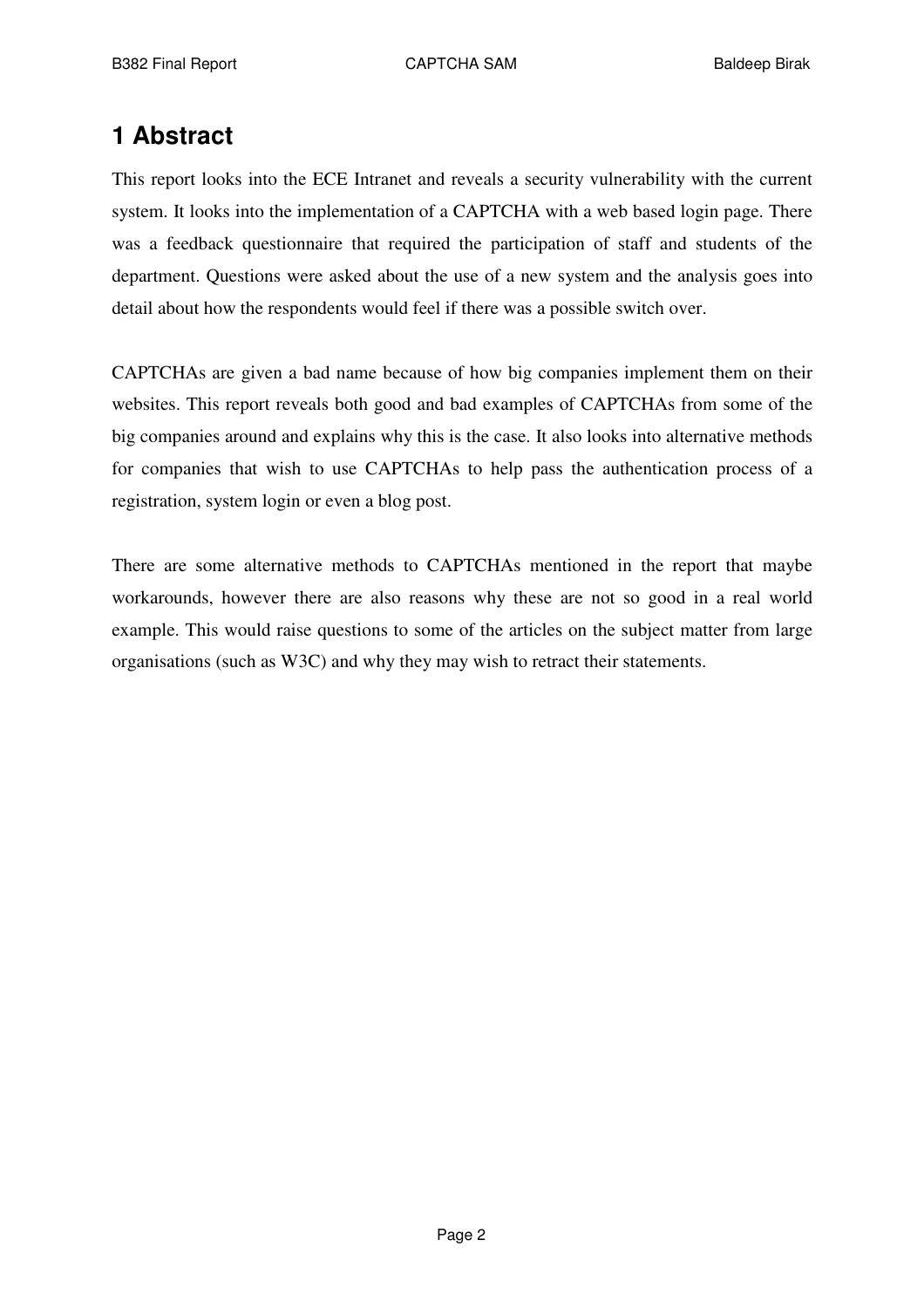### **Contents**

| 22 |
|----|
|    |
|    |
|    |
|    |
|    |
|    |
|    |
|    |
|    |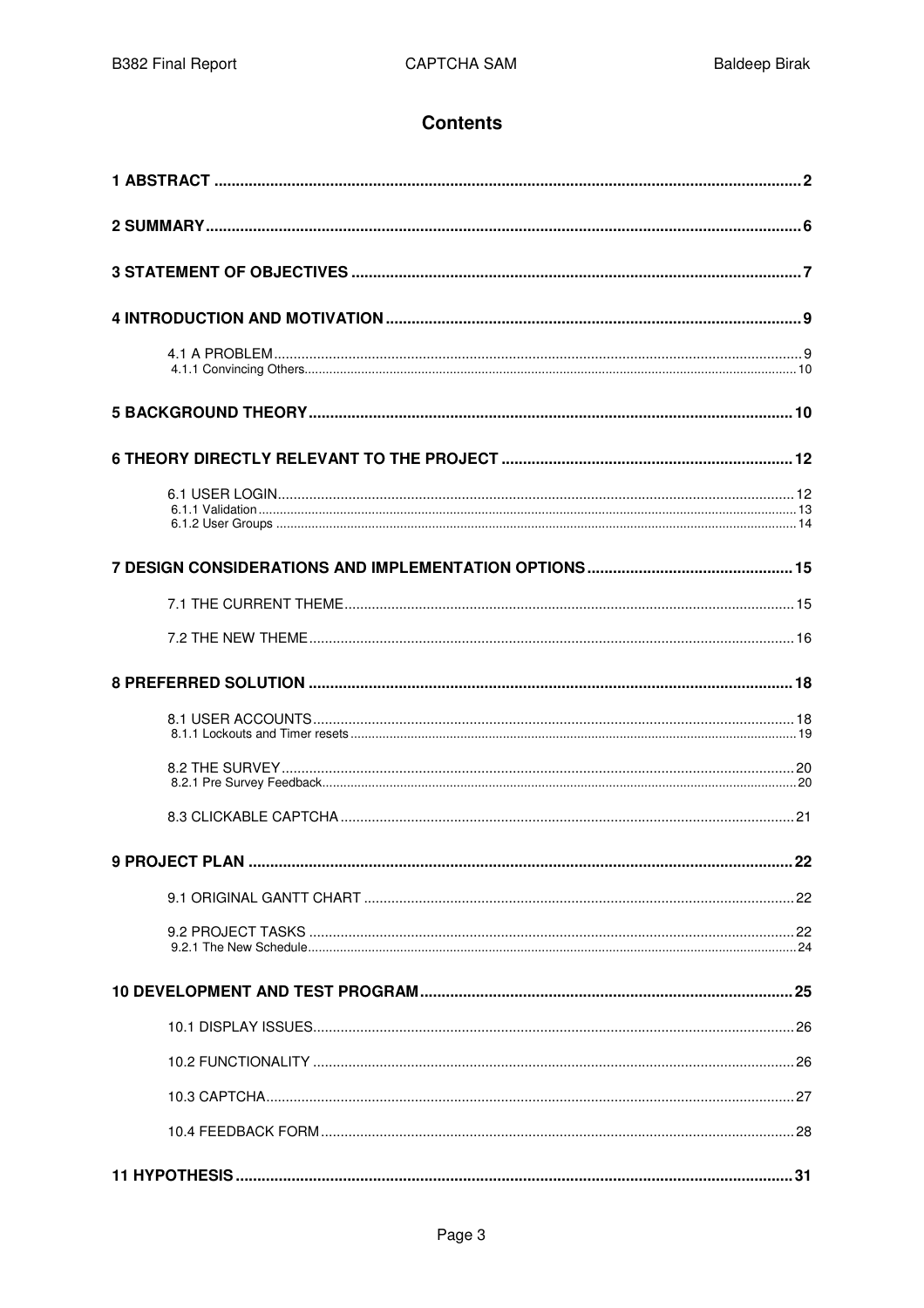| <b>16 LITERATURE REVIEW.</b> | 66 |
|------------------------------|----|
|                              |    |
|                              |    |
|                              |    |
|                              |    |
|                              |    |
|                              |    |
|                              |    |
|                              |    |
|                              |    |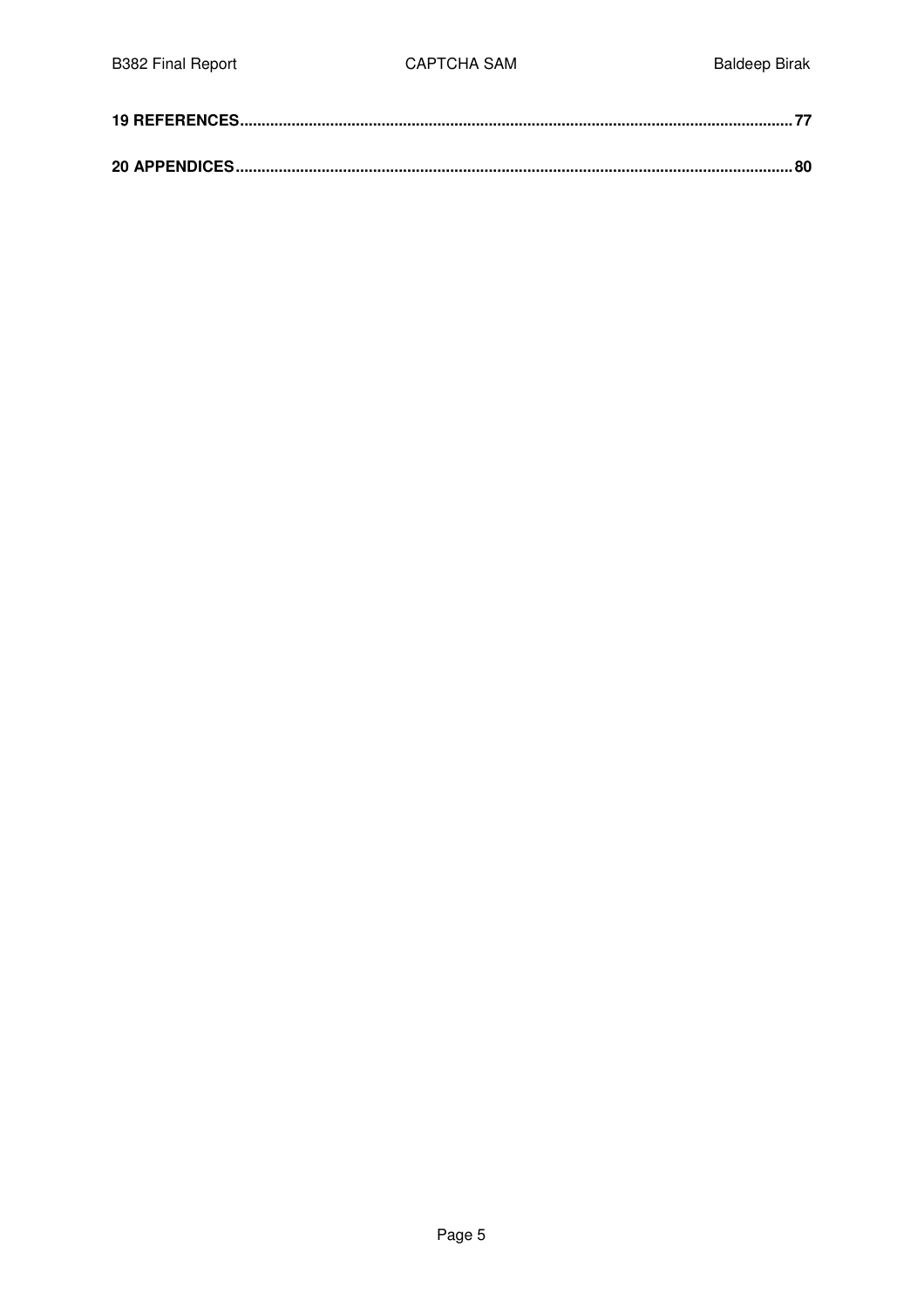# **2 Summary**

This project is about making an authentication system that makes the University Intranet login more secure. The problem with the current system is that anyone can keep trying to login (human or bot using brute force methods). There is no limit on the amount of guesses a user can make. This adds a security vulnerability with the possibility of University content (such as the new forum) leaking out.

The simple way to fix this is to limit the number of attempts a user can make to login before locking them out temporarily. The more secure method is to have a web page with a login dialog box and prompting for the user to submit their account details. This would ensure the user that the website is genuine from the website URL, the padlock symbol in the browser and the use of a web page that is themed with the Intranet template. In addition to the login box a CAPTCHA can be added as extra measure of security. The reason for this is that a bot cannot read an image (unless programmed to do so) whereas a human can.

After the implementation of the CAPTCHA, the next task was to assists against brute force attacks. This was done by counting the number of attempts made by the user before locking them out of the system. The number of attempts set in the software (for this project) was set to ten. This was set to a high number to assist the respondent by not locking them out of the system. The developer required feedback from as many respondents possible and by not locking them out, he could maximise the potential number of successful logins.

To assist against denial of service, a timer needed to be implemented to allow the user back into the system. This could not be too short that it's not worth having or too long that no one comes back to the website. After careful consideration the idea was to set the timer to five minutes. When a user has been locked out by the system their user account credentials would be ignored for the set time limit. If the user stopped logging in during this time limit then the counter would reset. After a counter reset, another set of attempts were allowed and this process looped.

To prevent the user account from being locked out indefinitely, a method was needed to distinguish where the "supposed" attack was taking place. To find out this information out, a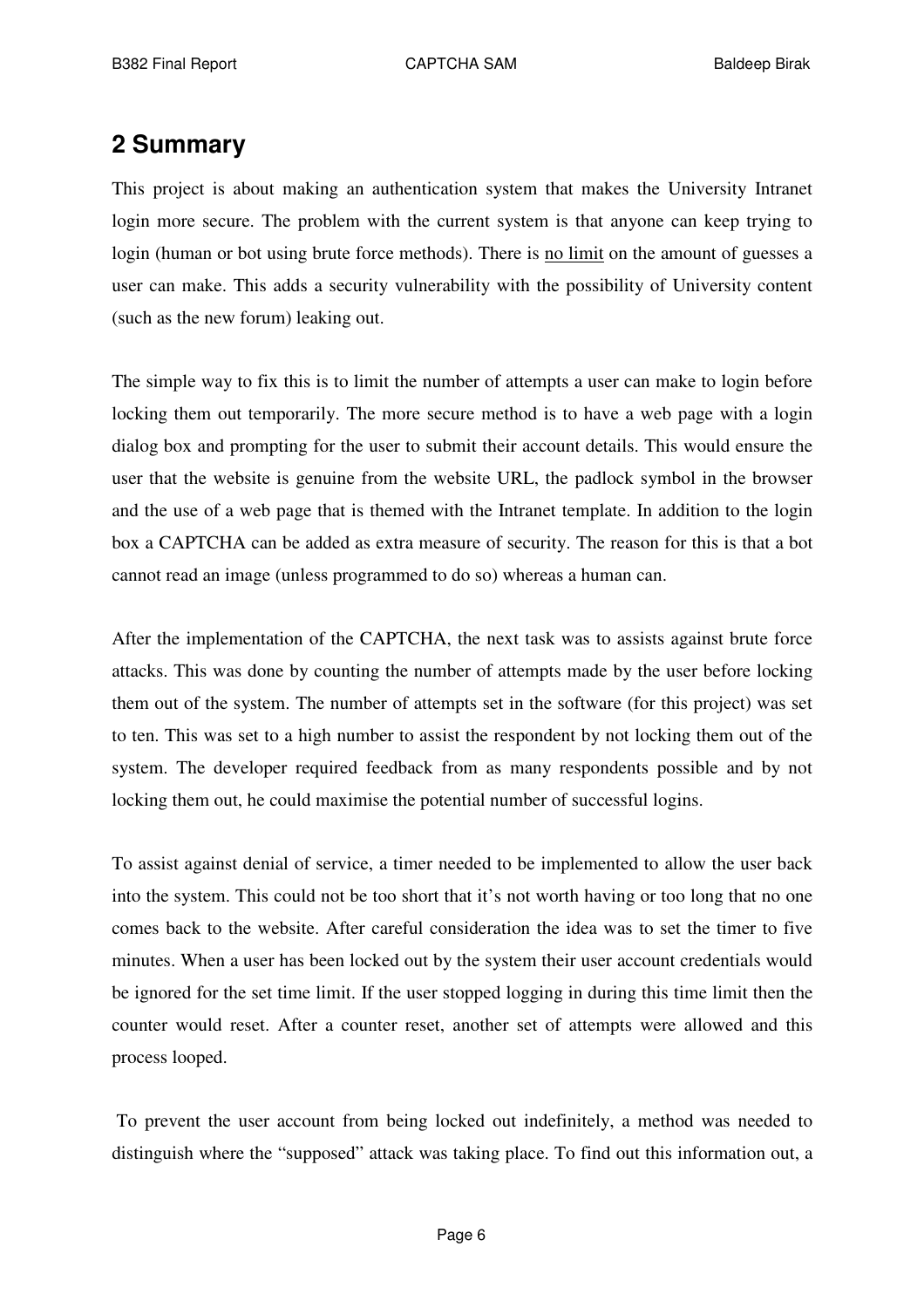function in PHP was used to find out the user's IP address. This information was inserted into a MySQL database. The same table was used to lookup the user's IP address, find the current number of login attempts and the time of the last attempt. By using the IP address, the block prevented the "supposed attacker" accessing the system. This way the user was not affecting genuine users from using the system.

The login attempts were updated by using the respondent's IP address. The reason for this is that in a real world scenario such as emails, companies block emails coming from certain IP addresses (Rickert 2008). Another scenario is where a company or organisation may block SSH or access to their website to and from certain IP addresses. The downside of blocking a user based on their IP address was that if a user on a shared internet connection failed to login after ten times, other people using the same internet connection will also be locked out.

# **3 Statement of Objectives**

The aim of the project was to create a small website with the addition of a CAPTCHA. The home page required the use of a CAPTCHA to be added to a login page. When you try to login, the username, password and the answer to the CAPTCHA would be validated against. Once you successfully logged in to the system you could leave feedback and then you are logged out. The website needed to include a help section, copyright section and an about section so the user knew enough about the system and how to use it. The style of the site should be based on the Intranet home page.

The login page needed to authenticate users with the use of a MySQL database in order to see who is a member and then lookup their username and password. All passwords should be encrypted using an algorithm such as MD5. Other methods of encryption that could also be used in the system include SHA1, DES and Triple DES. As the project was about authentication, rather than password security, either SHA1 or MD5 would be the best algorithms to use as phpMyAdmin allows the encryption of passwords with both of these methods.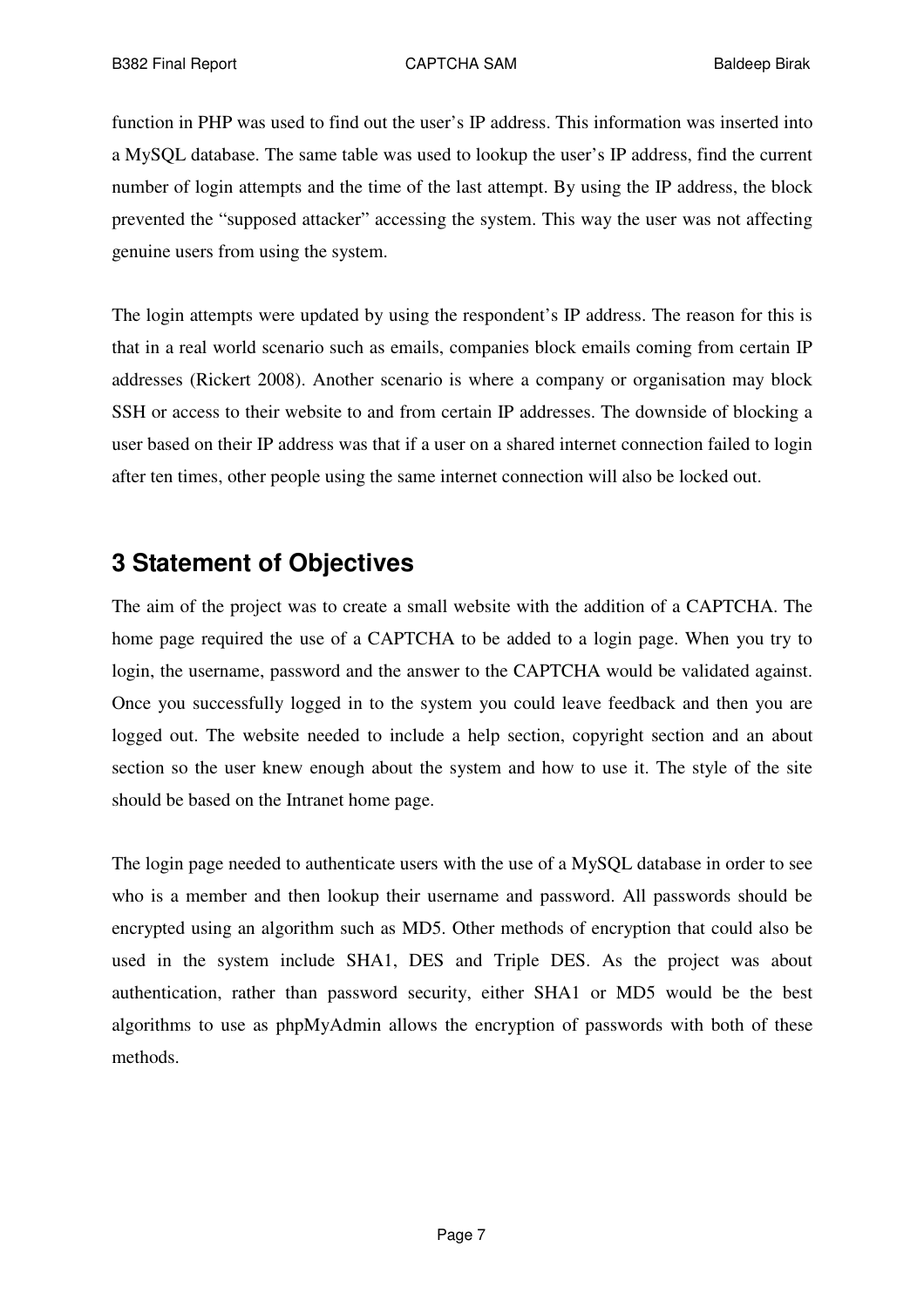The CAPTCHA had to be an image that would be displayed on the login screen. It needed the use of PHP sessions to synchronise the answer from the home page to the login authentication script.

The software had to be functional as staff and students were required to assist with a survey. The aim of the survey was to find out respondents opinions of the software, the CAPTCHA and how they would feel if this system replaced the current intranet pop up dialogue box.

In order to maximise the number of feedback responses a strategy was needed to attract the audience to the website. This was made possible with the use of the departmental forums, by word of mouth and via communications (such as email). The website would have to be accessible all day, everyday so that participants could help at a time they preferred.

To maximise on the number of feedback responses all the respondents were kept anonymous. In order to do this whilst, knowing the user account was by storing the user account into a database and the name and email address had to be emailed to the surveyors email address. The name and email part of the feedback was used to answer any question or personal opinions the respondent may have about the system.

To assists with any sort of SQL injection (that could possible wipe the database contents), the responses from the question were stored in a database whilst the name, email and comments were sent via email. To keep the system online the aim was to have two websites, one stored on the University server and another by a private hosting company. If for any problem one website was down, the other was available. A backup procedure was put in place to store the email content and keep a copy of the database offline.

With the information from the feedback, the aim is to gather the information from the survey and use it to prove whether the objectives of the CAPTCHA were met. If they were successful then a literature review will be written with our findings and prove to some organisations that their comments on the subject area would need to be closely looked at and possibly reviewed. We would like to show to industry that it is possible to create CAPTCHAs that are easy to read and that it is possible to create CAPTCHAs that do not need to have any of the text distorted.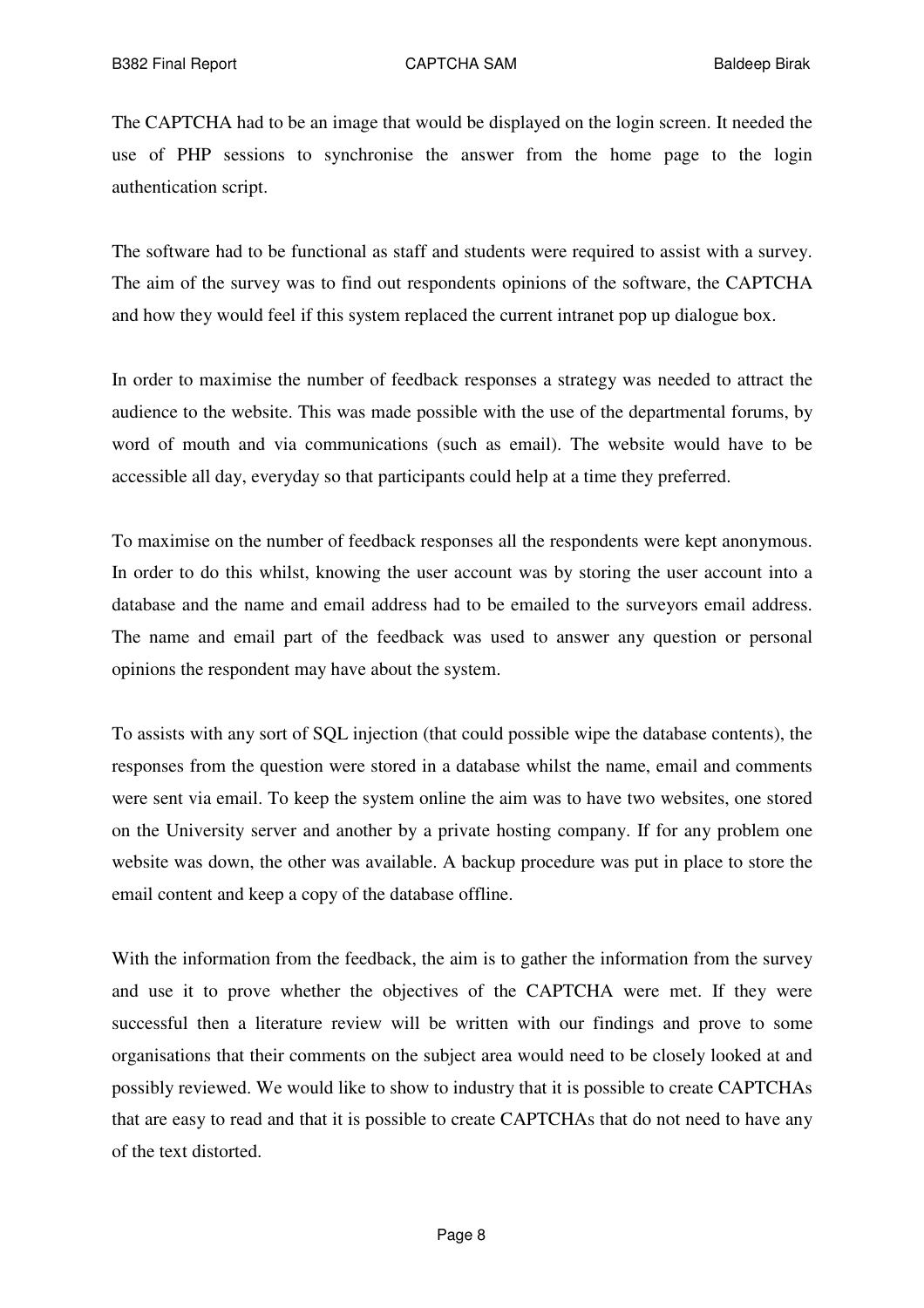# **4 Introduction and Motivation**

There are three main reasons that drive this project, they include: the addition of a welcome screen for the Intranet, the vulnerability that has to be removed and proving to the industry that CAPTCHAs do not need to be overly complex to serve a purpose.

Whenever a user (staff or student) goes to the Intranet they are shown a dull pop up box asking for their username and password. This is good as the system works, but as a company the aim should be to advertise itself. With the use of a welcome page the user can see for themselves that they are at a website with a nice interface showing the University logo and the user knows that they are at a secure web page with the use of a security certificate. This would be publicised in the user's web browser with the use of a padlock symbol and the start of the URL (https).

## *4.1 A Problem*

At this moment of time there is a vulnerability with the Intranet. This is a brute force vulnerability and was found when testing how many times you could attempt a login before the system locked you out. After attempting over 100 attempts the system would still let you carry on. After the 100 attempts were made a genuine user account and password were entered and we were able to login successfully.

To see if this was an issue with just one web browser the following web browsers in the test included: Firefox, Internet Explorer, Opera and Safari all of which were on Windows XP Professional. To check that the test was reliable, the same tests were carried out a Linux distribution (Fedora 7) with the web browsers Firefox, Konqueror and Sea Monkey. This set alarm bells that it must be true and when asking Phil Trew a couple of days later, he said "there is no limit".

With this information, the aim was two fold. The first showing to others that there is a problem with the current system and an exploit should not be available. With the ECE forums now moved onto the Intranet, we don't want to have them moved again do we? Upgrading them cost the University money and the students distress without the availability of a shared resource.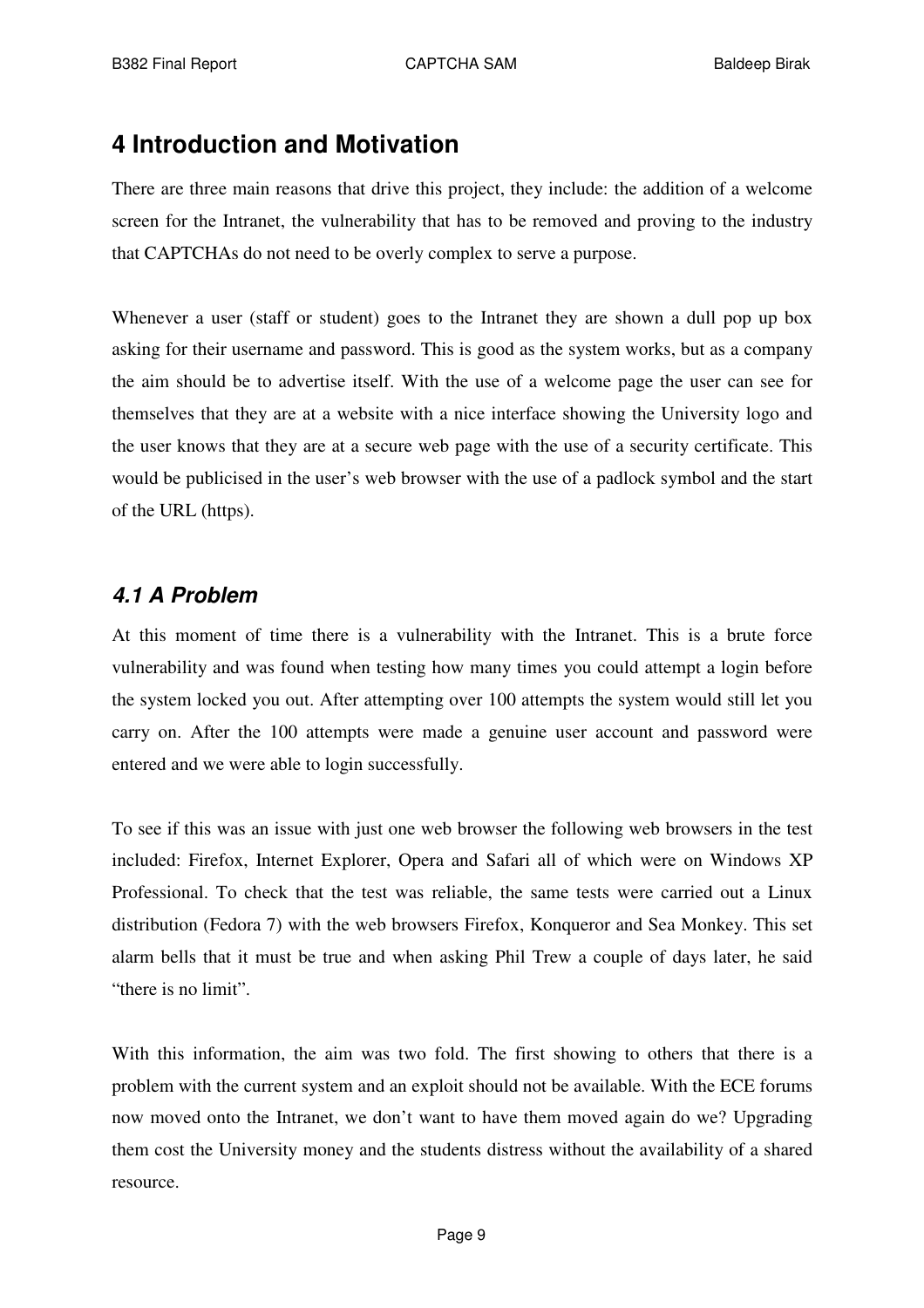### **4.1.1 Convincing Others**

The second factor is to prove to industry and the critics of CAPTCHAs that they are useful and content in the image is easy to read and does not need to be distorted to serve a purpose (Oleg 2007). By making the text clear to read and using a puzzle (that was a mathematical operation) there was a small challenge for the respondent. The target audience when designing the CAPTCHA was staff and students of the University. They should (in theory) have the educational ability to work out the answer of an operation whether it was subtraction, addition or multiplication.

The developer made this even easier for the respondent by allowing them to generate a new image if there was a problem with the one they saw. This was possible with the use of JavaScript where the respondent could click on the image to see a new one. Whether this was because the respondent could not read the text of one image or even where the math was difficult, there was the optional choice for the respondent.

If the respondent still found this difficult there was information of how to make this even easier for them. Explanations of how to use a calculator or a magnifying tool on a Windows and Linux platform were explained to the respondent in the help section of the website with the use of screenshots. The developer even added the ability to add user accounts where an individual could bypass the CAPTCHA if they required this for any disability reasons. Even where the CAPTCHA may have been exempt for that user, the number of login attempts was still enabled so that a brute force vulnerability was not possible.

# **5 Background Theory**

CAPTCHA stands for "Completely Automated Public Turing test to tell Computers and Humans Apart". Alan Turing first invented the Turing Test back in 1950 and this was used to see whether a person could distinguish between a computer and a human. Three staff at Carnegie Melon University and another working for IBM (Wikipedia 2004) used the idea of the Turing Test and came up with the concept of the CAPTCHA in the year 2000. This was first publically used by Yahoo.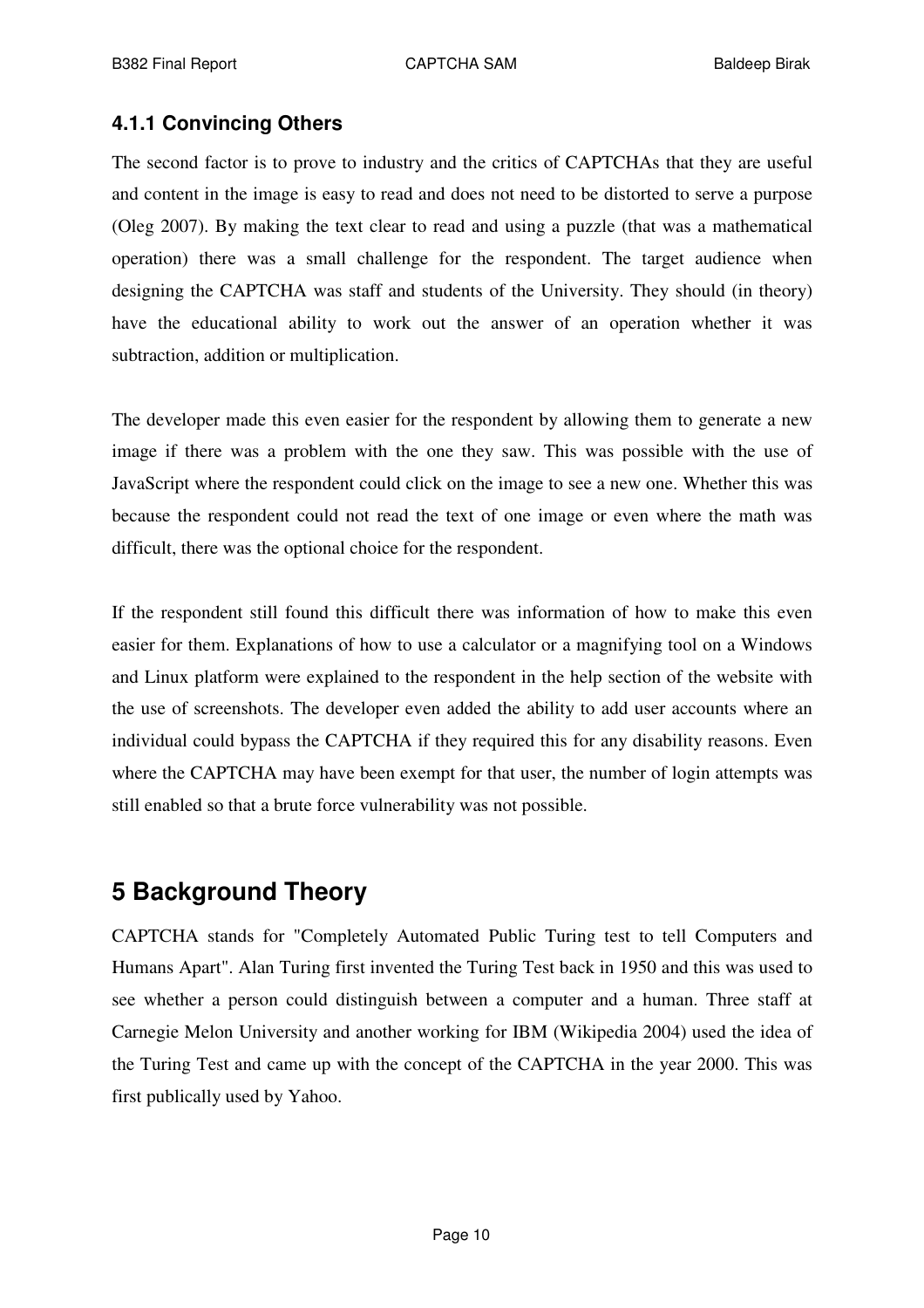The developers of the CAPTCHA used the idea of the Turing Test to create an image with text, images and even questions to show to a person and see if they could work out the answer. Some people would say that this is the reverse Turing Test as it is focusing on a human answering the CAPTCHA question rather than a computer (Coates, Fateman and Baird 2001).



On the left is an example of a simple CAPTCHA from a website using JSP (Conner 2007). Not all CAPTCHA images are easy to read like this one. Further examples can be found in section 14.

The way a CAPTCHA works is by having a server generate an image (this can also be an animated gif) or even audio. The image CAPTCHA could be some text or even an image(s). In the case of an image containing text, you may see a word, random characters and symbols or even a question. Below are some examples:

- word: story
- character: f s u & 2 9
- question:  $7 + 8 =$

For audio CAPTCHAs, the above three can still apply, but they would be spoken out to you. In image CAPTCHAs, you may see one or more images or puzzles. Some examples include:

- Click the correct image where there is a football
- What colour is the sky?
- How many people are in the image?

The user is asked to enter the answer in a text box to submit or even click on the correct image (as if it is a submit button on a form) and the correct answer is compared with the answer submitted. If the answer submitted is correct then you can proceed. It's an authentication technique to hopefully tell the difference between a real person using the system rather than a computer (bot) trying to guess the answer.

CAPTCHAs are mostly found when registering for an email address, registering on a forum and even when posting a comment on website blogs (Claburn 2008).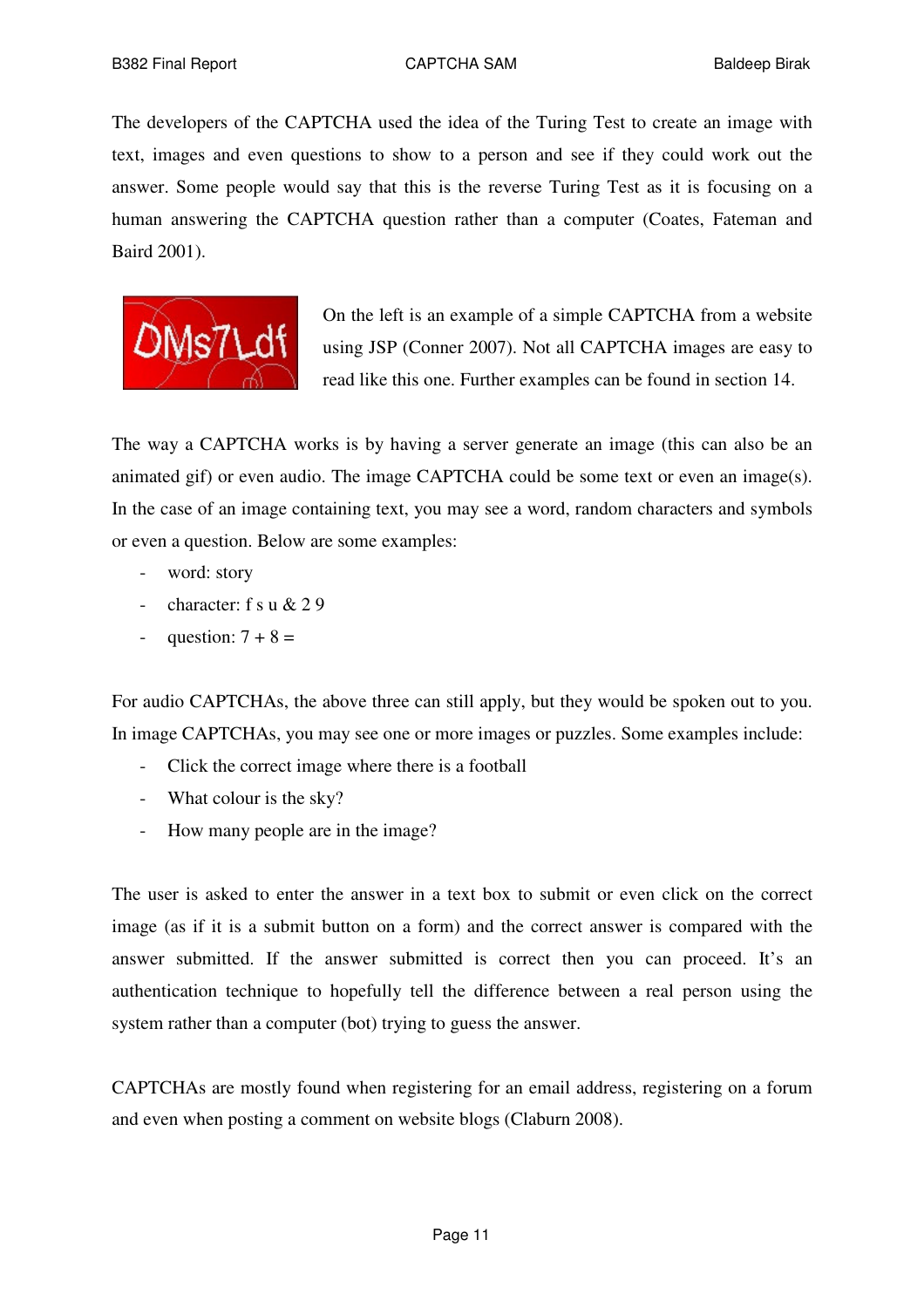# **6 Theory directly relevant to the Project**

This project required the use of PHP, MySQL, HTML, CSS and mathematics. The use of web technologies allowed the creation of a website and the use of mathematics to work out the answer to the equation of the CAPTCHA.

In order to tackle the problem of a replacement Intranet page, we needed to look into the current problems with the system. Whilst logging in with the wrong account details we found that there is no limit to the number of login attempts. The aim was to have a lockout mechanism that blocked an attacker for five minutes if there was a suspicion of brute force activity and the implementation of a timer to reset this count after the time limit was over.

Whilst researching about CAPTCHAs and alternative solutions our findings showed that the main concern about them is that the designers make them hard to read by distorting the image (W3C 2005). The aim was to make the text clear to see with no distortion and the grid is easy to read for the user. The grid references in the image were displayed in multiple colours to assist people with colour blindness. One colour was used for the text in the grid and another was used for the grid lines to make navigation between numbers easier to the end user.

# *6.1 User Login*

When a user attempted a login there are five possible stages to process their details to determine whether they would be able to enter the system successfully. To make this easier to understand, these processes are shown in Figure 6-1.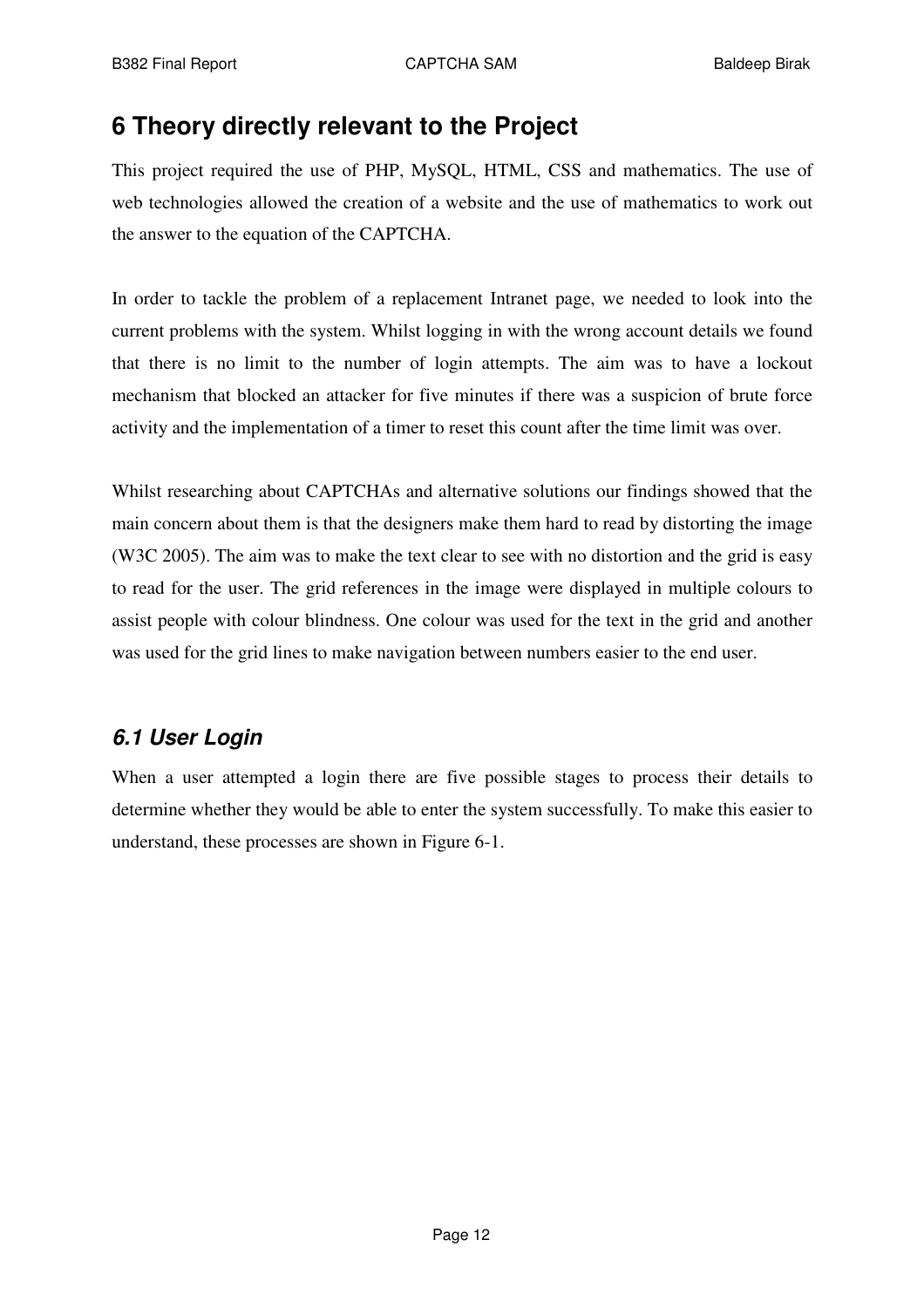

**Figure 6-1 Steps involved to login to the system**

When the user submitted their login details and the answer of the CAPTCHA, an initial query would look at the number of attempts a user has made before deciding whether to accept their login credentials or not. If they have made more than ten attempts, they will be locked out for five minutes. When the time limit had expired then the user's login details would be compared with the database.

#### **6.1.1 Validation**

The validation of the user's details went through a number of processes. The first was to lookup the username, password and whether the user is exempt from the CAPTCHA. If the user was exempt from the CAPTCHA then the answer of the CAPTCHA will not be checked,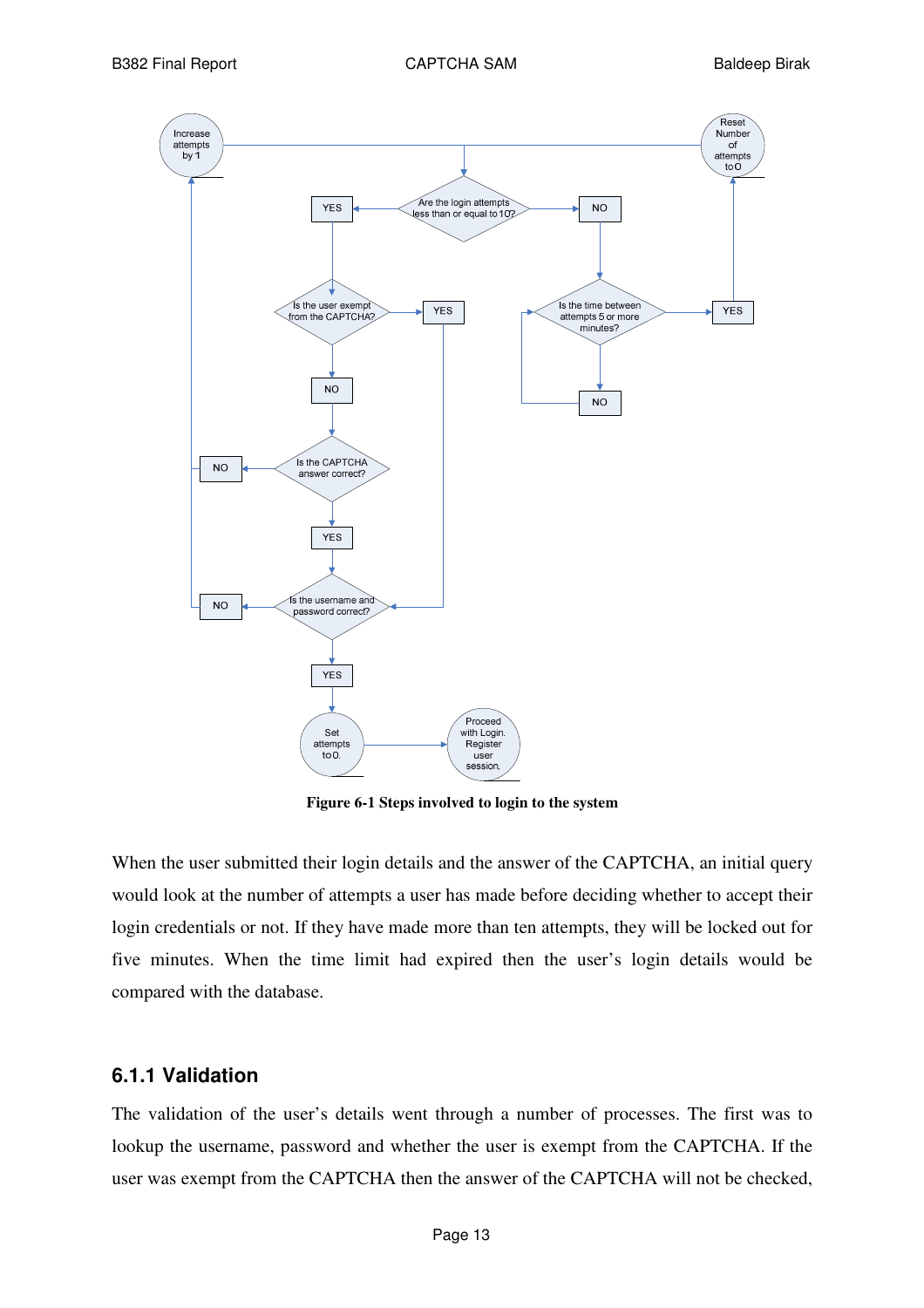however if they are not exempt, then the answer is compared. For the majority of users, if the answer is correct then the username and password is compared with the database. If the answer is incorrect, the number of attempts increments by one and the user would then see a failure message.

If the user passed the first step then their username and password would be compared against the system. This is done by looking at the database for one record that matched both username and password. A query was used to lookup the username and password, if only one record appeared this would be accepted and a session would be registered. If they did not match, the user would be shown an error message along the lines "incorrect username or password" and the number of attempts would increase by one.

In the event where more than one record appeared, an error message would appear. This should not be possible as all usernames are unique. New usernames could not match any existing ones on the database.

Once a user could login with one account, a check was made to see whether multiple users could login with only their own login credentials (username and password). Tests were used to check cross matched records (e.g. username one with password two). If the test was successful then the login page would display an error message. On the PHP side, sessions were needed to allow the user to view all pages that are viewable to that user's group.

### **6.1.2 User Groups**

During the implementation of the software, there were five user groups. They ranged from a basic account where a user could login and leave feedback to an admin account where the user could login to the admin section, creating and maintaining user accounts and even viewing the feedback from the survey. The user groups in the system are:

- Restricted User can login and leave feedback data but cannot change their password.
- Users can login, leave feedback and change their password.
- Staff can login, leave feedback, change their password and view extra content than users.
- Supervisor has all staff privileges and can view the admin section of the site.
- Admin have entire system access and change anyones password.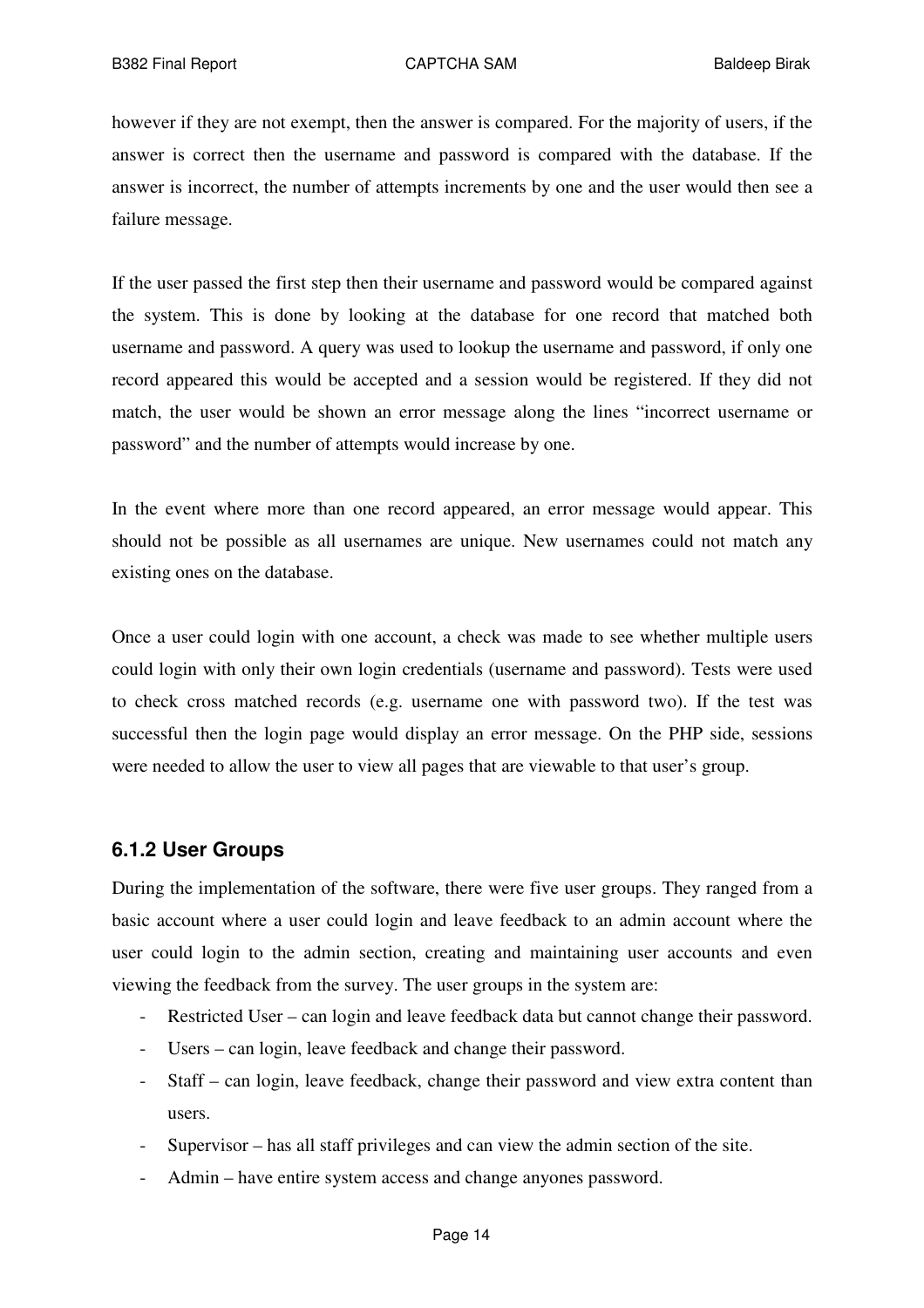# **7 Design Considerations and Implementation Options**

This section looks back at the preliminary study for the design ideas and mixing those with the Intranet website styles to produce a website that the user would understand how to use.

# *7.1 The Current Theme*

The design of the website in our opinion had to be based on the Intranet theme. This was

because a welcome page should take the current website formatting. Changing the theme would only have confused the users and they may have been reluctant using the website.

The theme at the time of the website build included a purple header and footer with white text. The body of the page was white.



**Figure 7-1 Current web page on the Intranet**

The header text was blue and the text on the screen was in black as seen in Figure 7-1.

| <b>Course Information</b>    |
|------------------------------|
| Curriculum tables            |
| Course details               |
| Unit details                 |
| Timetables and Lab Rosters   |
| Referral/Deferral Coursework |
| Results                      |
| <b>Industrial Placements</b> |

**Figure 7-2 Current menu system on the Intranet**

The next problem was how to design the login box. Looking around the Intranet we needed an idea of creating our login box. This could not just be white and to our fortune we found one on the projects







**Figure 7-3 Login box on project website**

website login page. It used the yellow background and blue text. There was a purple login button that was made using an image.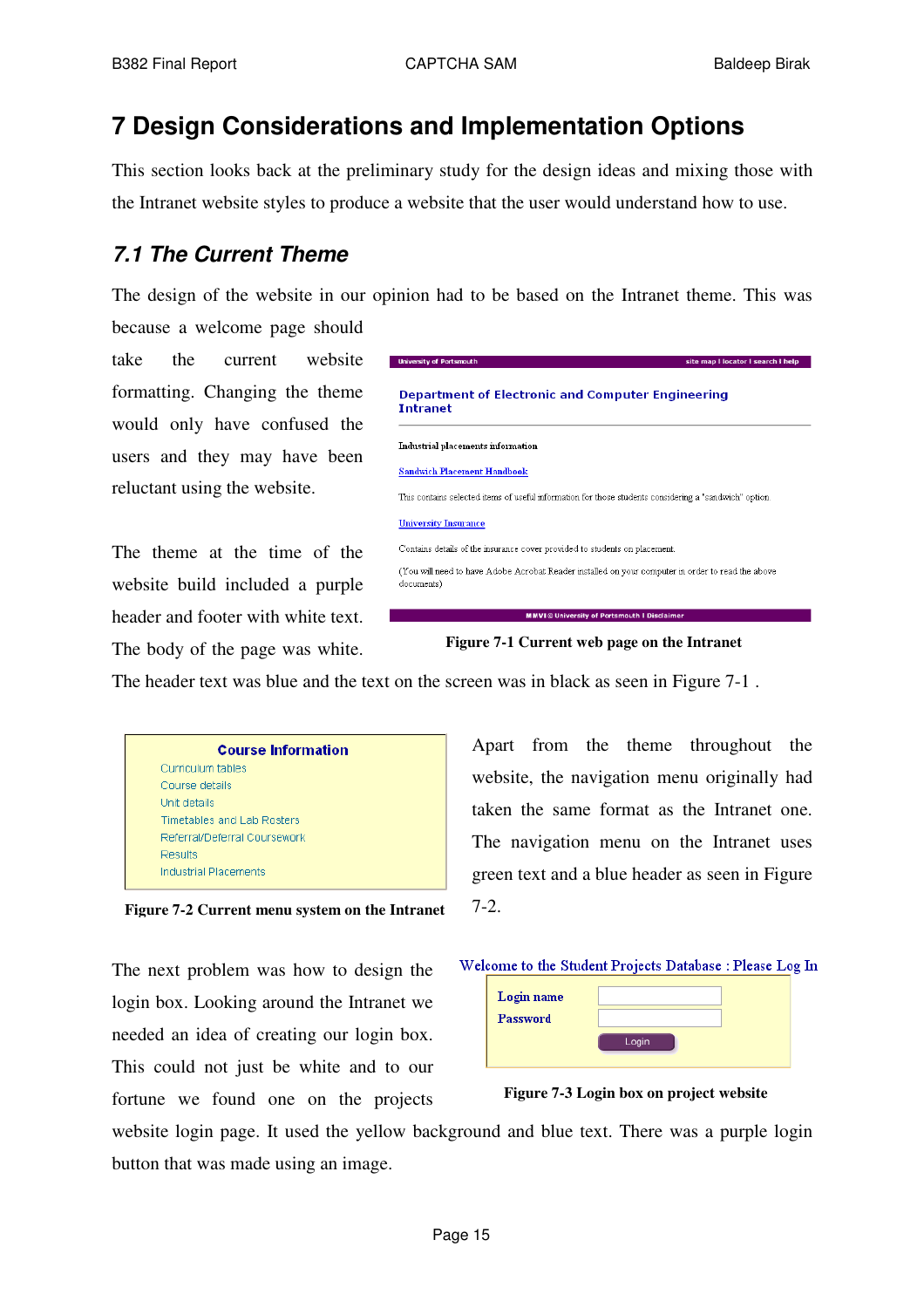## *7.2 The New Theme*

Without using any of the images on the website (with the exception of the University logo) we managed to replace the images of text in the header, footer and the login button, by just using text.



**Figure 7-4 Website home page**

After many of hours of work trying to replicate the style of the Intranet with a few improvements (as we like to call them) we had our home page. The page can be seen in Figure 7-4 and comparing the two between this page and the previous, there is not that much difference.

All the text in the header and footer is only text (not images like the Intranet)

and this would save lots of bandwidth over the course of a year. In order to make this work in the most commonly used web browsers a script was used to detect each web browser and the second style sheet would override the first for that web browser. This was very handy as a bug in one browser did not spoil this for another.

In Figure 7-5 are the two menu styles used. Originally the first one was used as this was for the user section of the website. This was styled on the current Intranet style (as seen in section **Error! Reference source not found.**) and by keeping this simple the user was not over complicated with information.

The second image was used to help everyone navigate through the help section of the website. When a user viewed a certain page on the help section the navigation page of that link would highlight. The developer wanted to make this as easy as possible informing





**Figure 7-5 Menu navigation**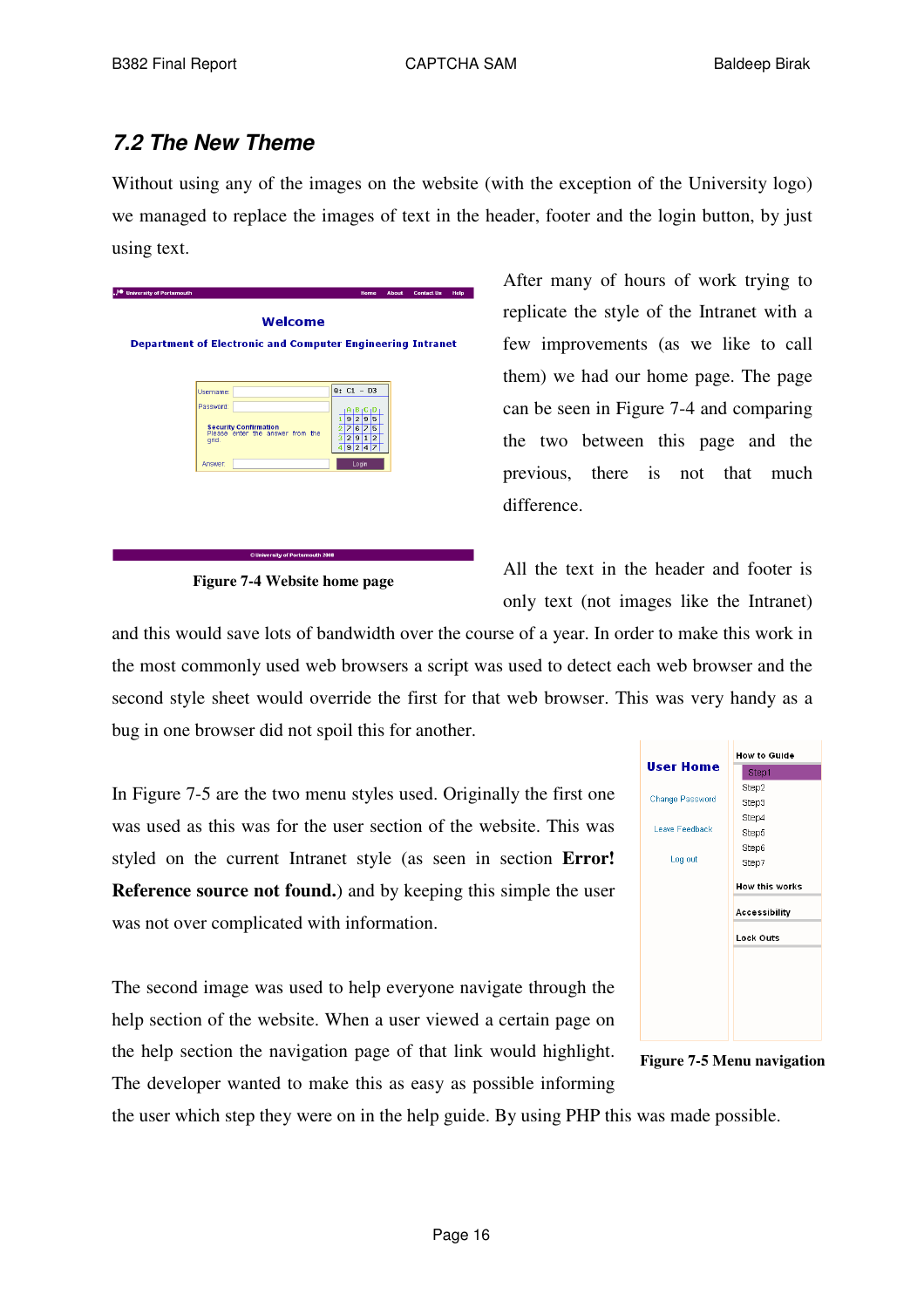| Username: |                                                                  | $Q: C3 - A1$ |   |       |              |         |  |
|-----------|------------------------------------------------------------------|--------------|---|-------|--------------|---------|--|
| Password: |                                                                  |              |   |       |              | A B C D |  |
|           |                                                                  |              |   |       | $\mathbf{2}$ | 12.     |  |
|           | <b>Security Confirmation</b><br>Please enter the answer from the | 2            | 5 |       |              |         |  |
| grid.     |                                                                  |              |   |       |              | 5       |  |
|           |                                                                  |              |   |       | 1 1 8 7      |         |  |
| Answer:   |                                                                  |              |   | Login |              |         |  |

**Figure 7-6 Login box**

The next comparison is with the image above and the original idea in the preliminary study (shown in Figure 7-7). If you were to compare the in Figure 7-6 (above) with the one in Figure 7-7 (right) you should notice that the question is located in two different places. The question in the actual software has the question above the grid

| The final comparison is the login   |
|-------------------------------------|
| box. The styling used the same idea |
| of the project database login page, |
| however this had one difference.    |
| Instead of using an image for the   |
| login button, CSS was used to make  |
| the login box wider and change the  |
| colour of the submit button.        |

| Username:<br>Password: |   |   |   |   |   |  |
|------------------------|---|---|---|---|---|--|
| Security Confirmation  |   | Δ | в | C | D |  |
| Please enter the       |   | 9 | 5 | 2 | 3 |  |
| total of the grid      | 2 |   |   | n |   |  |
| locations: $A3 + D1$ : | 3 | 8 | 6 |   |   |  |
|                        |   |   |   |   | 8 |  |



whereas in the preliminary study this was away from the grid.

The problem when trying to implement the CAPTCHA in the same way as the original design was that the values on the web page would not echo out the same grid reference or answer. By modifying the system session variables could have been used but how PHP uses cookies, the user could find out the answer without looking at the grid, so this was avoided.

In order to make the CAPTCHA easy to read, grid lines were used (as seen in the original design) and the use of different colours for grid references were also used. The reason for using different colours was to make the grid references easy to read for multiple people. If one colour was hard to read, by clicking the image another colour was displayed.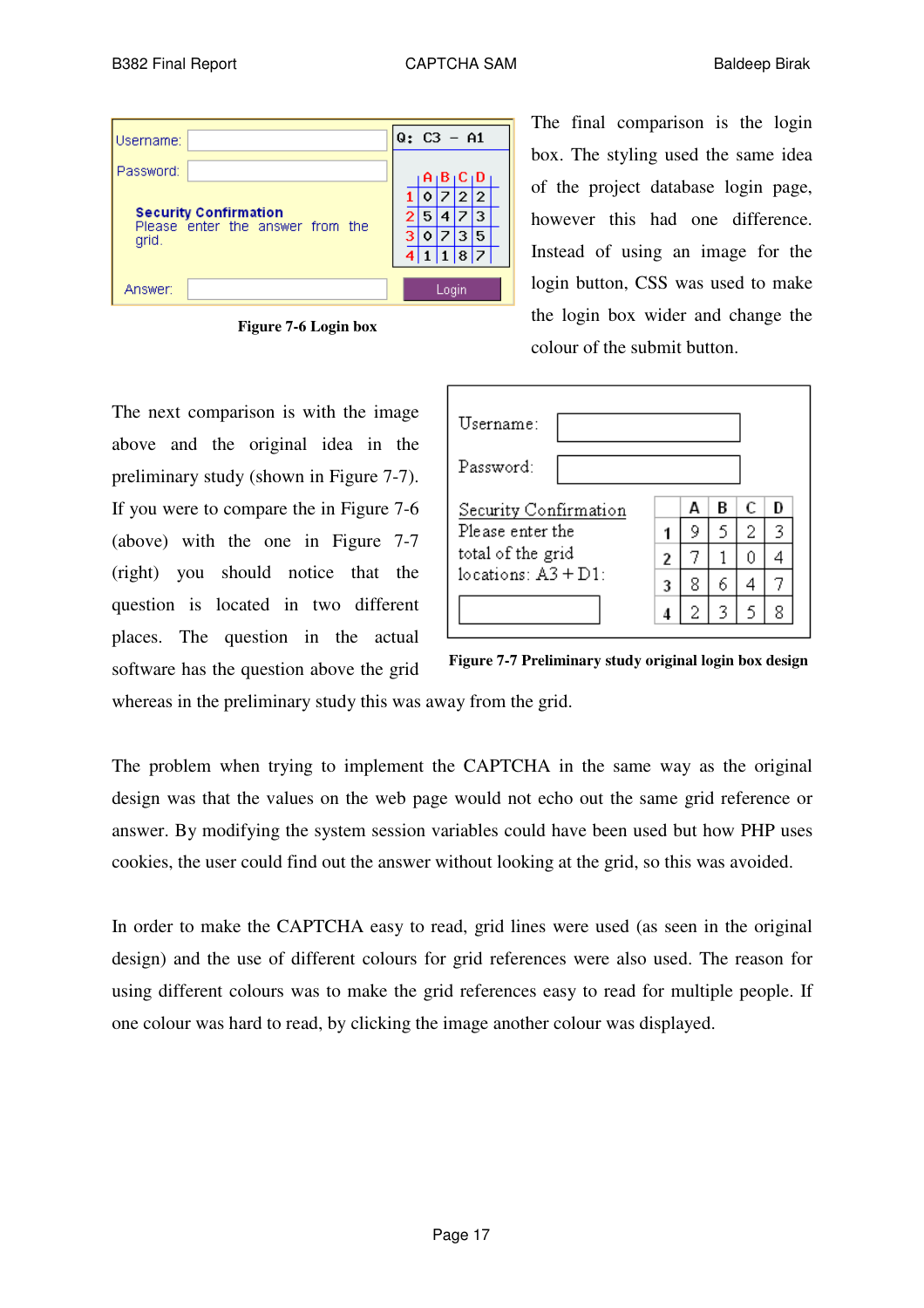# **8 Preferred Solution**

There were a number of issues that needed to be planned for thoroughly. They included: the number of user accounts to use, account passwords, the survey start date and the CAPTCHA.

# *8.1 User Accounts*

When the system was developed, there were five user groups created. They include: restricted user, user, staff, supervisor and admin. By implementing these types of accounts, the developer could test the website for integrity of these user permissions and prevent standard users from interacting with the admin side of the site.

The only account not used during public testing of the system was the staff account. The idea was to allow certain members of staff to use their own account (with the possibility of bypassing the CAPTCHA) so that some members of staff knew the system better and they could see the system from a different perspective. Later on this idea was rejected by the developer as it meant that not all staff would see the system equally. This would have given different sets of feedback and by providing different staff with various permissions this would add prejudice amongst the staff community (possibly resulting in a smaller number of feedback responses).

When the testing was carried out, most of the respondents used a restricted account. This saved a lot of time since creating hundreds of accounts would have been time consuming. The usernames "user" and "staff" were both generic accounts and had restricted privileges so a large number of respondents could login to the system without changing any of the account details (such as the account password). This allowed the developer to separate student and staff feedback responses for the analysis of the feedback results.

The supervisor account was used by the project supervisor. This allowed him to login to both the user website and the admin website. The difference for the supervisor was that when he logged in to the admin website, he could not make any changes to user accounts. The account was needed to allow the supervisor to monitor the developers work and state possible improvements like what to add or remove.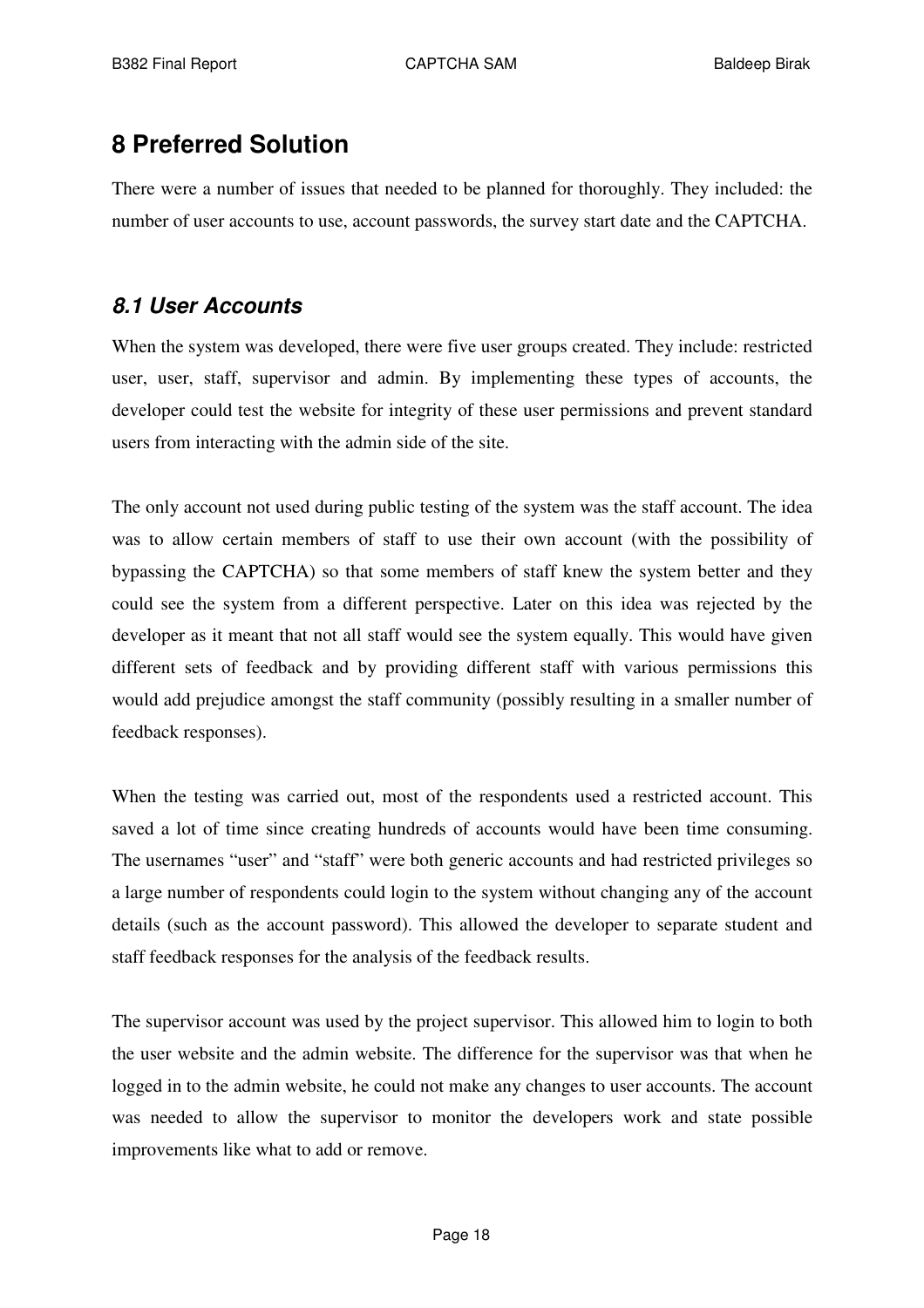### **8.1.1 Lockouts and Timer resets**

Once login and logouts worked, the CAPTCHA was merged with the login page. The test was to authenticate both data types and this required the use of sessions to authenticate the CAPTCHA by keeping the answer from the home page to the authentication script. Once this was working, more useful features were added (including login timeouts and improving on design features).

In order to secure the system down, a user needed to be locked out of the system for a small period of time. As an administrator would not be unlocking user accounts all day, a timer was implemented along side so that a user was not prevented access to the system with denial of service. The problem for the developer was how to achieve this goal by either locking the user account that could be in the process of a brute force attack or by blocking the user that is attempting a possible attack by using their IP address.

The idea of using the IP address was used because in industry, companied block access to their website and even emails from certain IP address ranges (Rickert 2008). By using the IP address, this would help against denial of service as the account that may be brute forced would not be locked, but the attacker would be. If the system was implanted in the Intranet the other benefit here is that by leaving the user account unlocked, the user could still use other services like SSH to access their files. This was particularly an issue for the electronic submission of coursework.

There was a problem that the developer was aware of and this was the problem with shared internet connections. If one of four students were to be locked out, then the other three would not be able to login. A timer was used that lasted five minutes and as long as no attempt was made in that time limit, the user could attempt another ten attempts. The number of attempts was also reset after a successful login.

For this project, the number of attempts was set to ten so that the developer could maximise the number of successful logins without having a number set so high that it is now worth implementing. All the information was stored in a database so that the administrator could monitor the attempts and where necessary add suspecting IP addressed into a block list.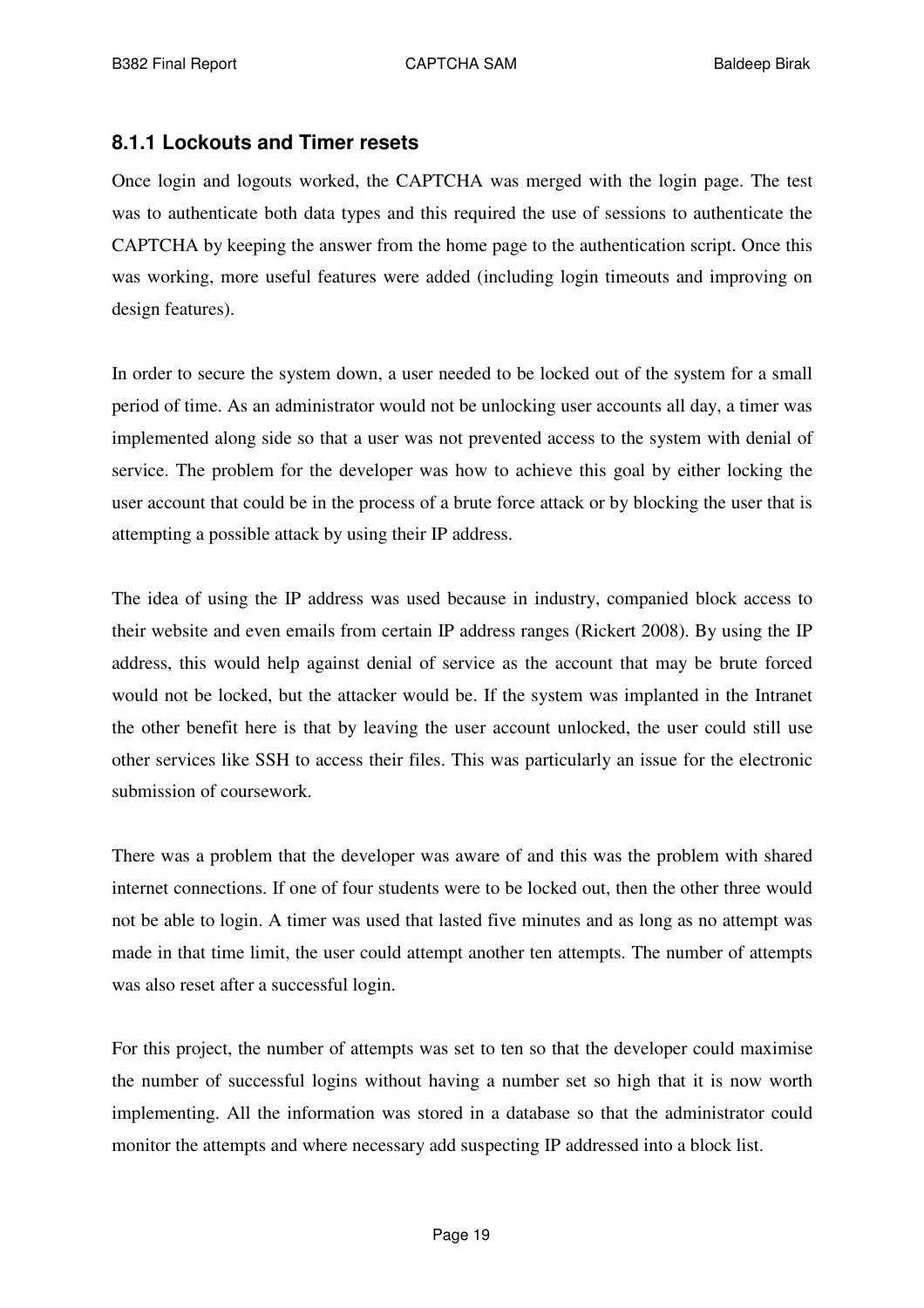## *8.2 The Survey*

The developer did not want to use the individual accounts as this specifically identified a respondent when analysing the feedback. The idea of the feedback in the project was to give the respondent anonymity from the system unless they were willing to put their name down publicise this fact. By keeping the majority of respondents anonymous this would help increase the number of feedback responses and encourage open and honest feedback from all the individuals, whether it is good or bad (Bergin 2008).

## **8.2.1 Pre Survey Feedback**

Before the system went out to the public a group of students were given their own account to login and leave feedback. These students were willing to help the developer test the system before bugs were found by staff and students from the various year groups. Five students were chosen due to their knowledge of web technologies and the various hardware / software specifications of the computers they used. Between the group three web browsers were used and three operating systems. All of these five students had "user" permissions and could change their own password if they wanted.

The feedback from these people and earlier (from the sample of fourteen people) was mainly about the website help section and the CAPTCHA. The help section was "too wordy" (quote by Richard Priddy) and the CAPTCHA grid references blended with the numbers, making them "harder to find" (quote by Duncan Heffer). The final comment was that the numbers in the grid "were not random" (quote from Samuel Groves). All of these points were very useful.

The developer tried to used this information to improve on as much of this as possible. The biggest concern was the CAPTCHA and the grid references. To make the grid references clearer to see a number of colours were used to see which ones to use. After experimenting, there were reasons why all of them should be used and why all of them should not be used. As this was targeted for a large audience the choice of colour was vital and the decision was to store all the colours in an Array and use them randomly on each CAPTCHA reload.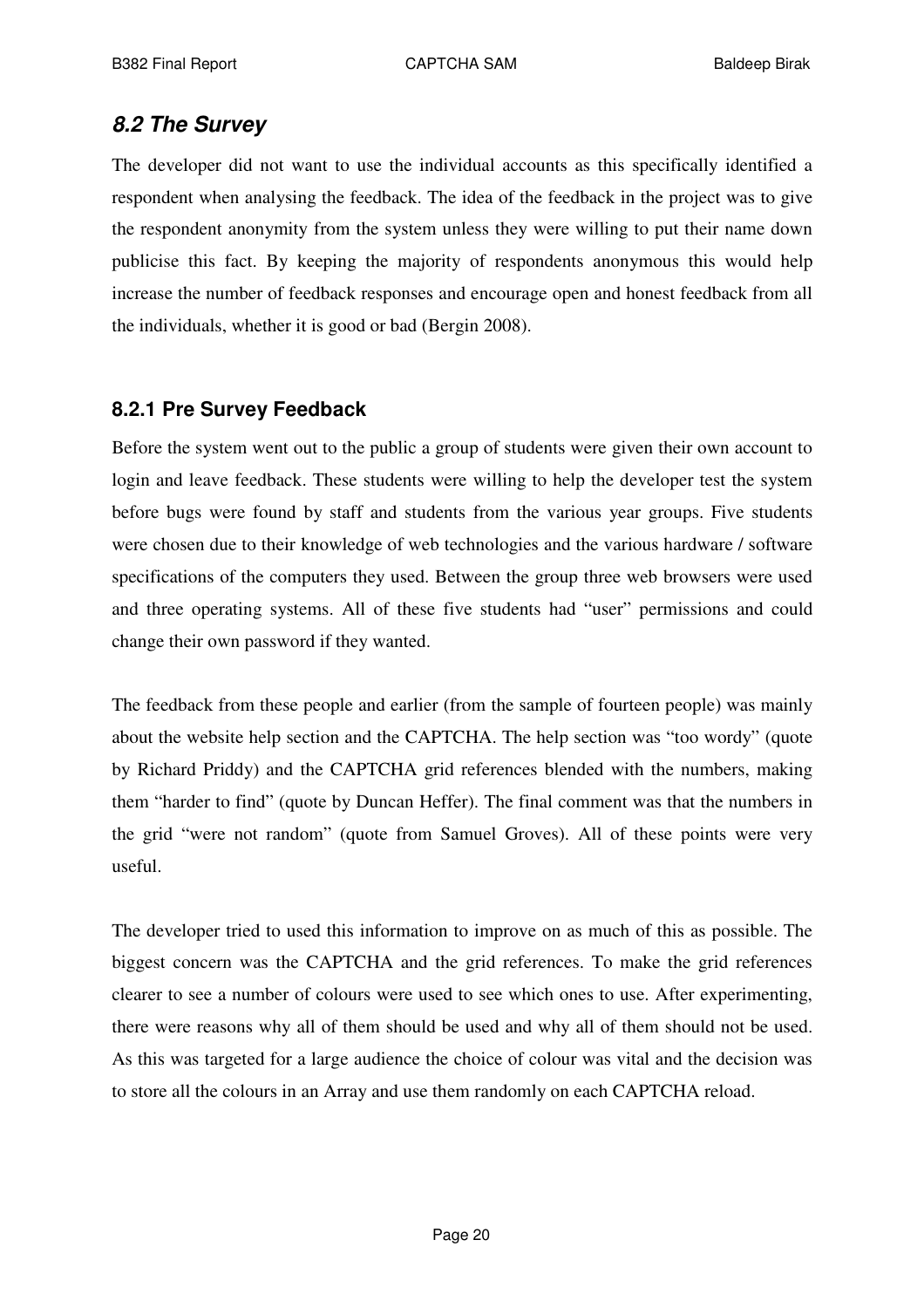The colours used were: red, blue, purple, orange and two different shades of green. When checking this with a fellow student who is colour blind, they confirmed that the colours were easy to read. The reason for some of the colours was down to the brightness of the users monitor. This had a big impact on all the colours making some colours easier to see than others.

## *8.3 Clickable CAPTCHA*

To make the login easier for the user, the CAPTCHA image could be re-generated by clicking on the image. This feature was added so that if the user could not see the image clear enough or found the question difficult, then they could generate a new image to make it easier for them. The other reason for this was because the idea is not to distress a user who has already entered their username and password. A situation where we found this particularly annoying can be seen on another student project website called "incredi" (as seen in section 14.1) where the registration data with eight data entries are reset when the CAPTCHA is guessed incorrectly.

In order to generate a new CAPTCHA image when the image has been clicked, JavaScript was needed. Apart from this feature, JavaScript is not used anywhere else on the website. JavaScript allowed the update of the image without refreshing the web page so that the user could view as many different images possible before they saw one that was easy to read and had a question that was easy enough for them to work out the answer.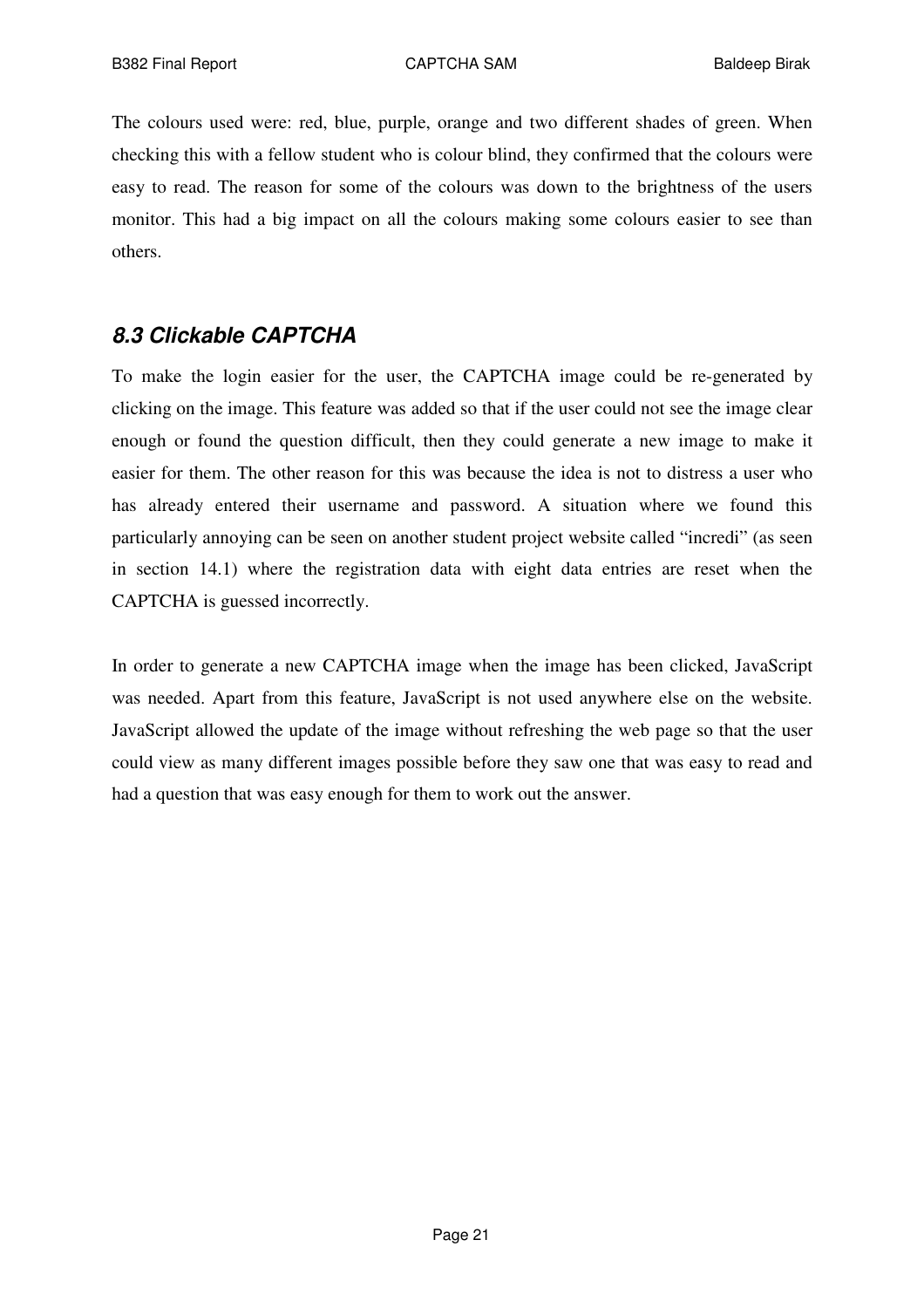# **9 Project Plan**

Initially the project was scheduled to start off from the 31<sup>st</sup> March and the finish date was on the 6<sup>th</sup> June 2008. With the Easter holiday, the project started even earlier by using the time most to create the software.

All the tasks needed to be divided up to match their weightings and over the course of the project the Gantt chart was compared to ensure that the project stayed on track. The original Gantt chart is shown in Figure 9-1.

# *9.1 Original Gantt Chart*



**Figure 9-1 Original Gantt chart of project schedule**

This Gantt chart was not as clear as it should have been due to some of the tasks being missed out of the original plan. Later on we found that some extra tasks that were required in the project. After some research (Groves, Cialdini and Couper 1992), more time was needed for the survey. This included time to come up with questions, designing a feedback form and using a small group of students for testing the feedback form and their comments, before any of the respondents (staff and students) found any problems with the software.

# *9.2 Project Tasks*

By the end of the project there were seventeen tasks. They were divided up by: their weighting, how important the task was and a realistic time needed for completion of a specific task. All the tasks are shown in Table 9-1. All of the start weeks in the table use the University semester week as a guide. In the table 0.2 weeks represents one day.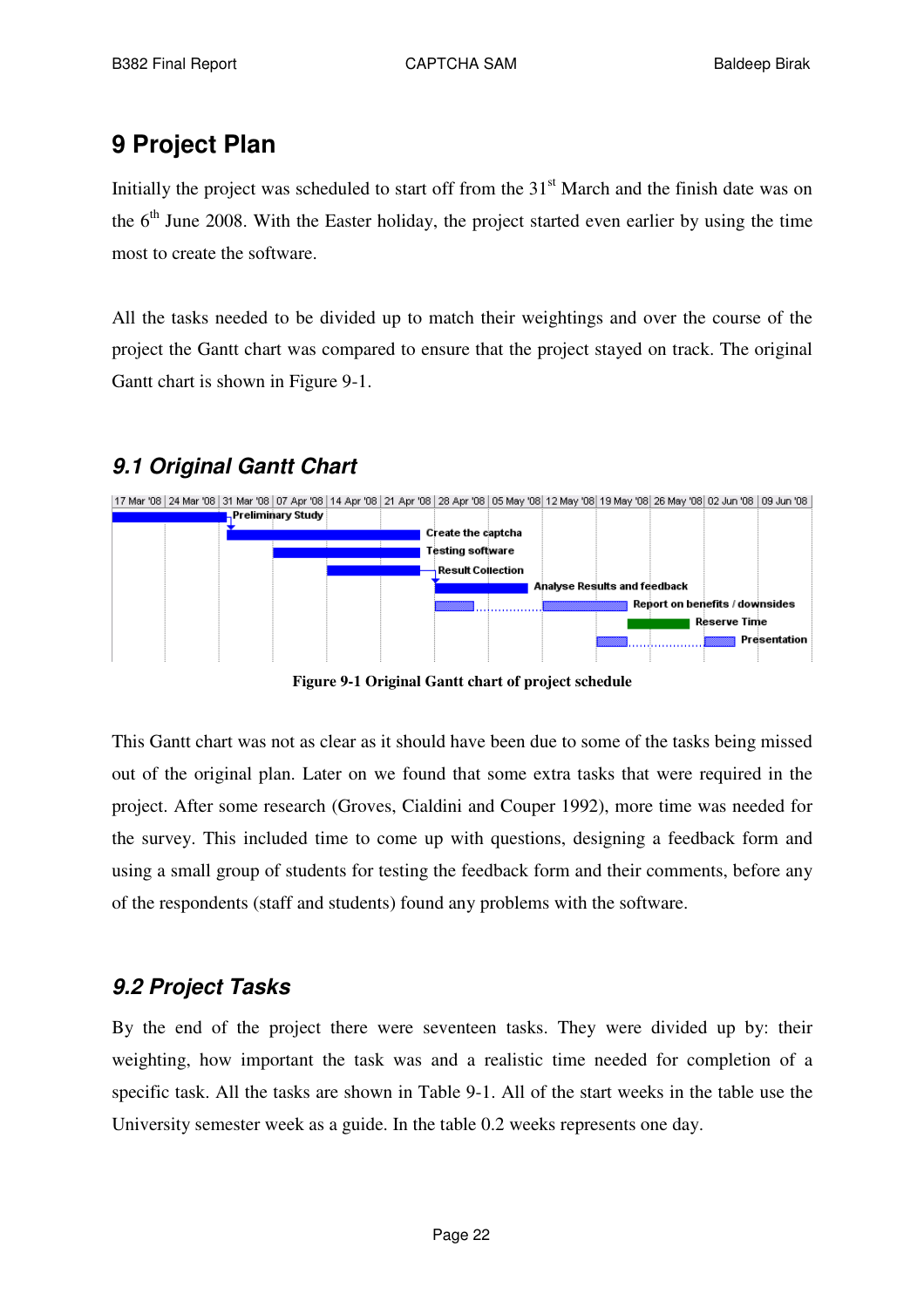| <b>Tasks</b>                                | <b>Start week</b>       | <b>Total weeks</b> | Due in date                 |
|---------------------------------------------|-------------------------|--------------------|-----------------------------|
| <b>Preliminary Study</b>                    | $\overline{\mathbf{3}}$ | 3                  | 31 <sup>st</sup> March 2008 |
| Create website                              | 5                       | $\overline{2}$     |                             |
| Create the CAPTCHA                          | 5                       | 1                  |                             |
| Testing software                            | $\overline{5}$          | 3                  |                             |
| Feedback research                           | 5                       | 5                  |                             |
| Questions                                   | 5                       | $\overline{2}$     |                             |
| Feedback Form                               | 6                       | $\overline{2}$     |                             |
| Hypothesis                                  | 8                       | 1                  |                             |
| Sample Survey                               | 8                       | 1                  |                             |
| Sample test users                           | 8                       | 1                  |                             |
| <b>Public Survey</b>                        | 9                       | 4                  |                             |
| Analyse of Results                          | 8                       | 5                  |                             |
| Website Help section                        | 8                       | 1                  |                             |
| <b>Presentation Practice (for students)</b> | 8                       | 0.2                | $7th$ May 2008              |
| <b>Presentation</b>                         | 8                       | 3                  | 13 <sup>th</sup> May 2008   |
| <b>Final Report</b>                         | 9                       | $\overline{4}$     |                             |
| <b>Reserve Time</b>                         | 14                      | 1                  |                             |
| <b>HAND IN ALL WORK</b>                     |                         |                    | $4th$ June 2008             |
| <b>Project Day</b>                          | 15                      | 0.4                | $6th$ June 2008             |

A week before the presentations started, the student working on this project organised a practice session for nine students to practice their presentations and improve them for the following week. In order for all the students to concentrate, the plan was for the students to be split up into two groups. With no session longer that 75 minutes, this would help ensure that all students paid attention to other students presentation whilst the presentations were underway.

In order to use two lecture theatres, the student booked two rooms through the proper University channels with a two hour booking for each room. This was to prepare for any delays on the day such as a late student, students over running or evening faulty equipment (like a projector).

Although it was practice, a few rules were added to assists all students. Not all students knew how long their presentation would be so we decided to have a time limit of fifteen minutes.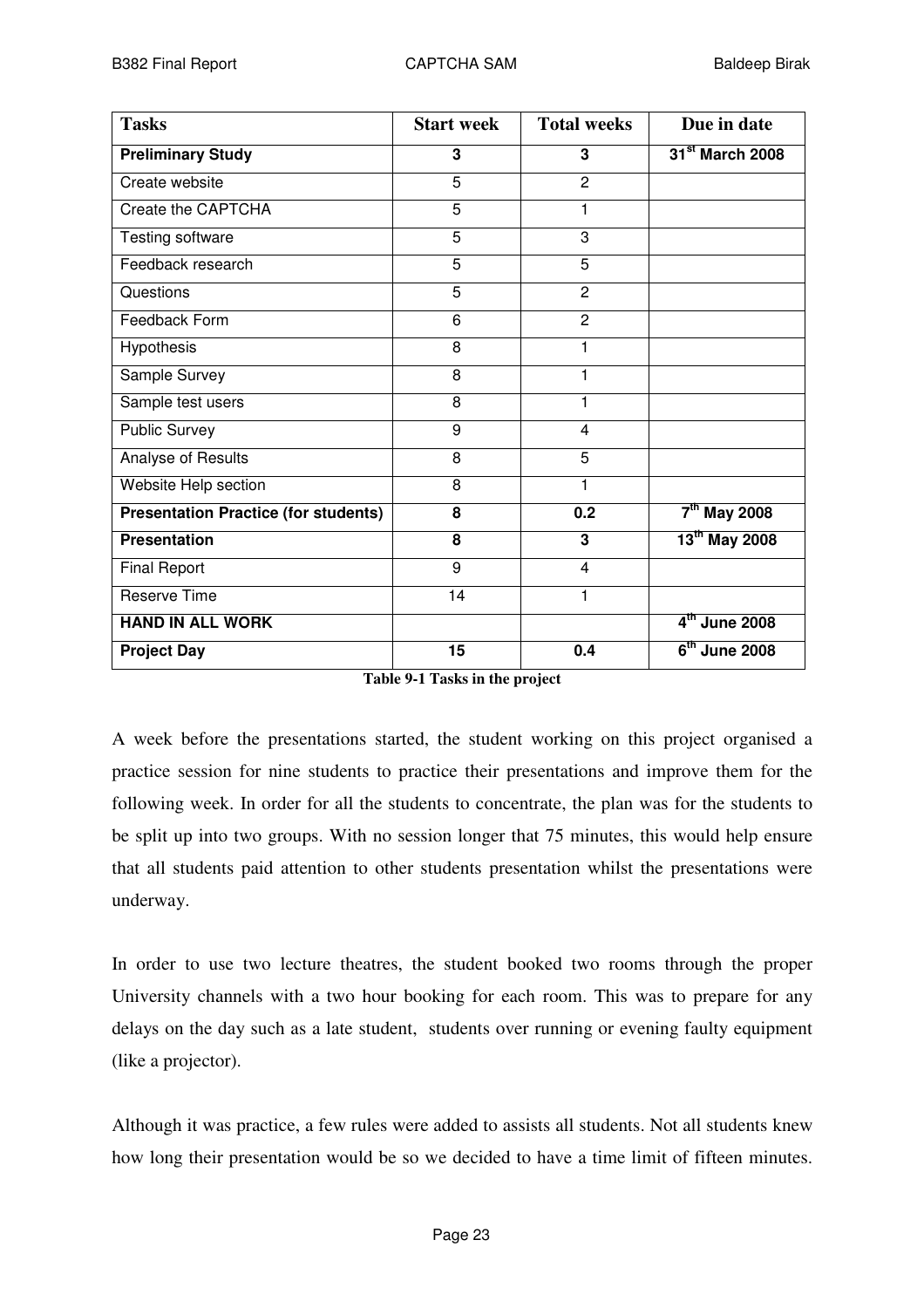This way any student that did not plan their presentation was made to re-think their entire presentation. Luckily this was not the case with any of the students. The most time any presentation had taken was twelve minutes and the shortest was eight and a half minutes. By annoying Dr Hewitt we managed to get a copy of the marking scheme (this was new this year) so that each student had feedback on the points and would know where to improve.

When speaking to all the students, the feedback received was very useful. Everyone managed to improve their presentation for the day and over half were informed of how good their presentation was from a member of staff or fellow students.

The survey was a major part of the report and needed the most amount of time. By completing the software quicker than planed, this allowed the surveyor to start the feedback process earlier. With the extra time he managed to look at improving the quality of the questions and plan how to use the finding better. Between three and four weeks were of a research was spent reading various articles on feedback preparation, result analysis and data collection.

As the project moved on, a number of weekends were used as there were vital deadlines throughout to keep the project on schedule. The critical path required the bare minimum of: working software, a feedback form and questions, time for a public survey (for gathering results from the public), analysis of results, a presentation and a report. All of the tasks in between helped improve the strength of the questions, produce a sample (with a spread of students from various year groups) and have a larger amount of time to analyse the results (quantitatively and qualitatively).

#### **9.2.1 The New Schedule**

Throughout the project a revised Gantt chart was used to track the progress of the work and stick to the project deadline. Many projects in industry run over their allotted time and for this reason, the aim (from the start of the project) was to keep to the original plan (Gantt chart) as much as possible by having a one week window at the end of the project for any delays. This provided a nice cushion to ease the stress levels as the project progressed. Hope forbid delays would not occur, but planning a safety net was a must as presentation and project day would not be moved. The final Gantt chart can be seen in Figure 9-2.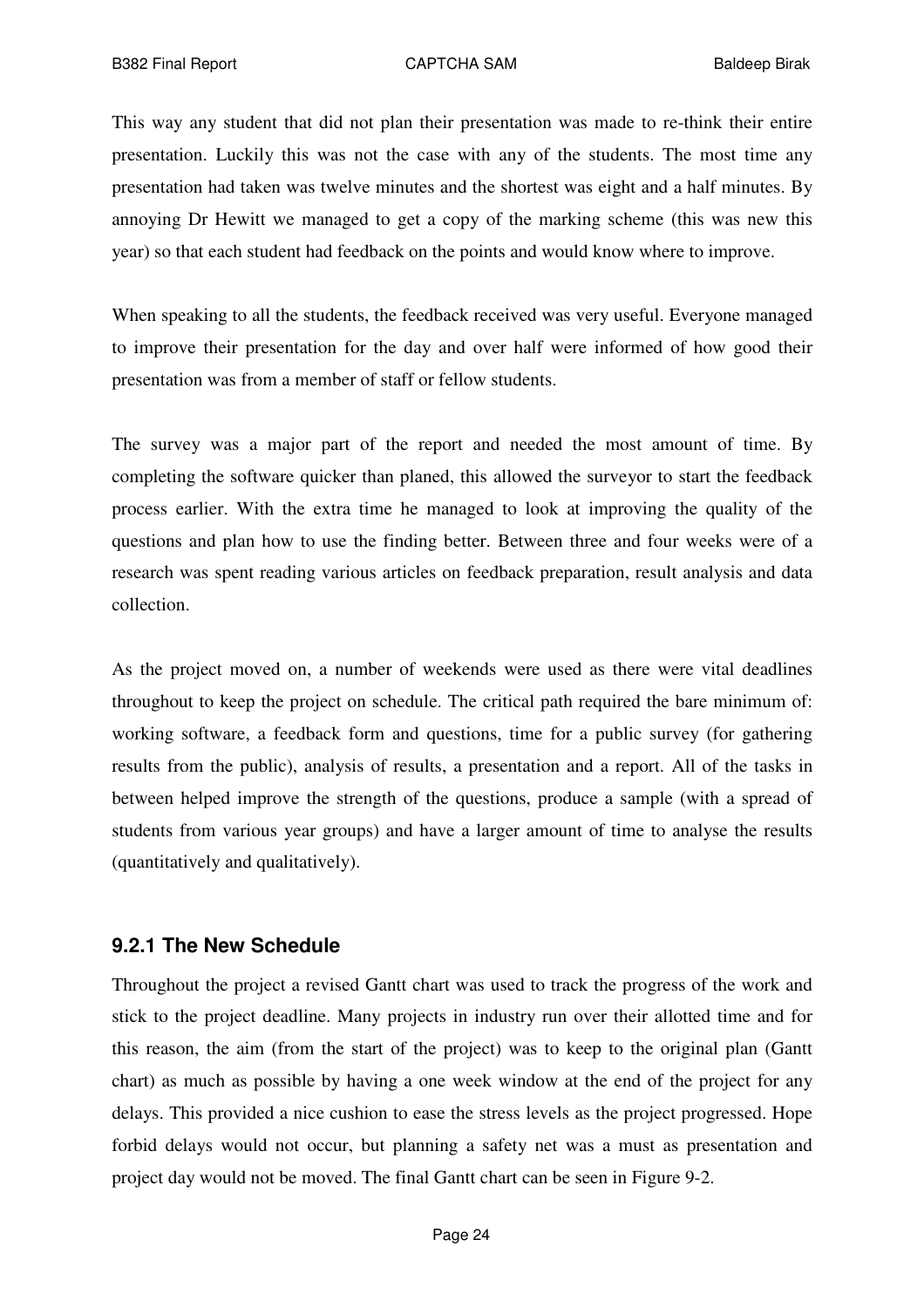

**Figure 9-2 Project Gantt chart (final version)**

The software was created faster than originally planned. This was because the developer practiced PHP on his own website months before the project started. This became a major advantage as the project progressed.

Later on the feedback process took over half the project allocated time. Time was needed to produce questions to ask in the public survey. Over the course of two weeks, there were multiple revisions for this. For a web designer this was out of the normal study area. At times this felt like a laborious task as it involved large amounts of time coming up with ideas and little to show (when comparing this to the website).

Once the questions were chosen, the end result was a nice website and feedback form system that would take a respondents question choices and would be emailed to the project student and the answers were added to a MySQL database. The respondent's answers were in two places in case some of the data was lost (by an SQL injection or another type of data loss) and all the feedback was backed up every couple of days.

# **10 Development and Test Program**

This project required a number of tasks to be carried out. Initially software was created and it needed tested in depth. This required the testing of form data such as the login page, the feedback form and checking that empty fields were validated where necessary. The next stage was checking that the system displayed well across various operating system platforms and a number of website browsers.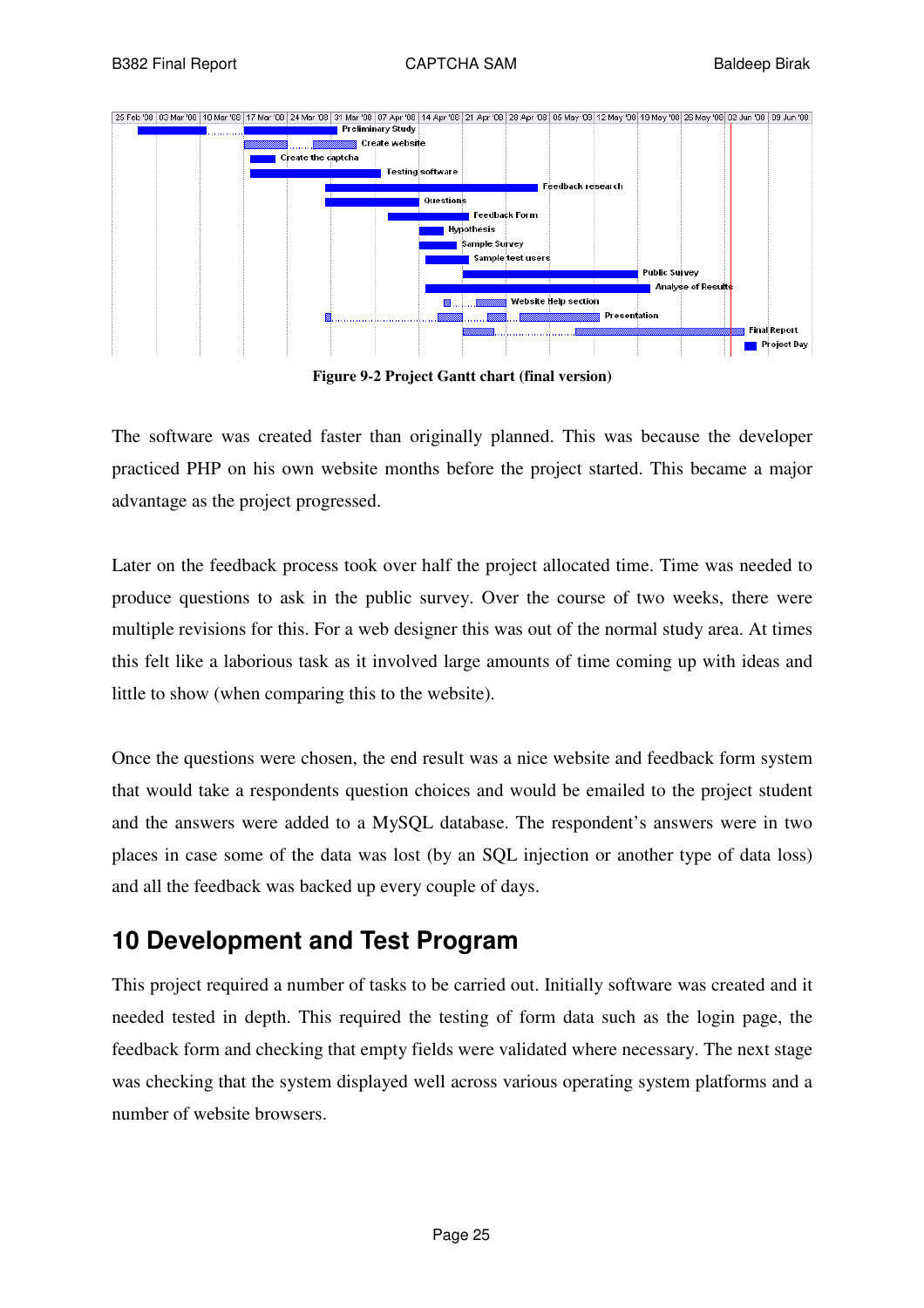Later on the CAPTCHA had to be readable and a comparison was needed to verify the answer between the answer of the image the seen by the user and the answer they submit. Finally the feedback form added further work. Apart from checking that all the inputs were valid, preventing mass posting from a user and checking the consistency of answers were also needed.

## *10.1 Display Issues*

Before the software could go out to market, it needed testing in depth. The problem here is that respondents would use various operating systems and website browsers. To tackle this problem the website was tested in six different web browsers between three operating systems. This way each user could view the website with minimal display problems.

The testing was split into two parts: one for the software and one for the sample feedback. The first test required website display to work in Windows, MAC and Linux. As far as web browsers are concerned, the following were used: IE6, IE7, Firefox 2, Firefox 3, Opera, 9.26, Opera 9.50b, Safari 3, Konqueror 3.5.4 and Sea Monkey 1.13. This was going on the fact that the four most used web browsers are: Firefox, IE, Opera and Safari (W3Schools 2008) and the other two browsers Konqueror and Sea Monkey are used on the Linux OS at University.

With the various system configurations the respondents use, the feedback form needed testing in most, if not all the browsers in the above list. The tests were carried out before the form went out to the public. The following tests were carried out:

- **Home page displays the same across browsers:** Apart from IE6 the width adjusts between 770 pixels and 1020 pixels.
- **Drop downs display all answers fully:** IE6 would not display answers of fixed select boxes. This was changed, but the form looked slightly odd as a result.

## *10.2 Functionality*

The website functionality was equally important to how it displayed across the web browsers and operating systems (see section 10.1). This is because a working website is no good if you cannot see it properly. The following tests were carried out:

• **Feedback submits to database and email address:** Works fine in all the browsers stated in this section.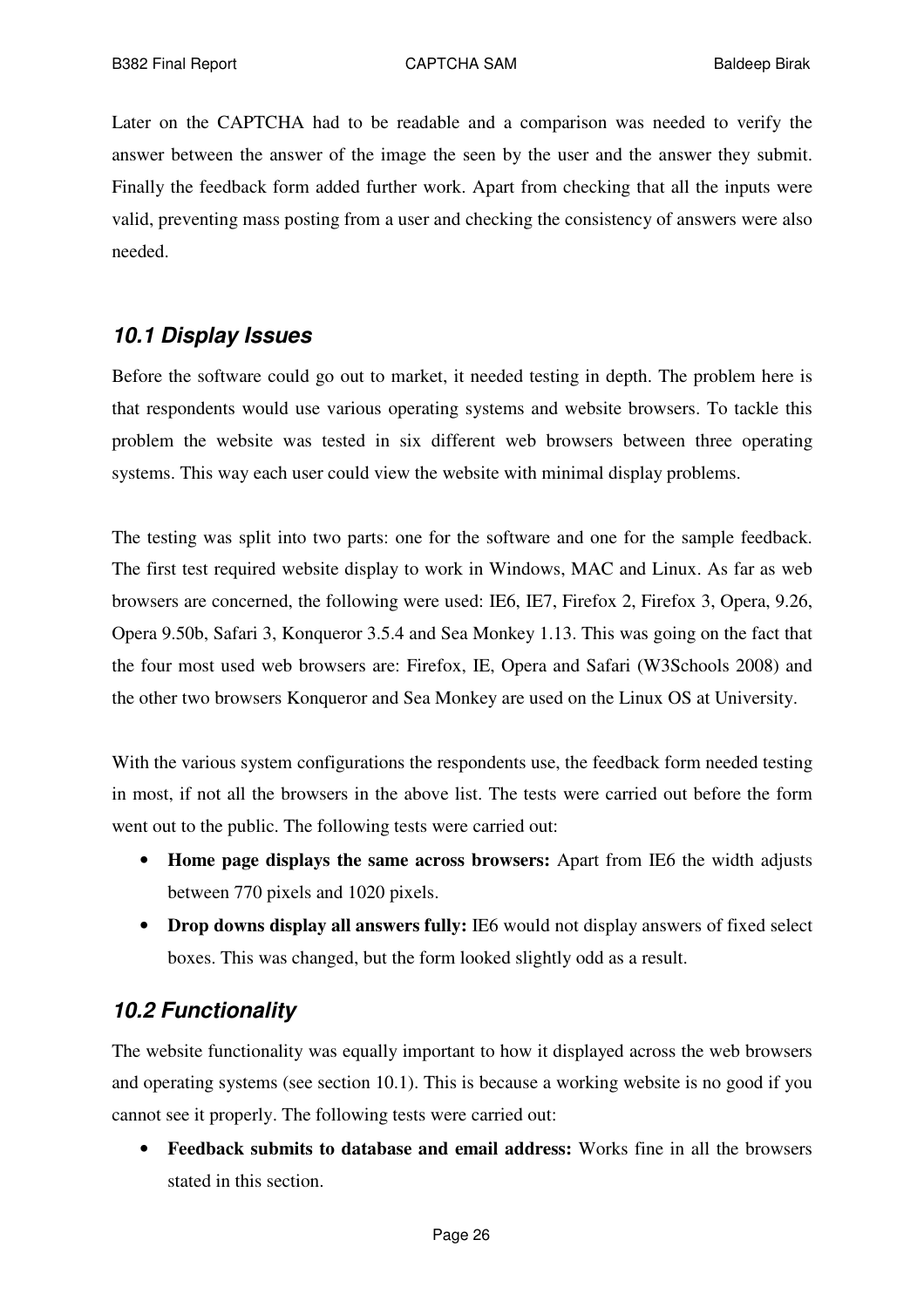- **Empty answer to a question:** This validated where one or more questions not answered.
- **Keeping answers when validating:** When the user clicked back their answers were cleared. This was a result of using sessions. The fix here was to remove the session, but use it on the send feedback script.

On the home page, the login had to be tested. Validation needed to be used to test that a missing entry would not allow a user to login, a username of a user and a password of another would not be accepted. Along with this the CAPTCHA needed checking for the correct answer.

Initially the CAPTCHA answer was printed in the image when testing the CAPTCHA on it's on. The answer was compared against the question and the answer that was shown was entered and submitted. This worked by synchronising the answer from the CAPTCHA to the login screen with the use of sessions. The only downside to this was that the username and password would be reset so the user had to re-enter the username on each failure, however this is how the current Intranet login system works (minus the use of sessions).

### *10.3 CAPTCHA*

The CAPTCHA was a PHP file that displayed as a PNG file. A user would not notice the difference unless they were to look at the source code. By using a PHP file rather than an image file, the developer could manipulate the data between the website pages with the use of sessions.

Unlike the website that had some issues across browsers, the CAPTCHA displayed the same across platforms and website browsers. The only worry after this was that as long as the login page displayed correctly, the CAPTCHA has no problems. There was the option to the user that they could click on the image to generate a new CAPTCHA image, this relied on the use of JavaScript. If the respondent did not enable JavaScript on this one page, they could not use this useful feature.

Initially when the CAPTCHA was first created, it was tested on a single web page. The aim was to validate the CAPTCHA on its own. When it first worked, the developer set the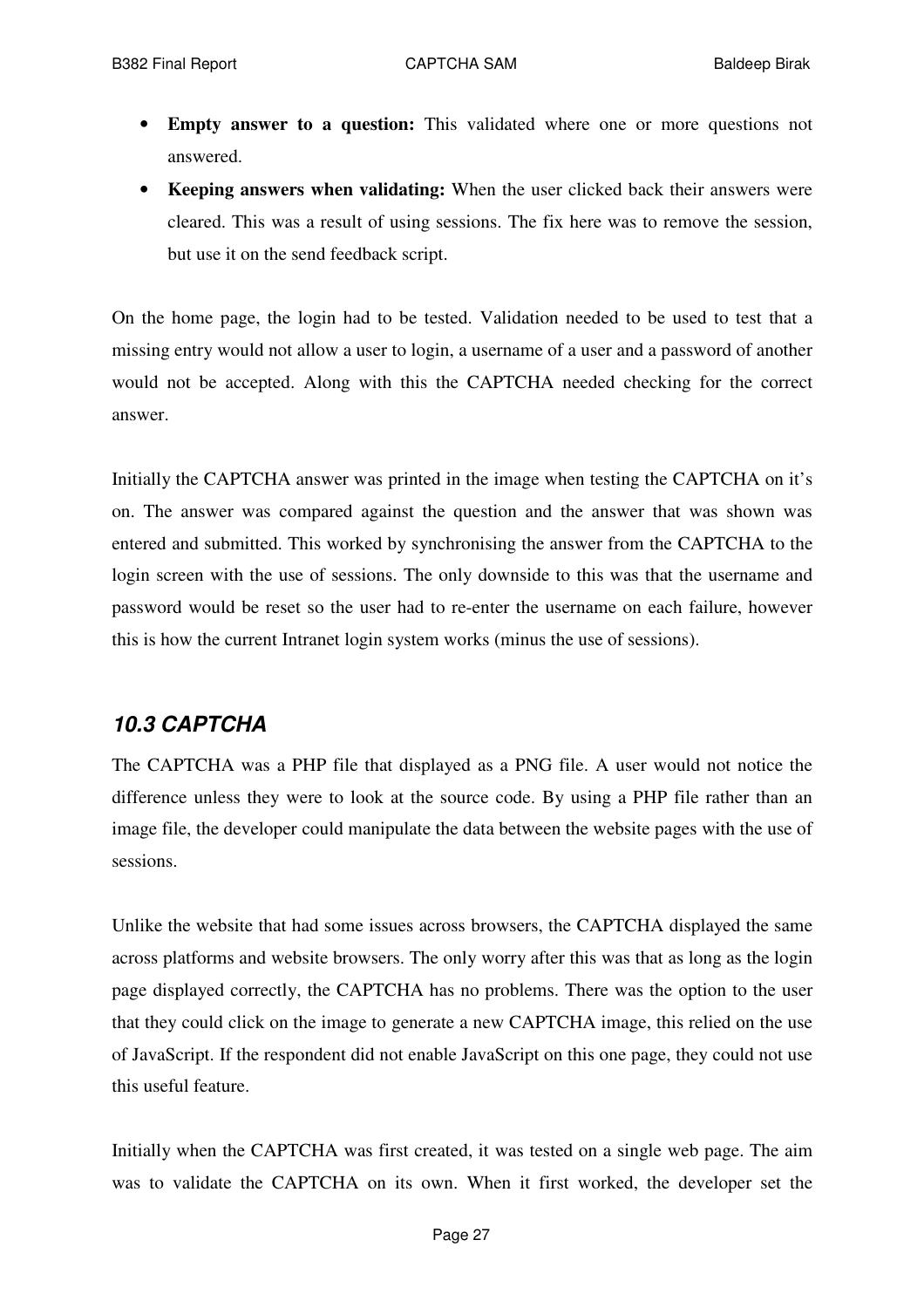operation to subtraction, then addition, then multiplication and finally a random operation. The answer was printed in the image and the entered in the answer text box. From the four tests, the first 20 were entered correctly and the next 5 were entered incorrectly. At the end of the four tests, there was a 100% success rate.

When the CAPTCHA was added to the authentication script, it required the addition of the session to be copied across and this in turn allowed the account credentials along with the answer to the CAPTCHA to be verified. The respondent needed some information to let them know if they entered the correct details or not. After consideration and feedback from students and staff, the plan was to use a generic error message as information about valid usernames needed to be kept secret from the users.

## *10.4 Feedback Form*

In this project the feedback form became more important than the actual login. Where the login page could have had the odd bug, the feedback form had to work perfectly. The form had to function properly, the questions and answers had to make sense and the spelling had to be correct.

The survey went out to the staff and students with no supervision from the surveyor. In order to maximise the feedback and the honesty of answers, error messages had to be meaningful and the anonymity was key to all of this. By not knowing which student left which feedback, this helped increase the number of feedback responses (CVent 2008).

The feedback questions had taken over two weeks to produce as a lot of research was needed in order to find out what information to gather to answers some of the questions from past articles on the subject. The developer could find out the benefits / downsides of the system, the implications of the system and the respondents views from the responses to the questions along with the comments section of the feedback form.

The form needed to be well designed so that everyone understood its purpose and knew how to use it. This was no easy task. After some research, the developer decided to add a couple of sentences to inform the respondent of how short this survey was and how long it would take (Groves et al.).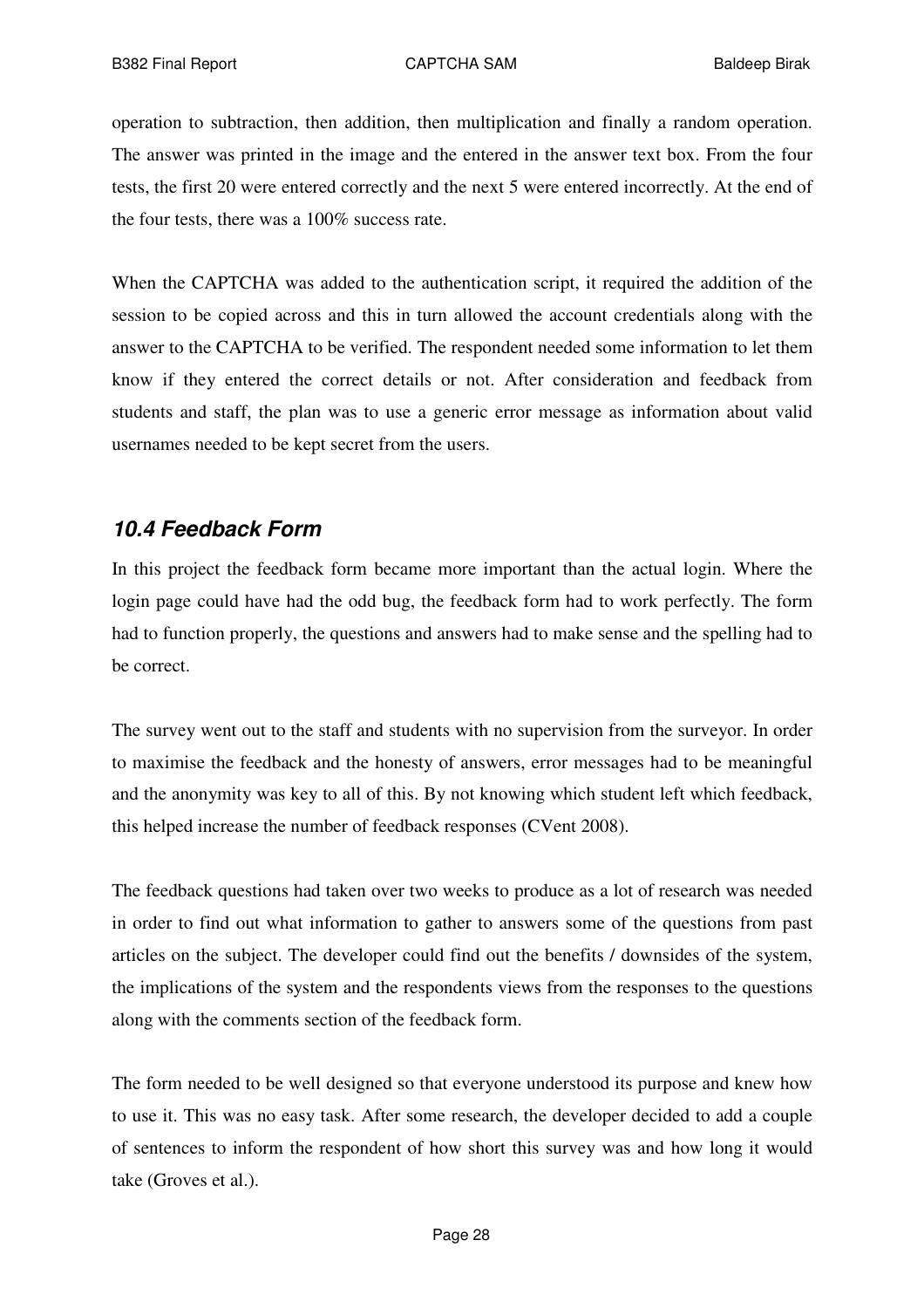The form design requirements meant that the questions had to be clearly readable. To help distinguish between the questions, each row had a different background colour. The answers varied between questions, so the use of radio buttons was avoided. To help display all the answers, select boxes were used. Before the survey went out to the public a flaw in Internet Explorer 6 meant that two of the answer drop downs needed to be resized as the answers to questions five and seven were not fully readable. This meant that the alignment was no longer consistent, making the look of the form slightly off but improving on the form functionality.

The next problem was that a respondent was not led to a specific answer. In the form, the first answer for each question was the default option "please select". The only way to test this was to conduct a sample survey. From the sample the respondent's answers were varied and as a result of this, there was a belief that the survey could proceed based on the results of the fourteen respondents.

Part of the public survey brought some problems. This was due to the nature of students on the department. At first all the answers were going to be emailed to avoid the issue of SQL injection. The issue with having the answers emailed was that the results would have to be typed up and verified for inconsistencies. This brought the issue where the correct data may be modified, making the feedback questionable and this process of data entry would have been time consuming.

The workaround was to use email submission and database insertion. This allowed for a backup strategy. The database can be backed up and each email could be printed as a PDF. If there was a loss of data at either end, hopefully the other system would still be available. In the event that the email account went down, another one would have been used. In the unfortunate incident of the database going down, a duplicate website was available on another web server outside the University.

The feedback form was vulnerable to SQL injections. Students love to play with other systems and break them. To counter attack this, only the answers of the eight questions were inserted from the form. The answers were submitted as numbers between zero and five (depending on the number of answers available) to keep the size of the database down. The answers were forced to be integers (using the "int" function in PHP when requesting the form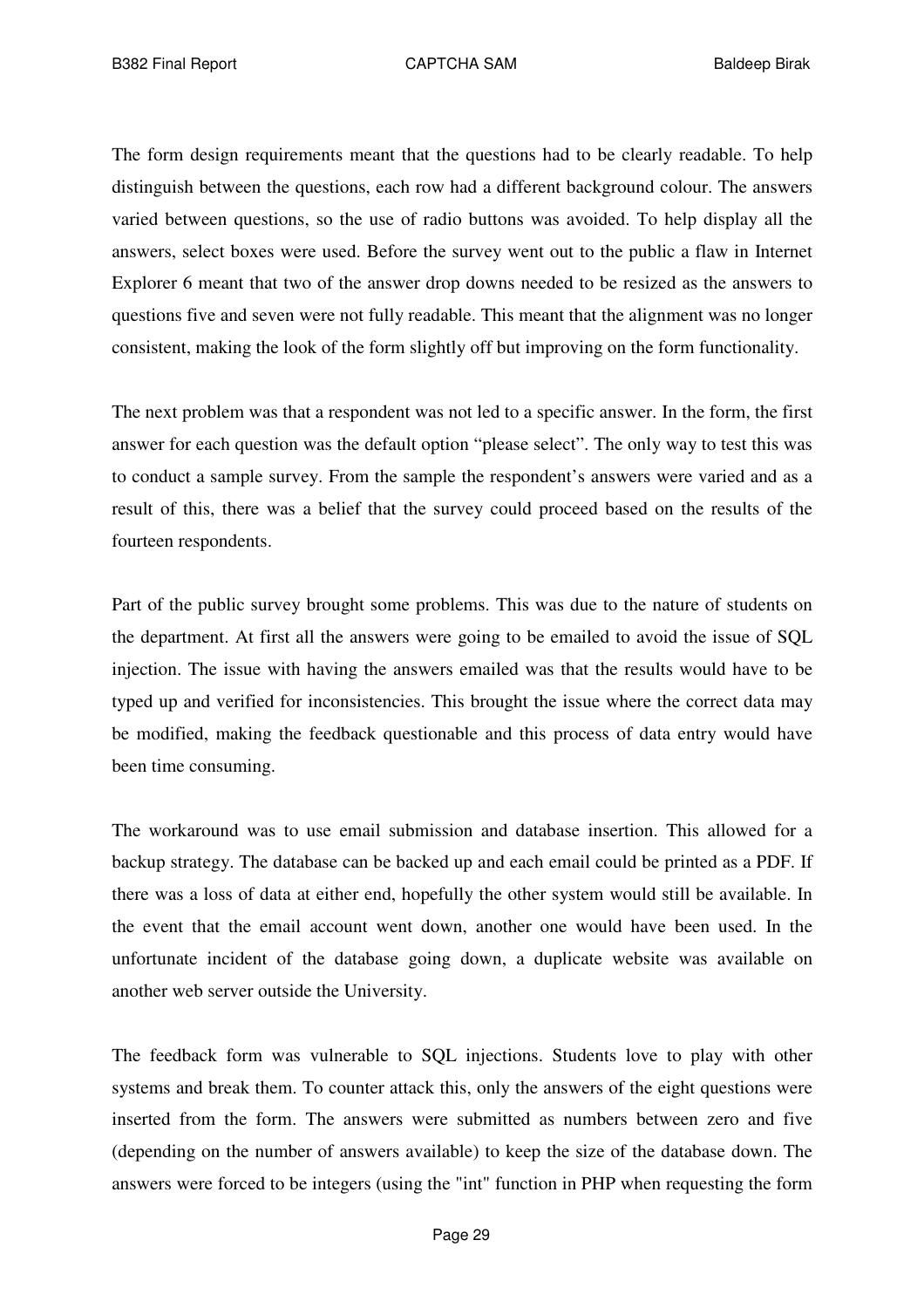inputs) so that any sort of bot attack would result in an answer becoming zero. Just like a missed question, any answer that is zero would be invalid and the user would see an error message. By making sure the answers were numbers, this made an SQL attack on this form, "virtually" impossible.

To deal with spam from the form input, there were a number of measures in place. The first used hidden form text box entries (Batchelder 2008). Two fields named "address" and "post code" were added after email. If any of the text boxes had any data, an error message would appear. This would only occur with a scripted attack as a genuine user would only enter data into text boxes that they see. The text boxes were hidden in two ways, one using html "type=hidden" for the text box and the other using "visibility: hidden" in the main style sheet. Unless both of these methods were picked up by an attacker, one of them should catch the attacker out.

If a user left a question, they would also see a message asking them to go back asking for them to answer one or more missing answers. One problem PHP has is that with the use of sessions, when the user would click back, all their answers would be reset. This "bug" was not diagnosed quickly and only when comparing this with the contact form was the fix found. Sessions were needed so that mass feedback could not be left by a user. To fix this problem, the feedback form no longer used sessions, but the script that the form action is set to go to was. This meant that a user that was not logged in out just be redirected to the login screen.

Once all the validation was successful and the respondent submitted their answer would their feedback be inserted into the database and emailed out. The comments from each feedback were not added to the database, but were emailed to the surveyor to help against SQL injections. At this stage the second measure to prevent a spam of feedback responses was to end the respondent's login session so that they were redirected to the home page, making this easier for the respondent as some respondents would just close the browser without bothering to logout.

The third method used to counter attack spammed responses was the use of IP address, browser details along with the time and date the feedback was posted. PHP had functions to grab this information and this was set to variables to grab this information. By analysing all the feedback, mass posting could be found and multiple entries from an IP address could be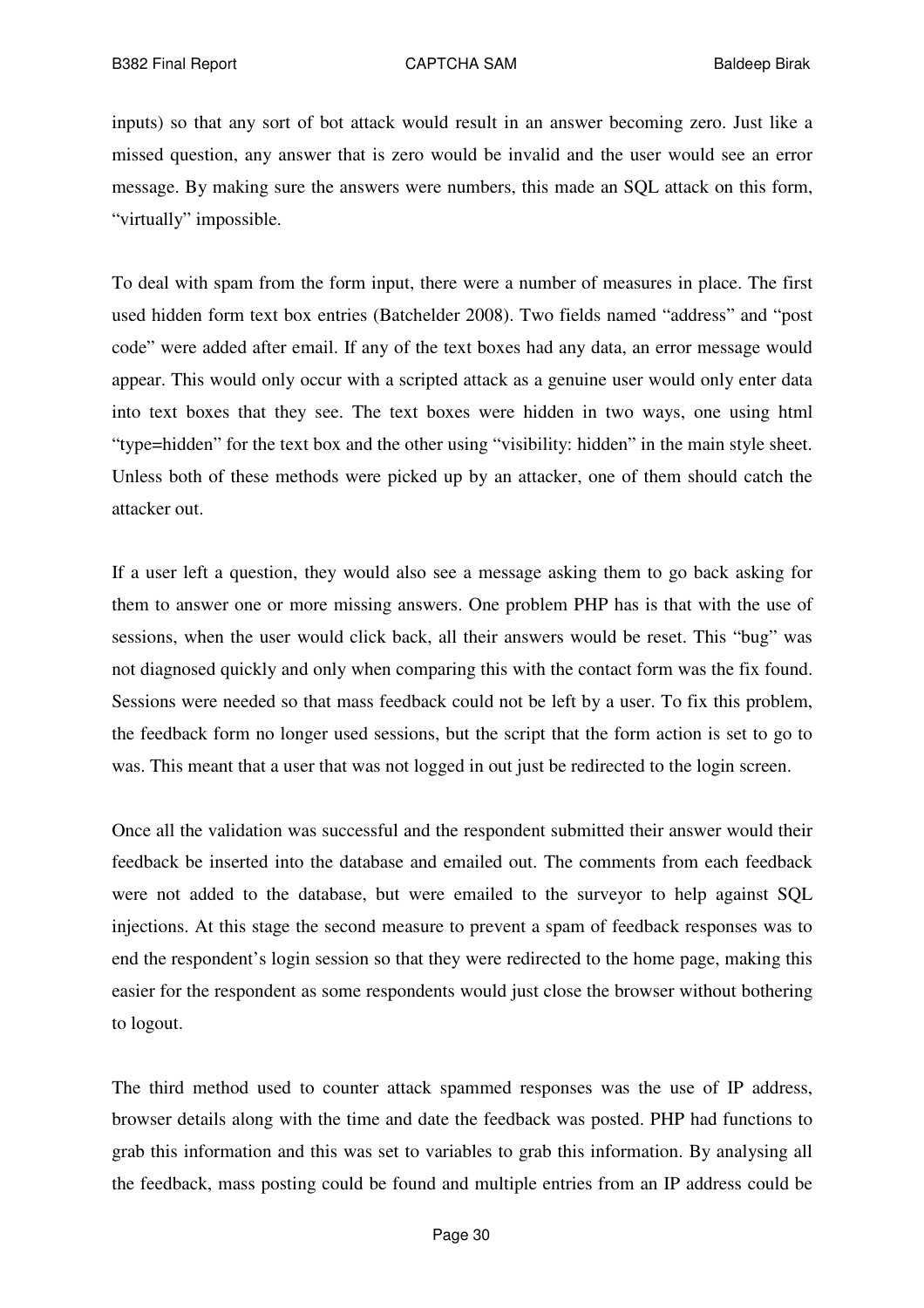removed at a later date. This was useful on two occasions where a respondent posted the same feedback but posted different comments and when another respondent tried to SQL inject the system.

# **11 Hypothesis**

The aim of the project was to find out how the staff and students of the ECE department would feel if the current Intranet system was replaced with a new authentication system using a CAPTCHA. The questions in the survey are based on finding out specifically how the respondent feels using a new system, whether they care about the security of the Intranet and what sort of delay this added to the time it takes to login to the system.

CAPTCHAs have been around since the year 2000 (Ahn, Blum and Langford 2004) and as a technology department, many of the respondents should have seen the use of them somewhere on the internet, whether it's a blog, an email sign up or a forum sign up (e.g. ECE forums). With this in mind we believe that the majority of respondents would know about them.

The overall survey results should be mixed across the staff and student population. If the results are split using the answer from question one, we believe that the audience that have not used CAPTCHAs as much would show the most positive answers as they have not had as much experience with them to show the frustration of some of the difficult CAPTCHAs that are harder to read (Zarar 2008). This would also annoy students that find the maths difficult as it would increase the login delay between five and twenty seconds. However if this study was repeated a year or two later with the system implemented this would be interesting to see how this changed.

Splitting the groups between students and staff would bring another interesting result (hopefully). In theory staff should be accessing the Intranet all the time. Based on higher usage of the Intranet from the staff, there should be negative answers from staff compared to students. Not just based on this, staff see multiple cycles of students come to University who only use the system over a few years and would just put up with this over the course of their University education. With this in mind, staff would be annoyed with the extra delay for remote connections to the Intranet.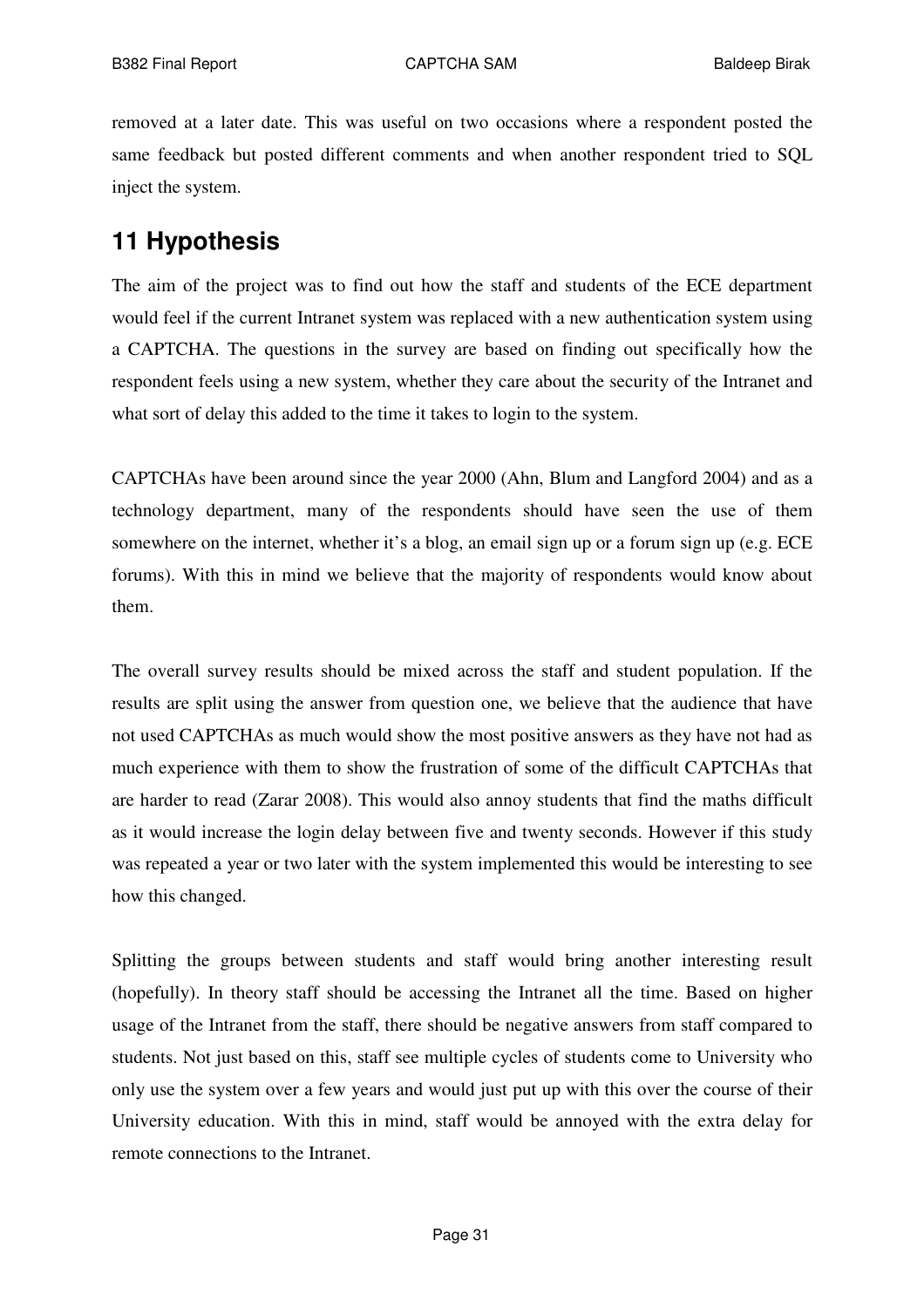With the questions in the survey we believe that the respondents would feel some frustration after a period of time. A percentage of respondents save their username and password so that they can login to the system with ease. The addition of the CAPTCHA would mean that there is a delay reading the text in the image and to work out the answer of the question every time.

Finally, the biggest question was the last one in the survey, about Intranet usage. The belief here is that one fifth of the audience would use it less. This would be some worry to us as it proves that the system is not one worth implementing, but this is a research project and the feedback information is the achievement, not the software. If the estimation was correct, then a victory is where one or more of the respondents would prefer to use the Intranet even more with the new system implemented.

The addition of lockouts is a nice feature that should definitely be on the current system. We believe that the security controller would like the new system implemented as this would help lock down the system.

## *11.1 Question Choices*

#### **Question 1: Before today, I knew what a CAPTCHA is?**

This question was used to find out whether the respondent had any background knowledge of what CAPTCHAs are. Some of the analysis would include a comparison of all the feedback based on the answers of this question to see if this reflected in the answer of other questions in the survey. If this did show any major difference, a comparison against other studies may be looked into using some of the articles read in this area such as W3C's view on CAPTCHAs and why not to use them.

#### **Question 2: I found the numbers in the grid easy to read?**

Whilst researching various CAPTCHAs and reading reports on them, there is a common issue about how difficult a CAPTCHA is to read (Edwards 2008). When designing the CAPTCHA the aim was to make this clear to read whilst having a purpose of assisting the University **Intranet**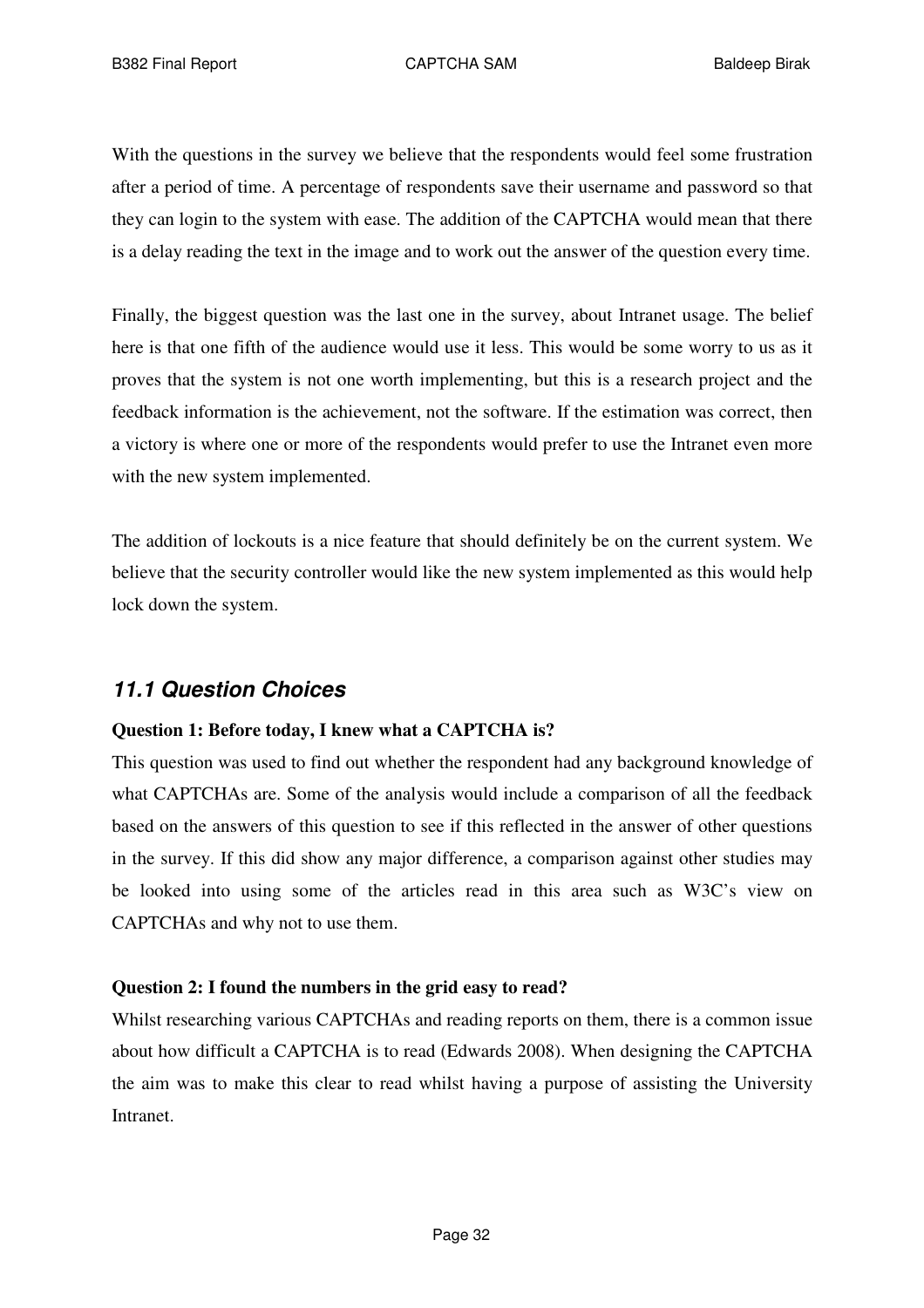CAPTCHAs used by Hotmail, Yahoo and Google make their CAPTCHAs difficult to read by a computer by distorting the text in the image, making it harder for people to read (Atwood 2006).

#### **Question 3: I found the equations easy to solve?**

Subtraction, addition and multiplication are mathematical operations that University students should be expected to solve without major difficulty. Without presuming this in the analysis, this question was added to find this out this information as fact and not merely guessing the answer later in the report.

#### **Question 4: Did you need a calculator to work out the answer?**

The addition to the previous question is to find out if the respondent needed a calculator to assist with the calculation. If a large percentage of respondents used a calculator to answer the question, the presumption of simple mathematic operation was bad idea. If any future work is carried out, a consideration of dropping multiplication would have been made.

#### **Question 5: Before you pressed login, what was the most time consuming task?**

With the addition of the CAPTCHA there is an extra process used to verify a human or computer login. For a human there is going to be an additional delay for a user to login. This question is used to find out whether the CAPTCHA added the most time to login or not. One of the downsides to this question is that most, if not all of the respondents would only use the system once.

Over a period of three to six months the time should be minimal for most and many may not notice the difference in the time taken. If this project were to continue a survey of how long it would take just to answer the CAPTCHA would take place. Comparing this to the amount of time needed to login would be an interesting test.

If a large percentage of respondents were using a calculator or a magnifying glass, the design of the CAPTCHA would change, if the project continued past the ten weeks and the mathematical equations would be simpler.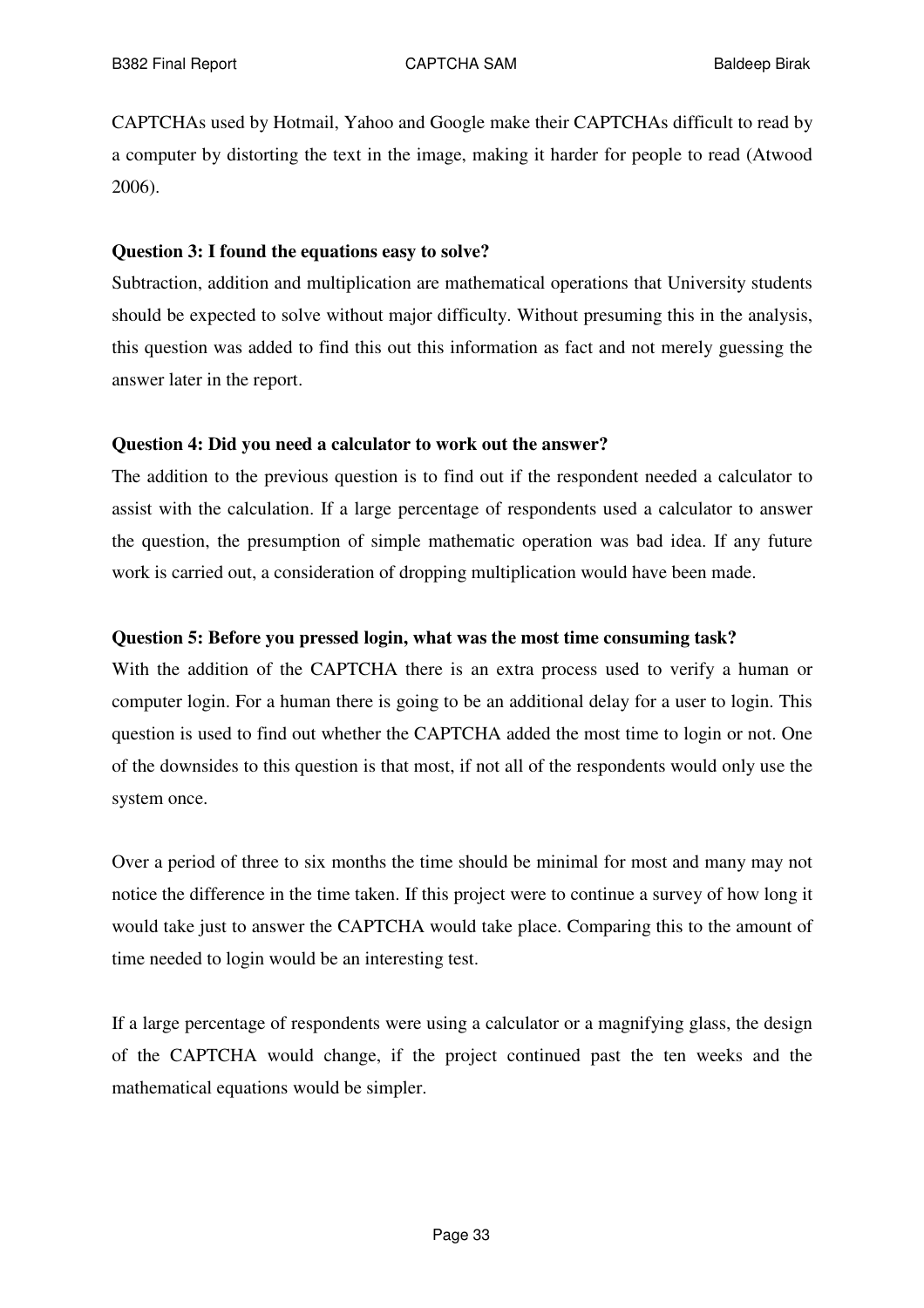#### **Question 6: What would have helped you answer the CAPTCHA question quicker?**

The previous question looked at what the possible delays were when logging in. This question was added to find out how the respondents experience could have improved.

Adding another data type will add to the login time. What would be interesting is to see what changes would speed up the time for the respondent to enter the correct answer in the answer box. The aim here is to find out a solution to the please the respondent majority if this had of been made commercially.

#### **Q7: As a student, which of the following would you like most?**

There are so many services provided by the University that the students are aware of, use daily or do not see the point of. Here the aim was to find out if the respondent cares about the security of the Intranet or whether there are other services they feel are more important to them. Would the security of the Intranet benefit them most, if not what will?

## **Q8: If the CAPTCHA was implemented on the ECE Intranet, would your level of usage:**

This final question is to sum of the respondents experience. The aim here is to find out how the respondent would feel if they were made to use this system on a daily basis. This would be a good indicator on whether the user clearly dislikes using the CAPTCHA or not.

## *11.2 Result Predictions*

Before carrying out the survey, predictions were made for each question. The predictions include weighted answers for both the student and staff population. Shown below are the final set of questions and what the predicted results may reveal.

|  |  |  | Question 1: Before today, I knew what a CAPTCHA is? |
|--|--|--|-----------------------------------------------------|
|--|--|--|-----------------------------------------------------|

|          | Yes | N <sub>0</sub> |
|----------|-----|----------------|
| Students | 60% | 40%            |
| Staff    | 70% | 30%            |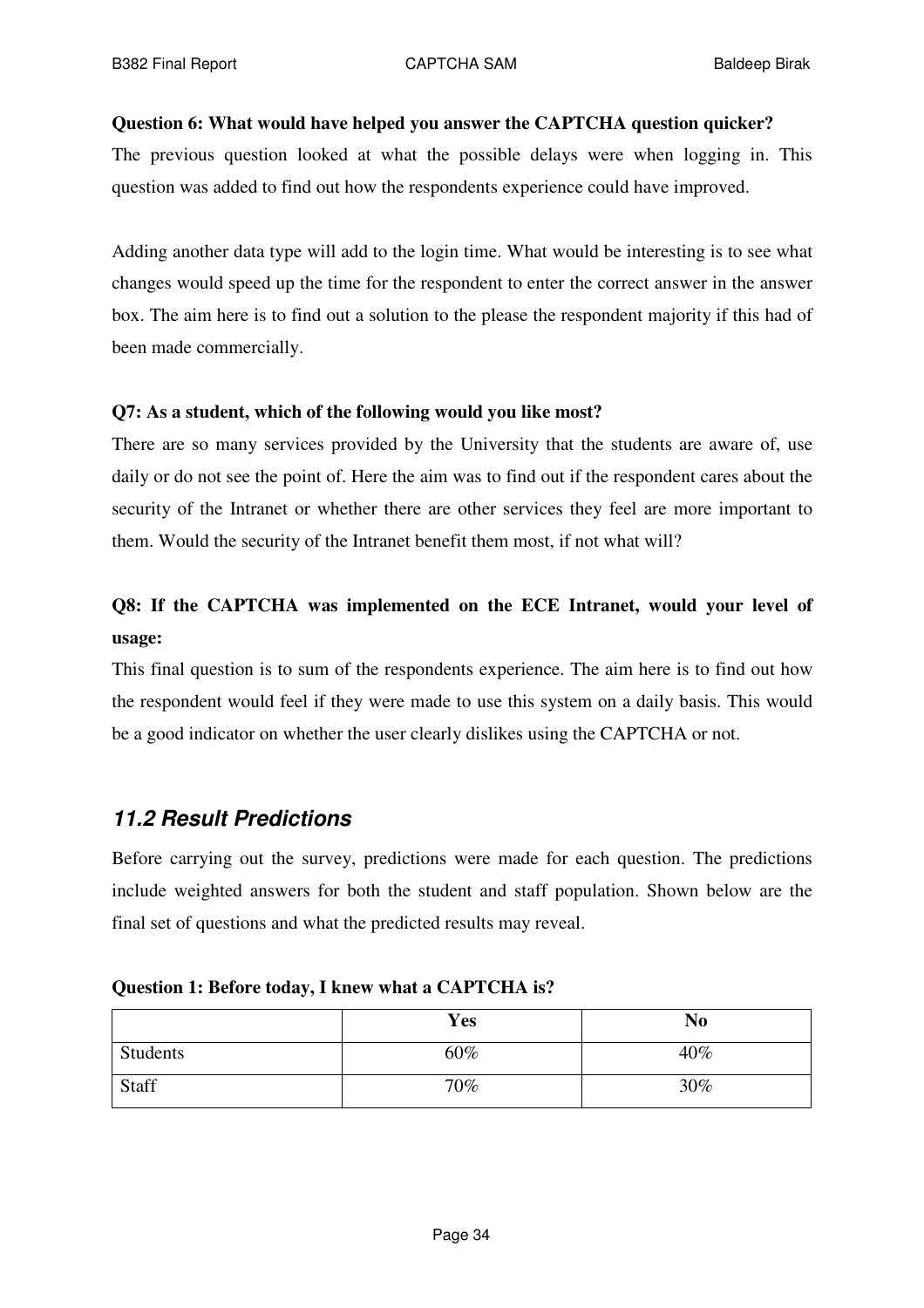University members of staff are established members of the public and the expectation is for them to know more about internet security as knowledge comes with age and experience over time.

Students would not know as much as they are still learning everything they learn in lectures, the forum and from peers. If the students were asked this question face to face, more students would own up or prove they don't knowing what a CAPTCHA is from incorrectly guessing. In the survey no one saw what answer they put so the expectation here is that 10-20% would lie in the survey.

#### **Question 2: I found the numbers in the grid easy to read?**

 $SA =$  Strongly Agree,  $A =$  Agree,  $N =$  Neither,  $D =$  Disagree,  $SD =$  Strongly Disagree

|          | <b>SA</b> | A   |     |     | <b>SD</b> |
|----------|-----------|-----|-----|-----|-----------|
| Students | 20%       | 40% | 20% | 15% | 5%        |
| Staff    | $15\%$    | 35% | 20% | 20% | $10\%$    |

By using different colour text for the grid references and lines to draw the grid, this should have helped the respondent follow the grid and work out the answer. With this addition the prediction here is that half the participants should find this CAPTCHA easy to read. Out of the staff and students, the most positive answers should come from the students, since one third of the staff members wear glasses.

**Question 3: I found the equations easy to solve?**

|              | <b>SA</b> | A   |     |        | <b>SD</b> |
|--------------|-----------|-----|-----|--------|-----------|
| Students     | 20%       | 35% | 30% | $10\%$ | 5%        |
| <b>Staff</b> | 25%       | 40% | 20% | $10\%$ | 5%        |

Students on the department dislike the use of mathematics in lectures and even more so when it comes to examinations. University staff are confident with the use of mathematics and can perform complicated equations like Binary and Hex, so multiplication should be a stroll in the park.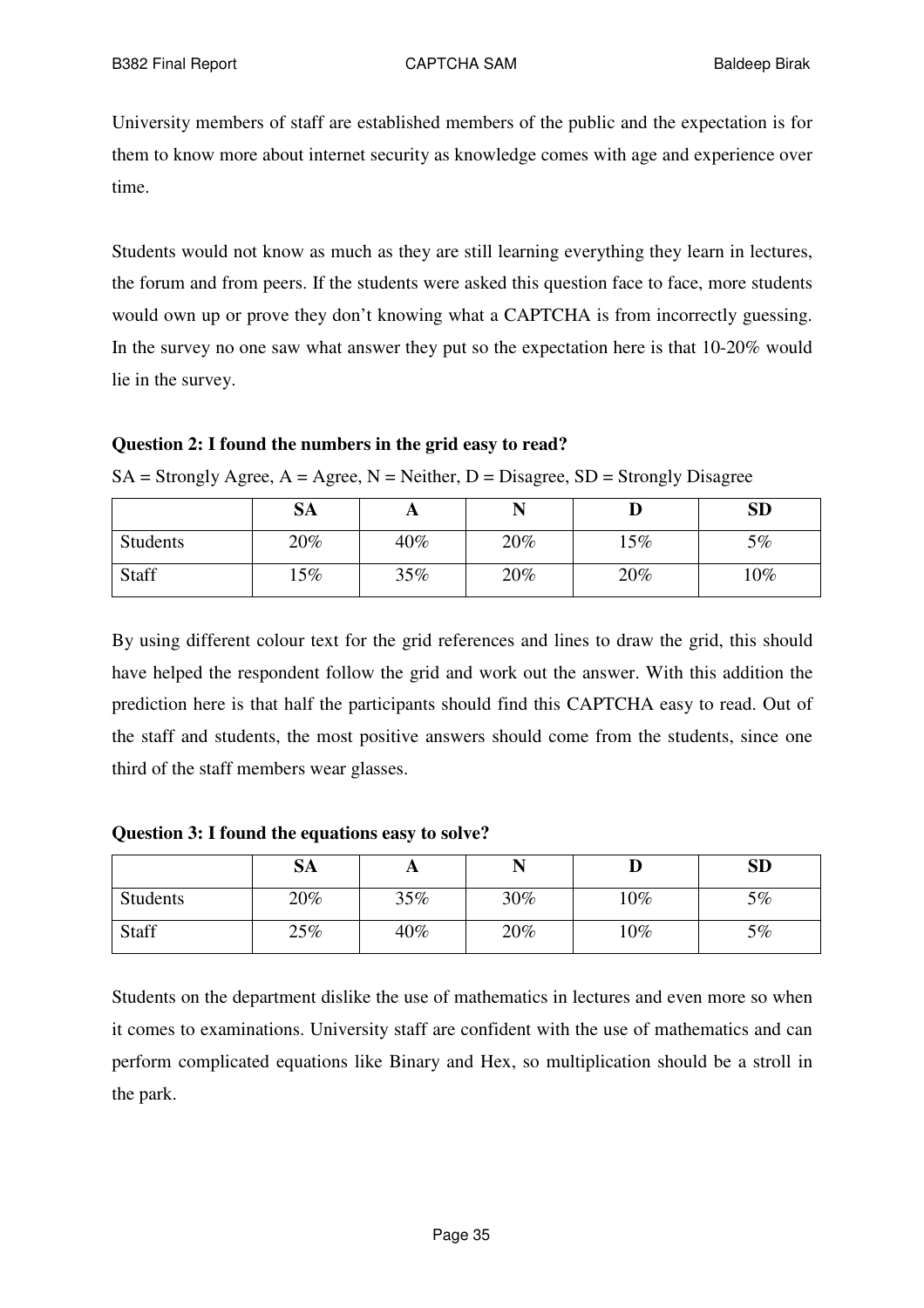| Question 4: Did you need a calculator to work out the answer? |
|---------------------------------------------------------------|
|---------------------------------------------------------------|

|              | <b>Yes</b> | N <sub>0</sub> |
|--------------|------------|----------------|
| Students     | 20%        | 80%            |
| <b>Staff</b> | 20%        | 80%            |

This question is used to determine how difficult the equations are and whether they should be changed in future development. Respondents who found the math difficult to answer may lie. The downside with this question is that it is focused on the respondents who answer was that they found the equations difficult (either disagree or strongly disagree) in the previous question.

Staff would generally own up to using a calculator where students would not. The end result of this question should reveal similar results for both groups.

**Question 5: Before you pressed login, what was the most time consuming task?**

|              | <b>Calculation</b> | <b>Magnifier</b> | <b>Reading Text</b> | <b>Username Data</b> |
|--------------|--------------------|------------------|---------------------|----------------------|
| Students     | 25%                | $10\%$           | 45%                 | 20%                  |
| <b>Staff</b> | $30\%$             | 15%              | 40%                 | $15\%$               |

Here either the mathematics or reading the CAPTCHA should take the longest amount of time for everyone taking part for the first time. Reading the grid should take between 5-10 seconds, however after multiple trials we would expect the time to decrease and the grid to become second nature.

|  | Question 6: What would have helped you answer the CAPTCHA question quicker? |
|--|-----------------------------------------------------------------------------|
|--|-----------------------------------------------------------------------------|

|              | <b>Simpler Equations</b> | <b>Nothing</b> | <b>Larger Text</b> | <b>Audio</b> |
|--------------|--------------------------|----------------|--------------------|--------------|
| Students     | 40%                      | $0\%$          | 30%                | 20%          |
| <b>Staff</b> | 35%                      | $.5\%$         | $35\%$             | $15\%$       |

Audio would add more time to the login process so we would expect a lower percentage on this. We would expect to see a higher percentage between the answers simpler equations and larger text. This would help make the CAPTCHA easier to read and answer the question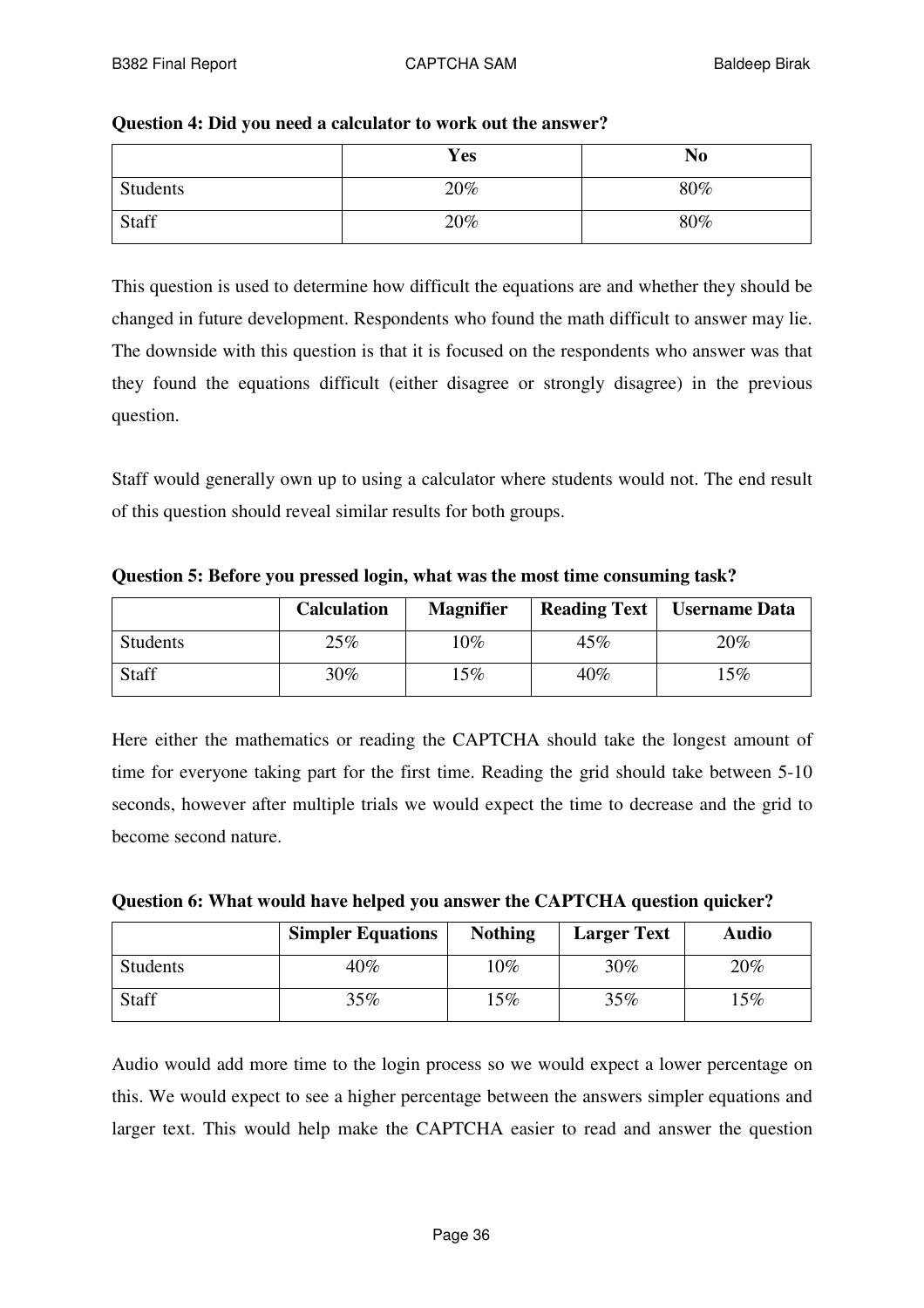quicker. The end result will be close near the end and it will be interesting to see which one comes up the highest.

|          | <b>Using CAPTCHA</b> | <b>Printing</b> | <b>PC</b> Facilities | Library |
|----------|----------------------|-----------------|----------------------|---------|
| Students | $10\%$               | 25%             | 35%                  | 30%     |
| Staff    | 20%                  | 20%             | 30%                  | 30%     |

| Q7: As a student, which of the following would you like most? |  |  |  |  |
|---------------------------------------------------------------|--|--|--|--|
|---------------------------------------------------------------|--|--|--|--|

This question is one of the most interesting in the survey because there are no clues to what students and staff would choose in the above table. Putting the CAPTCHA side by side with three popular options shows that the emphasis was not to push the CAPTCHA system out from the wording of the question or by the answers used.

Not including the option of the CAPTCHA, the other three selections would benefit the student. A modest student may favour the developer and choose the CAPTCHA. Knowing what the student wants to assists with their degree should be helpful to the department in the next couple of years.

# **Q8: If the CAPTCHA was implemented on the ECE Intranet, would your level of usage:**

|          | <b>Increase</b> | <b>Stay Level</b> | <b>Decrease</b> |
|----------|-----------------|-------------------|-----------------|
| Students | $10\%$          | 70%               | 20%             |
| Staff    | $10\%$          | 70%               | 20%             |

This question is used to determine whether the respondents usage of the system would change based on the implementation of a new system. Many students and staff use the Intranet on a daily basis and the expectation for this question is that the usage would stay about the same. If the respondents dislike the CAPTCHA then this will reflect here with a high percentage selecting decrease.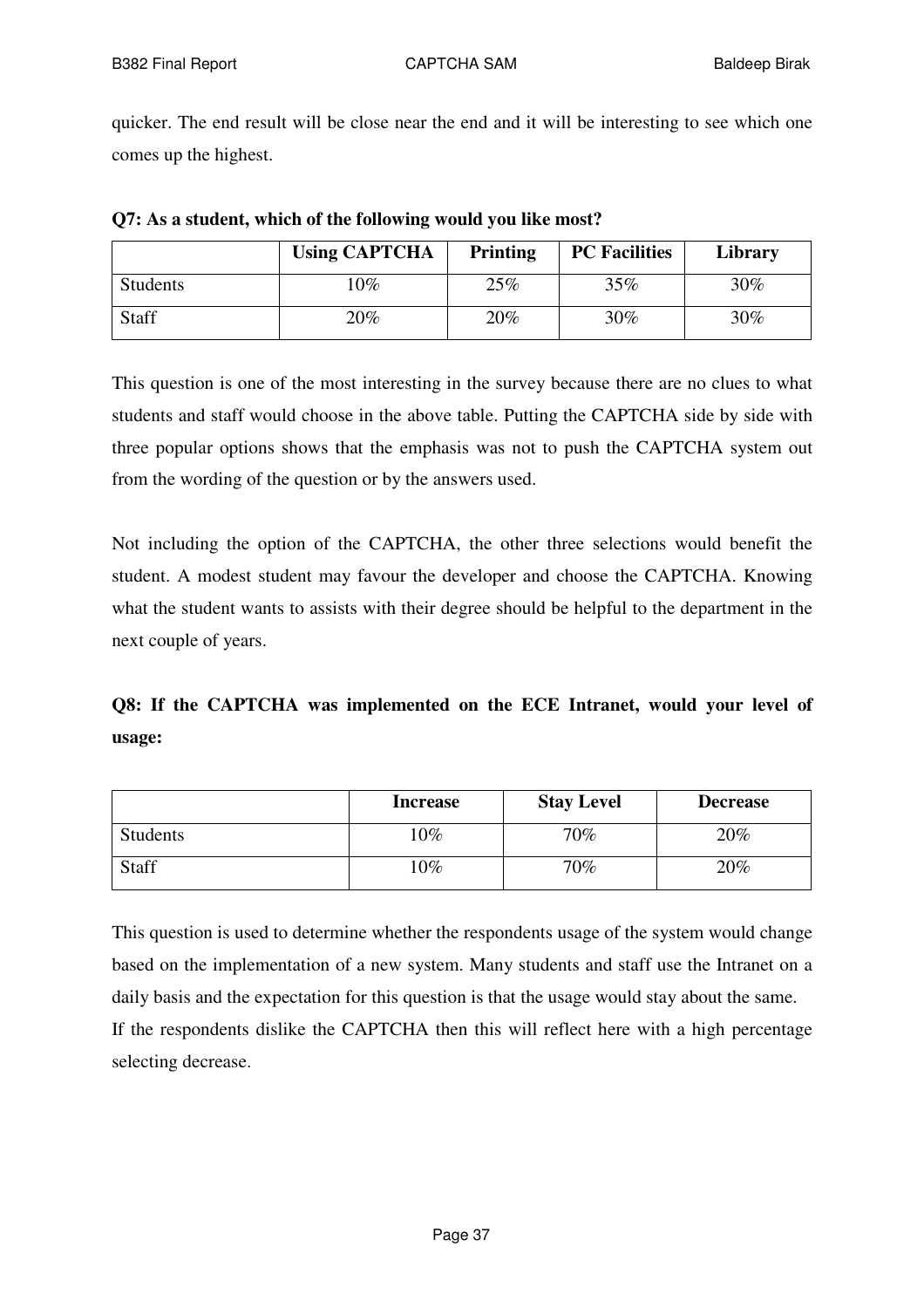# **12 Feedback**

At the start of the feedback process a sample of students and a member of staff from the ECE department were needed to test the form and find out any problems with the wording of the questions and answers or even if the form data would not submit correctly.

# *12.1 Sample*

The test sample involved thirteen students and a member of staff and students were divided to represent their year group. In order to represent the year group successfully a ratio was needed to determine how many students to sample. Unfortunately this information was not available at the time and a request was made as the administration office would not disclose that information. The project had to move on without this information.

The best way to work out the total students was to use an existing resource. This existing resource was the departmental forums. On the forums there is a total for the number of members signed up. On the forums it read at the time "We have **649** registered members" (University of Portsmouth 2008) and this consisted of both staff and students on the department. Based on this number the total was rounded up as not all students would be on there and the estimated number used was 700 students. With this in mind, the thirteen students would equate to 13 out of 700 students and this produced a two percent ratio.

The next part involved working out the amount of students to ask per year group. Still not knowing the total students in year the estimation made was that there are fewer students in each year as they progressed in their degree. The estimations are shown in Table 12-1.

| <b>Year Group</b> | <b>Total Number or people</b> |
|-------------------|-------------------------------|
| Year 1            |                               |
| Year 2            |                               |
| Year 3            |                               |
| Year 4            |                               |
| Lecturer          |                               |

**Table 12-1 Sample number or students and staff**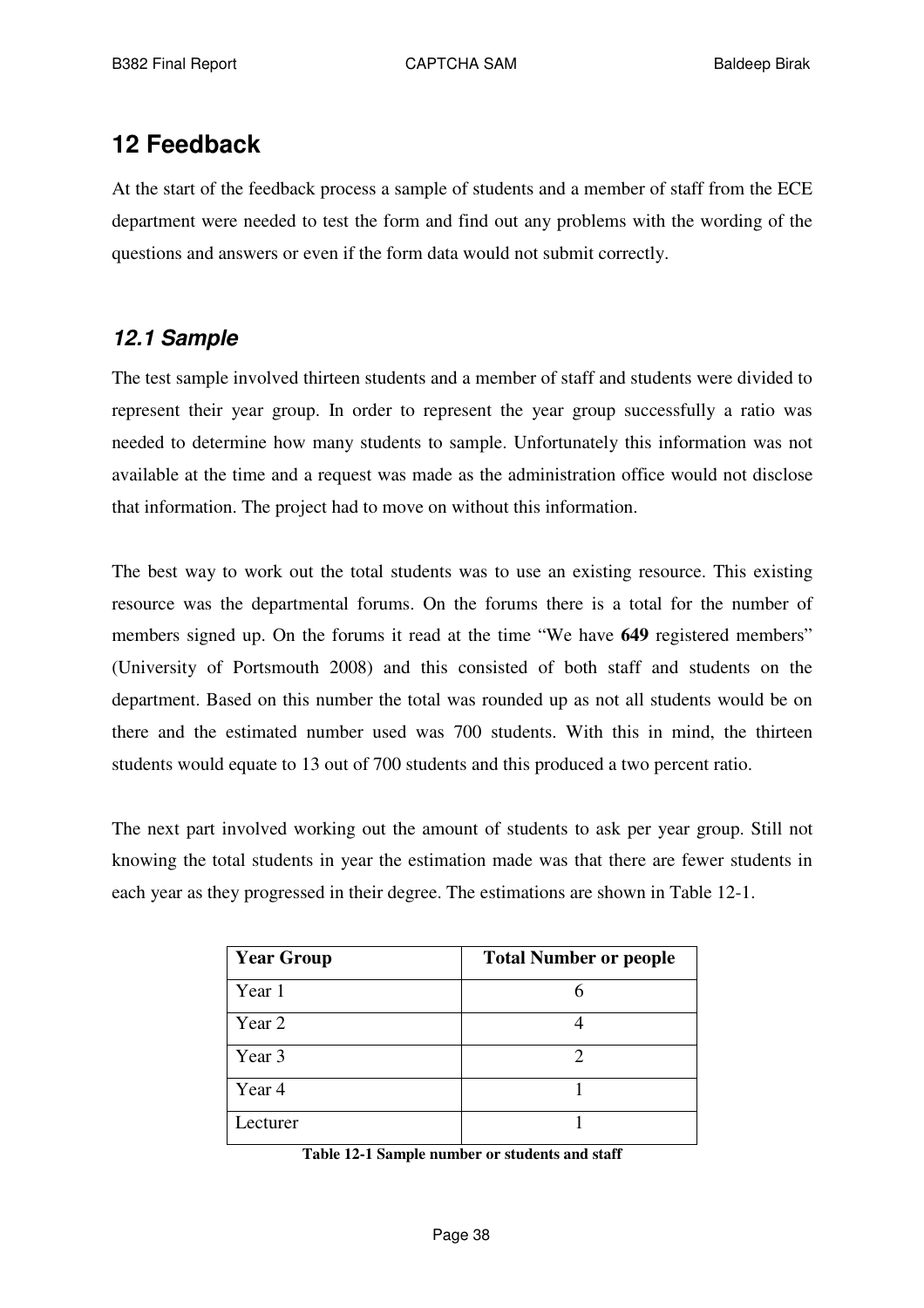The total number of respondents in the sample was fourteen people. To calculate the ratio of students between year groups, the estimation made was that 60% of students went from the first year to the second year. From the second year the estimate was that only half of the students went into the final year. To calculate the number of masters students, the estimation was that there are less than half the year three students studying a masters degree, so only one masters students was in the sample.

The only piece of information that was available was on the ECE department notice board and the University website. All the lecturers were on the board and the two technicians. This totalled up to 32 members of staff that could be used in the survey at a later date. To add to the sample, only one member of staff was used as this equated a higher ratio than the student's sample.

In order to select a member of staff to represent the team, multiple criterions had to be considered. The lecturer would need to have a good level of knowledge in the following: have a concept of CAPTCHAs, programming, web technologies and distributed web systems as well as willing to participate in the sample survey. The staff respondent was helpful as they pointed out a few ideas and found an issue with the feedback form as one of the questions was focused on students. This was modified before the survey went public.

All the estimations may have been totally inaccurate or somehow they were actually close to the actual numbers. With the lack of information available at the time, the project could not be put on hold for a fortnight to find out this information and putting pressure on others would not have find the information any earlier. The consolation is that this did not affect how the public survey was carried out.

The sampling of this small group had taken one week to carry out this is due to the time acquiring the target audience (see Table 12-1). Just picking fourteen people would not have helped the representation of each year group. It was vital to choose the correct people as the interviewer needed to know whether or not the feedback form was at a standard that the respondent could clearly understand. On top of this the software needed to work without any bugs by checking that the submitted input was validated, entered into a MySQL database and the answers and comments were sent via email as a backup precaution.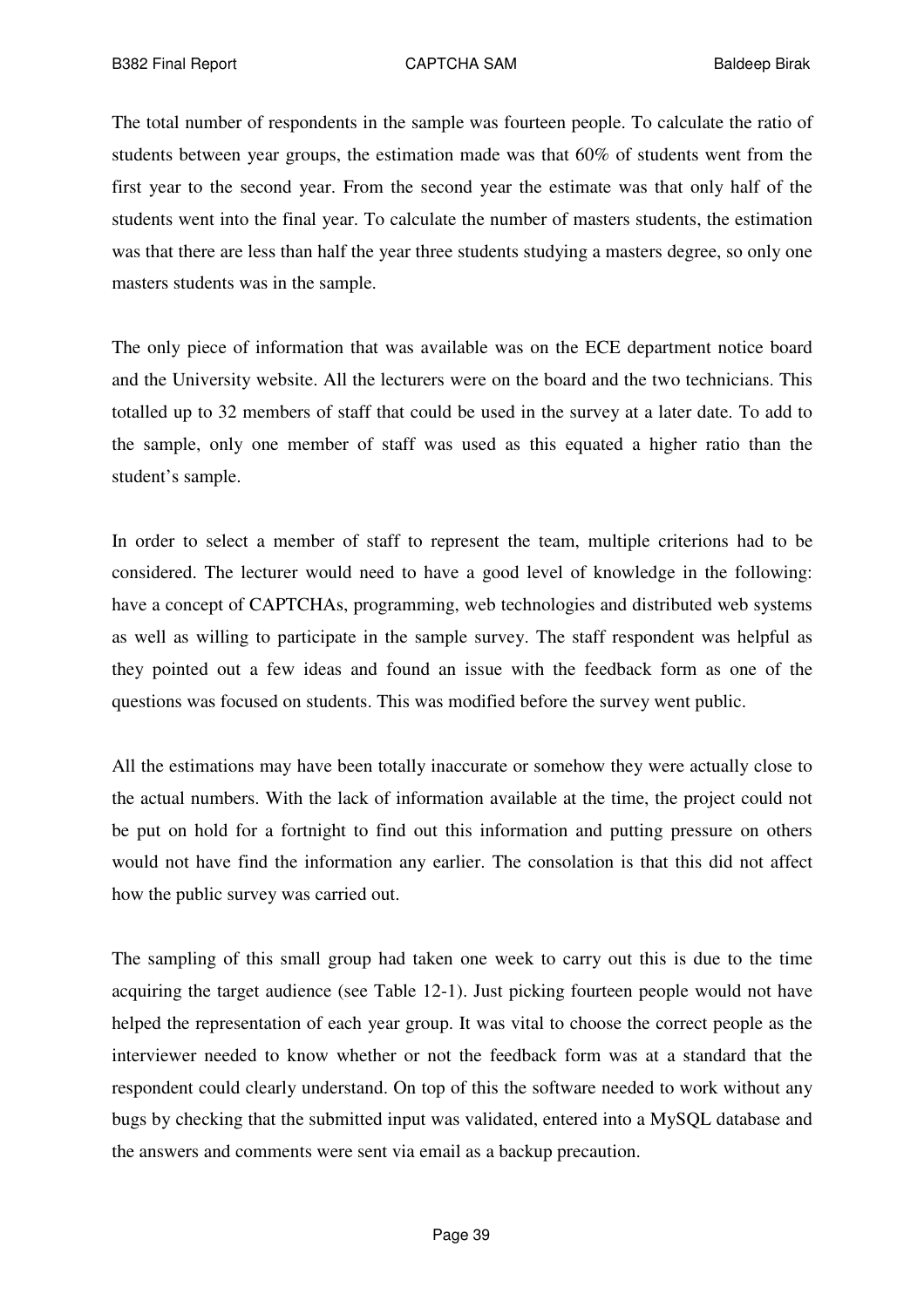After the sample was complete, there were some useful comments and one of the questions had a flaw. The question was focused towards students and need to be reworded or removed as it would not produce any useful data from the staff. The question was picked up by the member of staff who participated.

Question seven was originally worded "Which of the following would you like most?" To make this question applicable to the staff (without adding "not applicable" to the optional answers), the question was reworded to make staff think from a students perspective. After the sample it was changed to "As a student, which of the following would you like most?" This allowed the question to be kept and would provide some useful information afterwards.

The other issue that arose was the help section. During the testing phase a student mentioned that it would be useful to have one. Whilst the testing was carried out, the interviewer explained everything to the sample audience and no one looked at the navigation bar at the top of the web page. To emphasis the fact, a link to the help section was added above the login box. The help section was further modified to explain how to use the system in a step by step process.

Unfortunately with any survey you will not achieve a 100% participation rate. In the ECE departmental survey not all staff and students will take part so this will not reflect everyone opinions (Iarossi 2006). The aim was to have between 50 and 120 responses so that the total respondents in the survey represent around 10% of the total student population in the department and around half to two thirds of the staff population. This would help make the sample of respondents represent the department.

# *12.2 Public Survey*

At the start of the fourth week, the survey was posted on the University forums. The feedback had been coming in for four weeks after a forum post was published and this was targeted at students of the ECE department. At the end of the second week staff were contacted by email to assist with the survey. Staff were provided details of a different account they should use to login to the system and leave feedback. By using multiple accounts the answers students left and the answers staff left could be distinguished and the findings could be placed into two groups.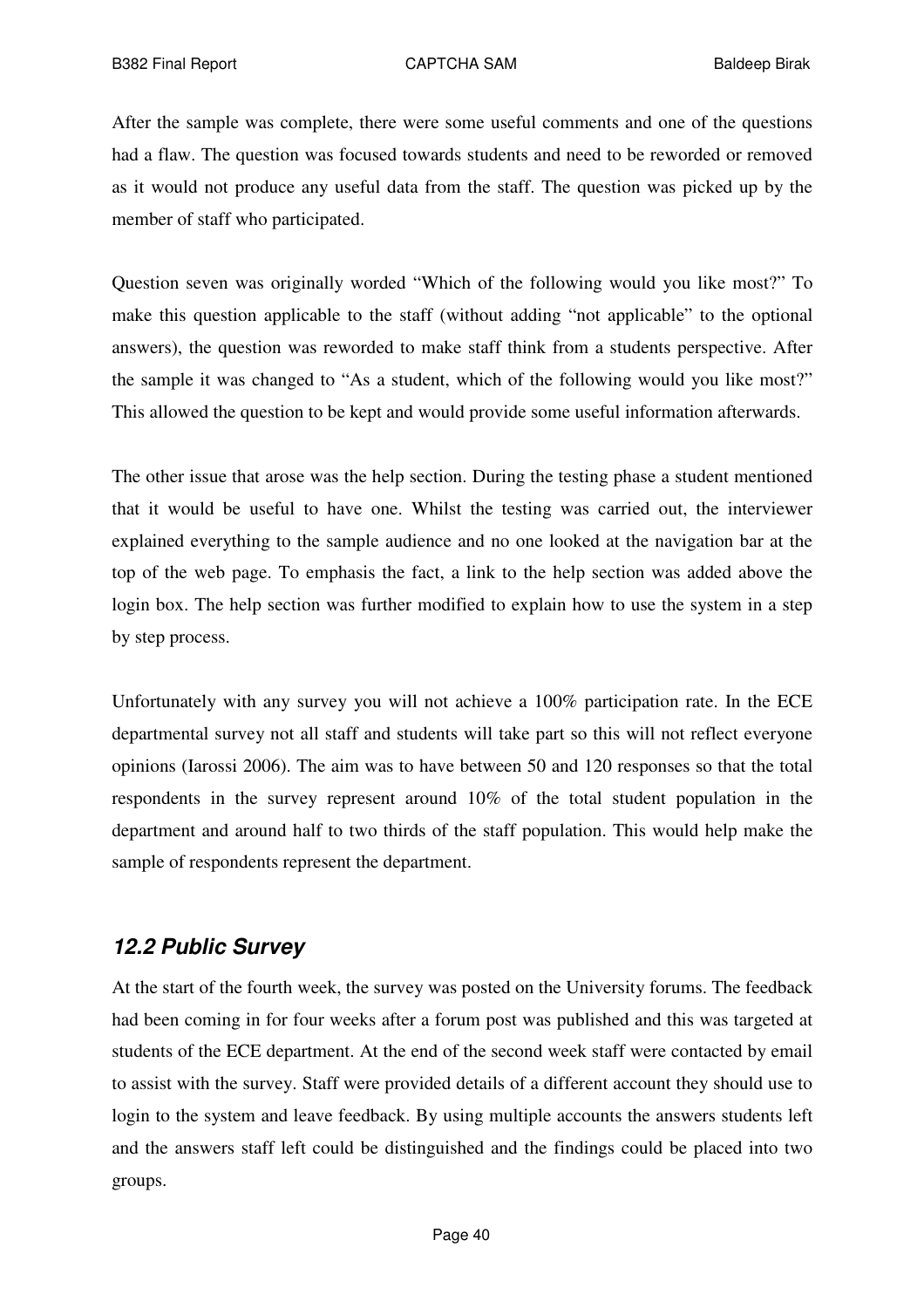Since the start of the survey there have been nearly 100 feedback responses. The ratio of respondents was approximately 22% staff and 78% students (when the number of responses reached 94). Any feedback left in the last couple of weeks was ignored due to two reasons: one due to the amount of feedback to analyse and two was down to the time this would waste to update the statistical results in this report. This could have made the data in this report inconsistent and looked badly for the student. The only information that was used near the end of the project were the comments the respondent left (if any) as the views left by late responses could be just as useful as the earlier responses.

# **13 Analysis and Results**

In this section are the results of the survey and the respondent's reactions that came from their comments. The survey had statistical data (quantitative data) and the respondent's opinions / comments of the system (qualitative data). Along with all this information, all the feedback needed to be "cleaned" (Iarossi 2006) to ensure that the feedback each respondent left was consistent between questions.

# *13.1 Quantitative*

Shown below are the questions and answers from the respondents, grouped into staff and students. All the predicted answers are in brackets and in blue font.

|          | Yes           | N <sub>0</sub> |
|----------|---------------|----------------|
| Students | 49\% $(60\%)$ | $51\% (40\%)$  |
| Staff    | $38\% (70\%)$ | $62\%$ (30%)   |

**Question 1: Before today, I knew what a CAPTCHA is?**

The answer to this question was a surprise to see. Believing that staff knew more about the CAPTCHAs than students was an over statement. When thinking about this in detail, students know more about the latest news in technology and the internet and the mature generation are just trying to keep up with it all.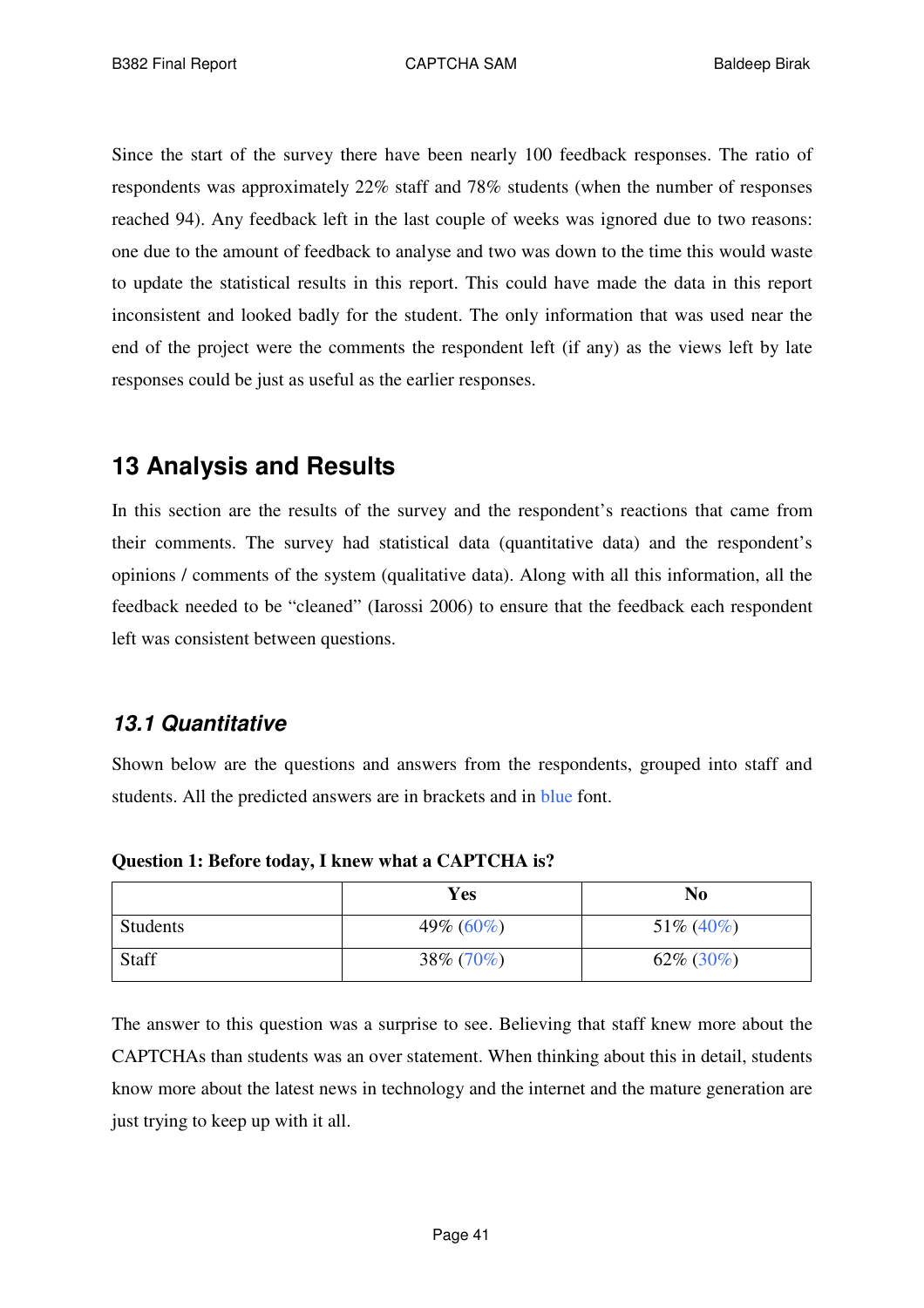When the sample group participated, at least a couple of students answered the question incorrectly, this is because the answer was given to them by the surveyor when he asked the respondent the question at the start of the demonstration to make the respondent aware of the subject area. Another comment that came up here was that the respondents in the demonstration knew what a CAPTCHA was, but when asked with only the word "CAPTCHA" half of respondents were confused.

#### **Question 2: I found the numbers in the grid easy to read?**

|              | SA            |               |              |              | <b>SD</b>   |
|--------------|---------------|---------------|--------------|--------------|-------------|
| Students     | $34\% (20\%)$ | $55\% (40\%)$ | $7\% (20\%)$ | $3\% (15\%)$ | $1\% (5\%)$ |
| <b>Staff</b> | $38\% (15\%)$ | $48\% (35\%)$ | $9\% (20\%)$ | $5\% (20\%)$ | $0\%$ (10%) |

 $SA =$  Strongly Agree,  $A =$  Agree,  $N =$  Neither,  $D =$  Disagree,  $SD =$  Strongly Disagree

The answers here were pleasing to see and were positive compared to the predictions made. Between the staff and students only four of the respondents had a problem with the image. Looking at both groups, there was little to distinguish between the two. This was surprising to see as the prediction is was based on the fact that with maturity, text on a screen becomes harder to read. The distribution in this question is skewed towards the higher results (positive).

CAPTCHAs are generally thought of as being difficult to see. The aim for this project was to make them as easy as possible and the results here show this. With no distortion and the range of colours used to separate the grid references, grid lines and the numbers in the grid the developer has manager to keep all of these objects separate from each other. There was no overlapping in the CAPTCHA and this has certainly showed with the positive result.

As this was the first time most of the respondents used this system, this shows that the respondents could quickly read the text in the grid and select the numbers in the grid references.

**Question 3: I found the equations easy to solve?**

|                 | SA            | A             |             |             | <b>SD</b>   |
|-----------------|---------------|---------------|-------------|-------------|-------------|
| <b>Students</b> | 47\% $(20\%)$ | $49\% (35\%)$ | $0\%$ (30%) | $4\%$ (10%) | $0\%~(5\%)$ |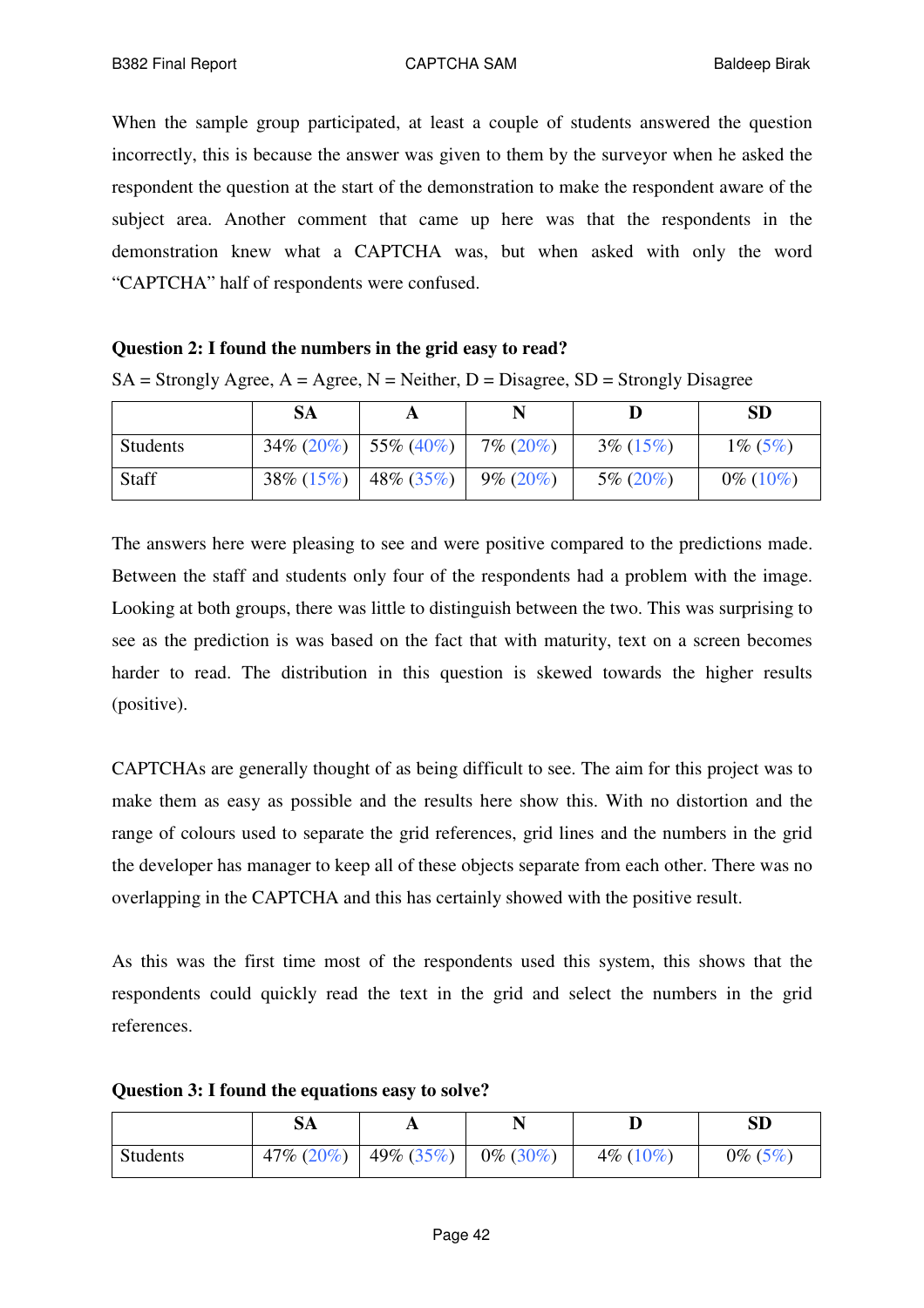| Staff | $181\% (25\%)$ $14\% (40\%)$ 5\% (20\%) |  | $0\%$ (10%) | $0\%~(5\%)$ |
|-------|-----------------------------------------|--|-------------|-------------|
|-------|-----------------------------------------|--|-------------|-------------|

The questions in the CAPTCHA were based on three operations: subtraction, addition and multiplication. The answers here were fantastic to see as nearly all the respondents (95% of staff and 96% of students) agreed or strongly agreed that the mathematics operations were easy to work out. Out of all the feedback only three of the students disagreed and based on the large sample this is the small minority (1 in 25 students).

The aim when creating the CAPTCHA was to make it easy to read and to work out the answer so that it created a minimal delay to the amount of time to login. By using three simple operations the respondents were able to calculate the answer with little difficulty. If multiplication was not used, it would be interesting to see how easy people would have found the CAPTCHA.

**Question 4: Did you need a calculator to work out the answer?**

|          | Yes          | N <sub>0</sub> |
|----------|--------------|----------------|
| Students | $0\% (20\%)$ | $100\%$ (80%)  |
| Staff    | $0\%$ (20%)  | $100\%$ (80%)  |

The answers from this question exceeded all expectations. This is a dream result that any designer of a mathematical based CAPTCHA would want to see. None of the respondents found the questions so difficult in the CAPTCHA that they would need a calculator to work out the answer from the grid. There was no separation between staff and students here and this is pleasing to see.

With the simple operations used in the CAPTCHA, the audience were not troubled by the difficulty of the equations. Had the number gone past ten, this would have been interesting to see.

The goal for the mathematical difficulty has been achieved (based on the results). A badly designed system was a major worry at the start of the project. Had remainder (of a division) been added to the list of operations, we may have seen different results here.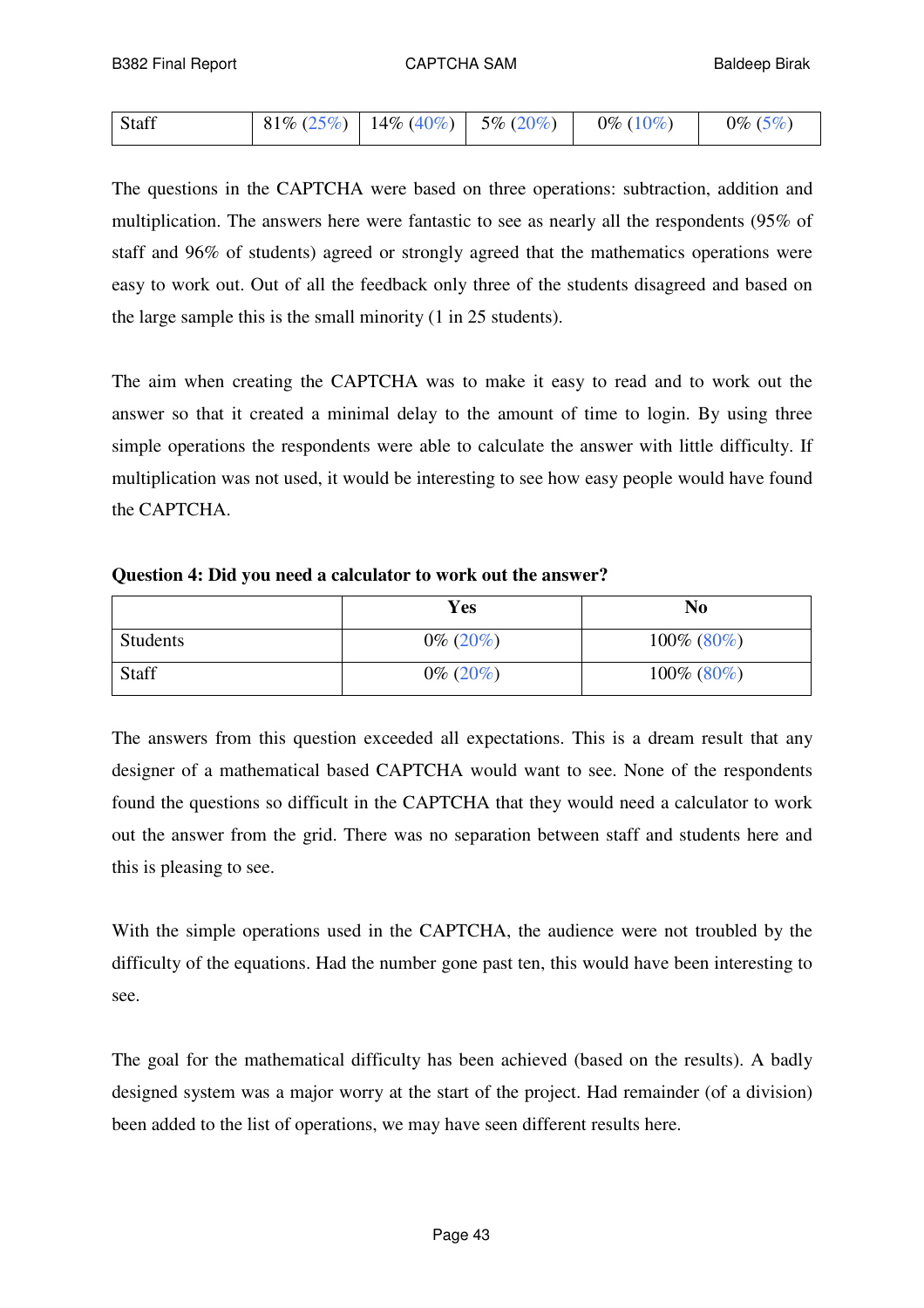|          | <b>Calculation</b> | <b>Magnifier</b> | <b>Reading Text</b> | <b>Username Data</b> |
|----------|--------------------|------------------|---------------------|----------------------|
| Students | $3\% (25\%)$       | $0\%$ (10%)      | 61\% $(45\%)$       | $36\% (20\%)$        |
| Staff    | $0\%$ (30%)        | $0\%$ (15%)      | $52\%$ (40%)        | 48\% $(15\%)$        |

|  | Question 5: Before you pressed login, what was the most time consuming task? |
|--|------------------------------------------------------------------------------|
|  |                                                                              |

By analysing all the feedback using the method of cleaning, the results of this question revealed some false answers due to the fact that no respondent used a calculator (according to question 4). The three percent of students that used a calculator were part of the sample students. None of them used a calculator and the answers were not altered in the cleaning process to show that there were some inconsistencies in the answers from these two participants.

Tracking down the respondents would have gone against the goal of keeping the respondents anonymous. Once finding them, asking them to redo the questionnaire would result in biased answers, this is because it will not be the first time they used the software and that alone would make the survey inconsistent. The other method of asking those two respondents to answer only two questions would not have been good idea as their experiences of the system was back in week three of the project. Any changes could also bring further inconsistencies and the process may have to be repeated.

Out of the two groups, students clearly showed that reading the text in the image added the most delay before logging in. In relation, staff were not delayed as much in the login process. From the staff responses, it was fairly equal between the time to login and the time finding the numbers in the grid.

|              | <b>Simpler Equations</b> | <b>Nothing</b> | <b>Larger Text</b> | <b>Audio</b> |  |
|--------------|--------------------------|----------------|--------------------|--------------|--|
| Students     | $14\%$ (40%)             | 48\% $(10\%)$  | $33\% (30\%)$      | $5\% (20\%)$ |  |
| <b>Staff</b> | $5\%$ (35%)              | $57\%$ (15%)   | $38\% (35\%)$      | $0\%$ (15%)  |  |

**Question 6: What would have helped you answer the CAPTCHA question quicker?**

Out of all the questions, some of the predictions here were close to the actual result. The pleasing result was that most of the respondents believed that changing the CAPTCHA would not have helped answer the question quicker and login faster.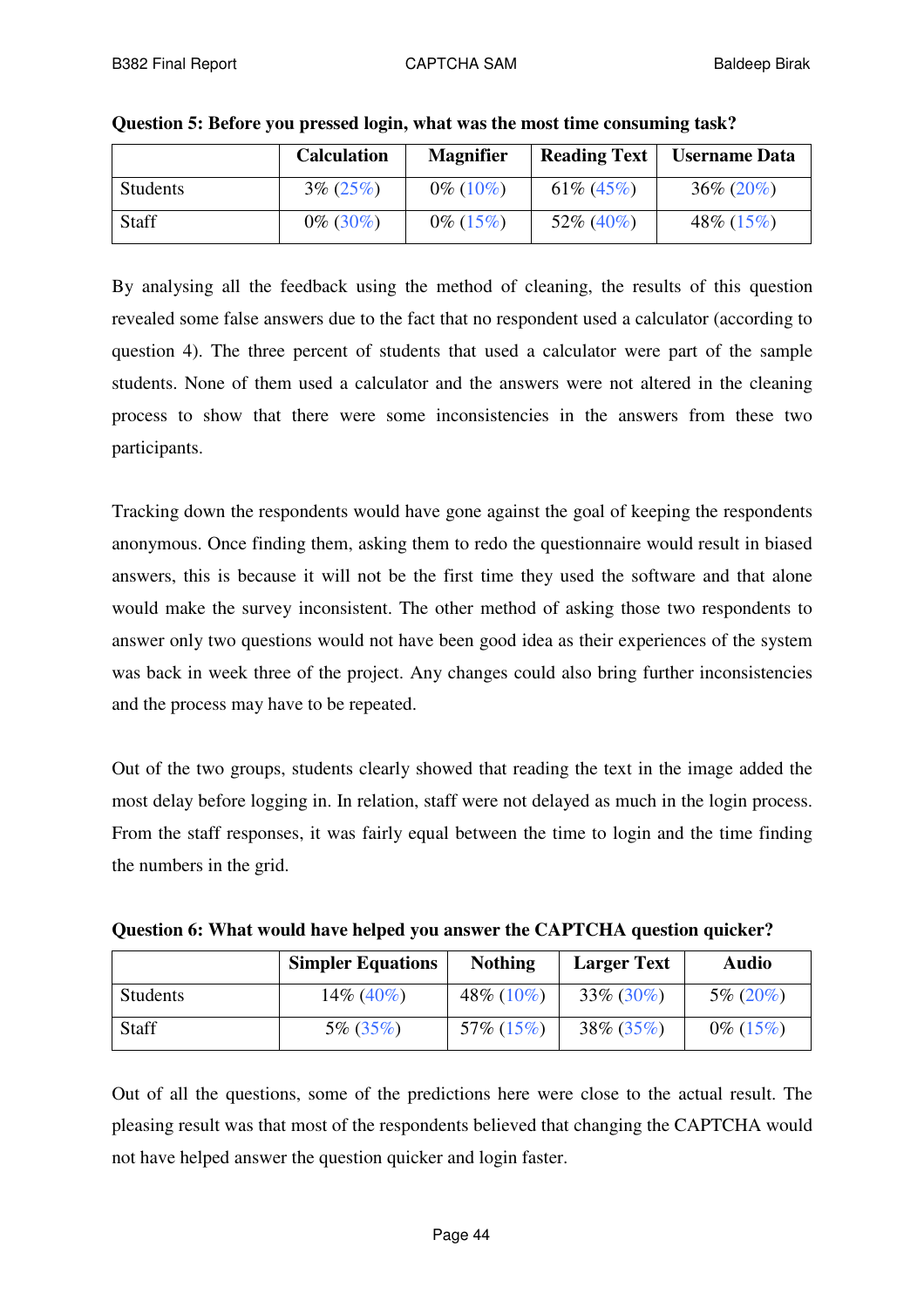The use of audio and simpler equations did not rate as high to staff as they did to the students. This relates to the answers provided in question three about the math. Based on the answer to this question, a bigger image with larger text would be implemented if this project were to continue after the ten week allocated time. The other option would be to use a three by three grid as mentioned in one of the staff comments.

| Q7: As a student, which of the following would you like most? |  |  |  |  |
|---------------------------------------------------------------|--|--|--|--|
|---------------------------------------------------------------|--|--|--|--|

|              | <b>Using CAPTCHA</b> | <b>Printing</b> | <b>PC</b> Facilities | Library      |
|--------------|----------------------|-----------------|----------------------|--------------|
| Students     | $14\%$ (10%)         | $31\% (25\%)$   | $48\% (35\%)$        | $7\%$ (30%)  |
| <b>Staff</b> | $14\% (20\%)$        | $29\% (20\%)$   | $38\% (30\%)$        | $19\%$ (30%) |

Out of all the questions, this is one of the most interesting questions in the survey because here we find out what the students want most and what the staff think the students want the most. The highest predictions in this question that came out top in the feedback and the weightings were fairly close in most of the responses.

Students on the department want the CAPTCHA more than they want the extension of the library hours. For the designer of the CAPTCHA this was a pleasing result. The students use the computers on a daily basis and feel that the availability of the computers along with the number of free print credits is a must have.

When speaking to the technicians about these results, Phil Trew mentioned "the students just want to come in at 3am to work and take it easy during the day". The other technician on the department, Cedric Arrow said "nobodies ever in during the day".

To expand on the comments, the students are not using the computer rooms 24 hours a day, 7 days a week. They would like to work between 9pm and 5am to get the most amount of work done and work closer to their deadlines. In an ideal world all the students would use the rooms and equally use the bandwidth across the day.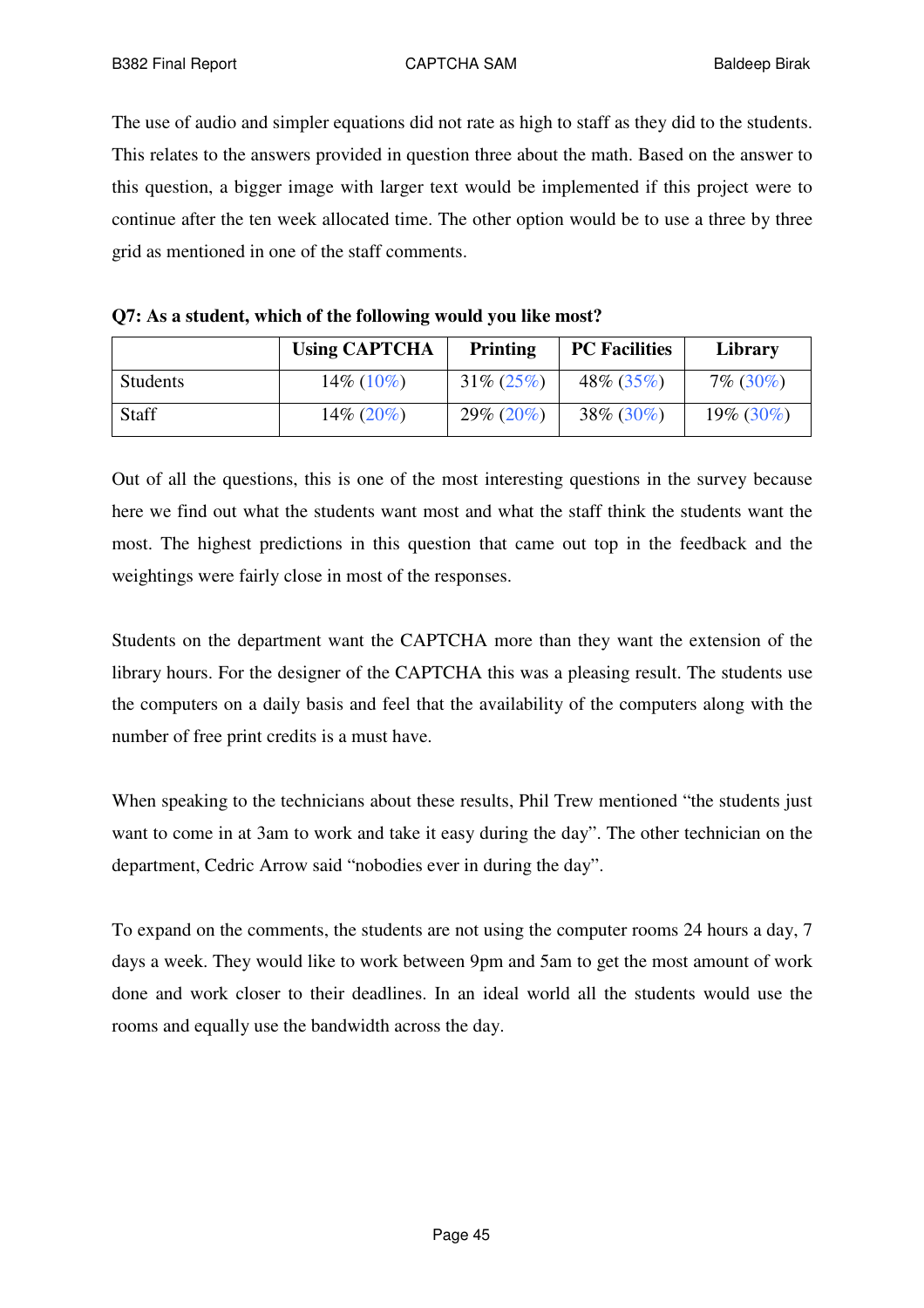|        |  |  | Q8: If the CAPTCHA was implemented on the ECE Intranet, would your level of |  |  |  |  |
|--------|--|--|-----------------------------------------------------------------------------|--|--|--|--|
| usage: |  |  |                                                                             |  |  |  |  |

|                 | <b>Increase</b> | <b>Stay Level</b> | <b>Decrease</b> |
|-----------------|-----------------|-------------------|-----------------|
| <b>Students</b> | $8\%$ (10%)     | $80\%$ (70%)      | $12\% (20\%)$   |
| Staff           | $5\%$ (10\%)    | 76\% (70\%)       | $19\% (20\%)$   |

The last two questions in the questionnaire give a feeling of whether the respondent likes the CAPTCHA or not. This question targets the respondent's feelings of the system if they were made to use it on a daily basis. The predictions in this question were the closest compared to any other question in the survey.

The students on the department gave a closer symmetrical representational view of the system than the staff. One point that came up from a fellow student was whether the respondent knew that they would only need to verify who they are outside the University (like the current system). If this project was repeated a year later or with another surveyor, clearly stating this fact, it would be interesting to find out what results here would have revealed.

## *13.2 Qualitative*

On top of the answers from the eight questions in the feedback form, additional comments were welcome from all the respondents in the survey.

## **13.2.1 From the Sample**

When the sample survey was carried out, the student was interviewing a member of staff and fellow students (from all year groups) on the department. There were some useful comments that may have sounded obvious but it was good that others picked up on them. The comments included: the ability to generate a new CAPTCHA image and the addition of a help section.

None of these issues were raised in the interviews as the interviewer explained everything and answered all the questions the respondents asked. It was great that these were raised as it made the developer emphasise the fact in the help section specific areas to make this even better.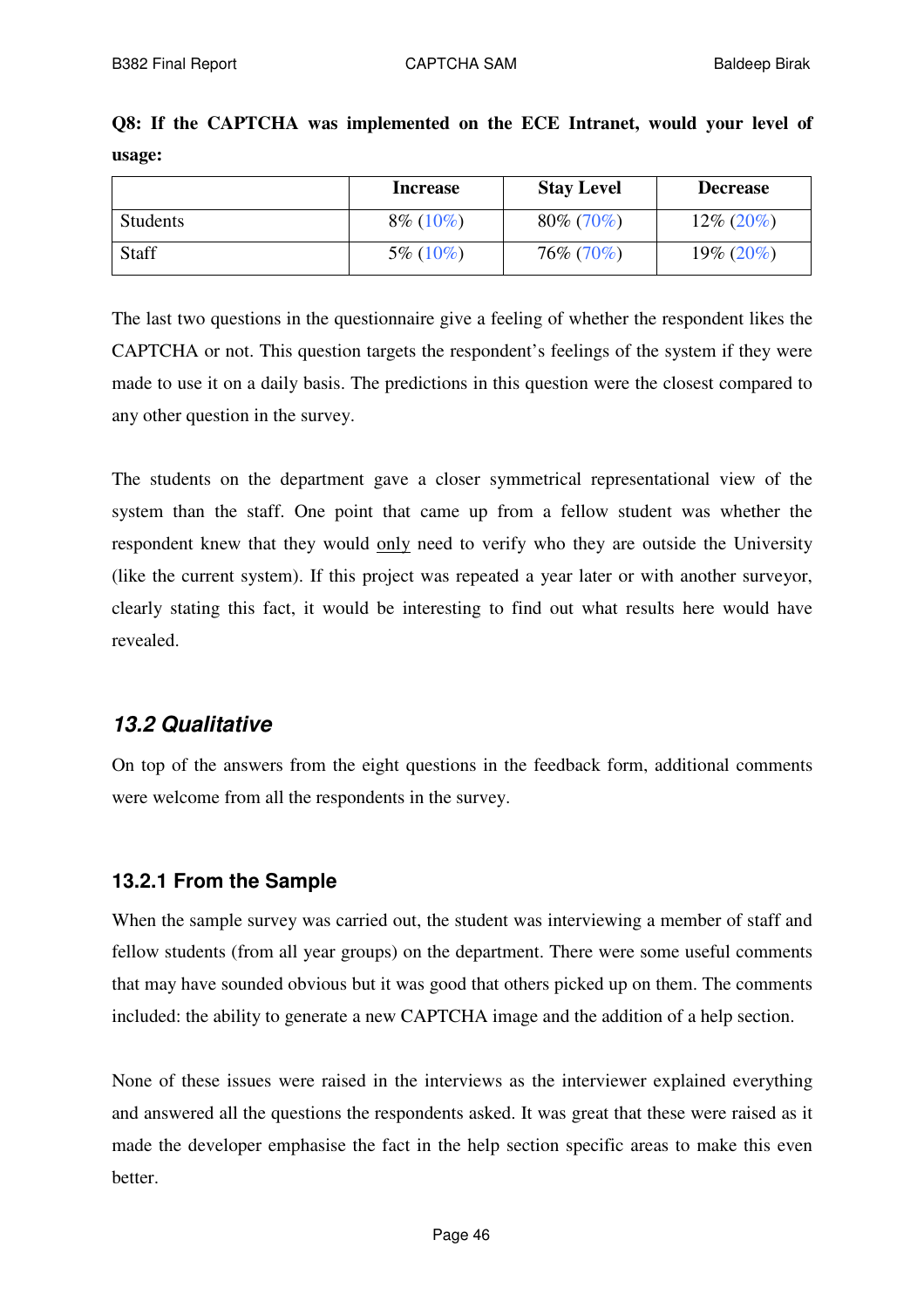On a couple of occasions the idea of highlighting the two numbers in the grid would make it easier and even quicker for the user to grab the numbers and work out the answer of the operation. This made us think about a problem that was not thought about well. Reading from grid references (or maps) used to be a common occurrence (five to ten years ago) when people go travelling. Nowadays people don't use maps as much as route planners and satellite navigation systems do the work for you.

One other issue that cropped up a number of times was the "size of the grid". When designing the system, we felt that it was too big and if it was any larger that it would take the emphasis away from the login username and password boxes and the students would be confused about what they had to do. Then the respondents would say that the CAPTCHA would then be seen right in their face.

#### **13.2.2 From the Public Survey**

When the survey went out to the public, there were some repetition points that came up. With the wider audience available there were a greater number of ideas from the group as well.

Annoyingly a small number of students did not read the help section as they have made this obvious in the comments "I did not know what to do". When the public survey was out, the help section was emphasised to the end user on the ECE forums and the website. It was a shame that some people ignored it. In any case, this would always be a problem.

On a few occasions the strength of the CAPTCHA was an issue as it was too simple and easily breakable. This is a fair comment as the respondents did not know about the aims of the project and why clearer text was used in the CAPTCHA. It's interesting that people expect new CAPTCHAs to be difficult to break and this goes against the idea of the critics (see section 16 – Literature Review).

Out of all the operations the use of multiplication raised some question. Some respondents did not find the multiplication overly difficult, but it was time consuming compared to addition and subtraction. Other respondents loved the math and others enjoyed the answering questions. Reactions varied here and we thought that this was good to hear.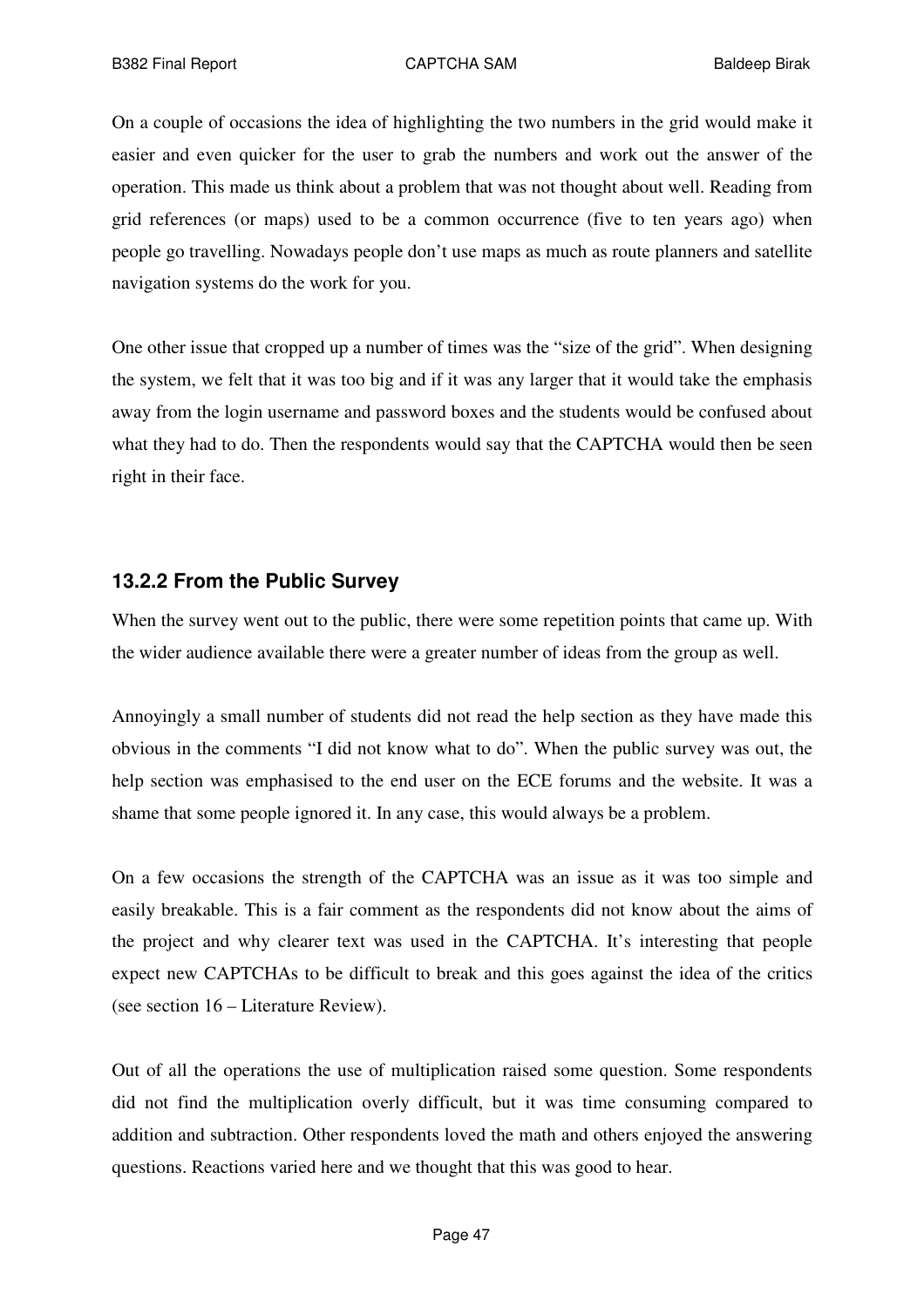One of the negative comments in the survey included: "That whole grid thing is ridiculous. It's only an intranet where lectures help student not a bank account". It's great to find out all opinions and if someone did not say this, how could their views be analysed. Another student who rarely uses the Intranet said they "can manage without it".

From the number of replies, alternative methods of different CAPTCHAs were not mentioned till a third of the way through the survey. A student picked up on the use of sound for disabled users. Another student thought that sound should be added and linked with this system. This would have taken another few weeks to implement, however sharing the information between the systems would have been a challenge in it's self.

Along with comments from the sample survey a few more students would like a larger grid and a member of staff suggested a 3x3 grid (instead of 4x4) giving more room and easier navigation to the numbers. A student thought that with thicker lines it would make the grid easier to read. These very useful points would make us design the grid using the suggestions from these two respondents if the project were to continue after the ten week allocation.

A couple of feedback responses later, a student mentioned the idea of moving the content by a few pixels to make it harder to break. The other suggestion is to use different fonts. One thing not mentioned by this respondent is whether they prefer distortion or not. If the respondent wished to have clearer fonts, then this along with the pixel movements would be used in a 3x3 grid solution.

An idea that was similar to the sample audience, instead of highlighting the two numbers in the grid that show up, to add a line over the ones that are not selected in the operation. This sounds like a better solution than highlighting two numbers because it means that a bot would have to analyse each square in order to grab the correct numbers. Where two numbers are highlighted a certain colour, this would be easier to a bot to find as the two numbers stand out.

One of the students was kind enough to test cross site scripting (XSS). The good findings are that the website is protected and it's always nice to know we have extra security improvements. When users missed out the CAPTCHA by default there would be a generic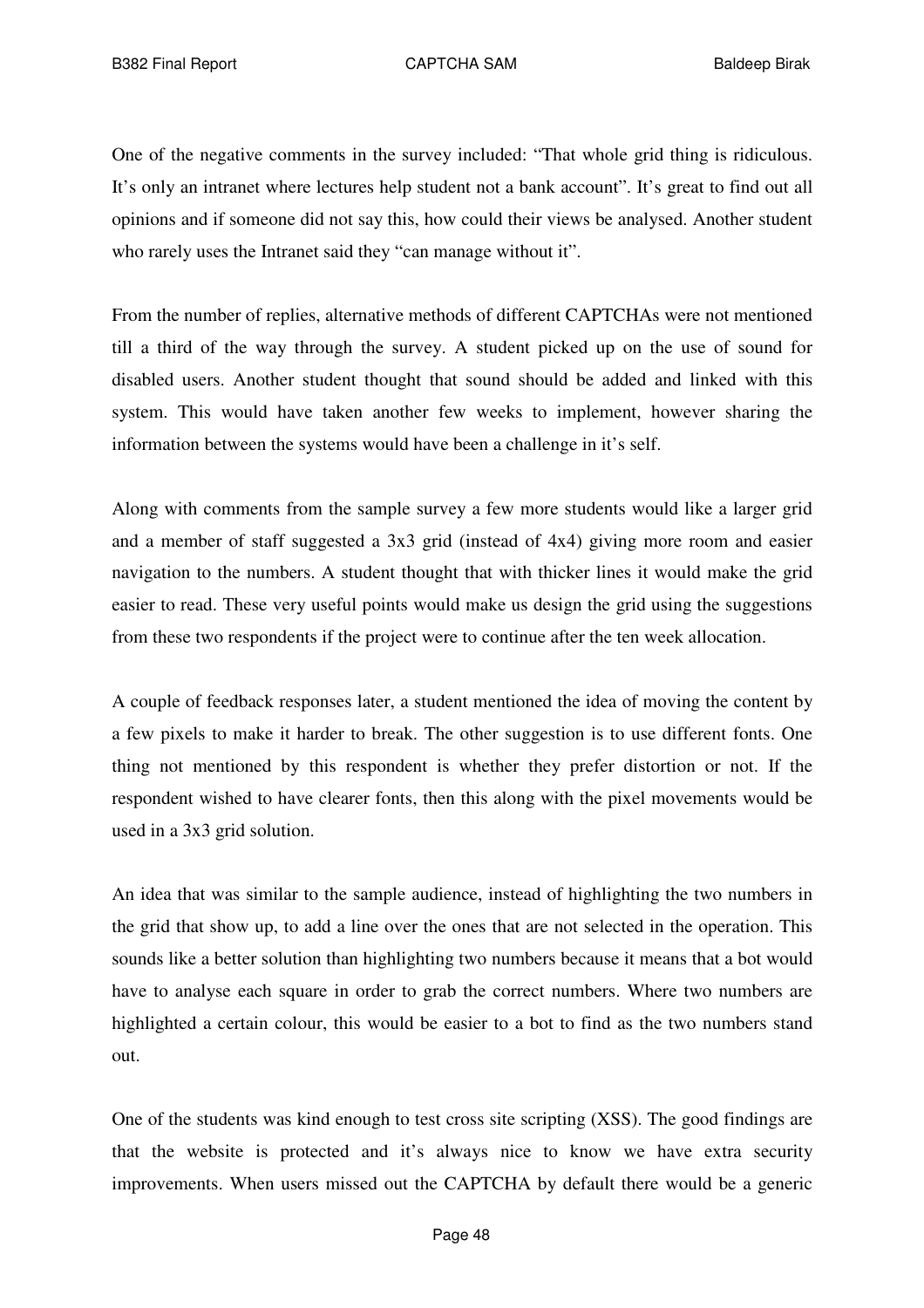image. One colleague mentioned that a separate message for the CAPTCHA would be helpful. In the design stage this was avoided as feedback from others lead the removal of individual error messages.

The staff had some interesting responses. One member of staff wished to see more maths questions and some images based answers. An idea of randomly having the CAPTCHA appear was an interesting concept from a staff member. The idea here is that every 25 login requests a user is shown the CAPTCHA or possible every 100. This would have to be monitored on the server, but it could be implemented, given more time. This method of implementation would serve a purpose without annoying every user.

When looking at some of the feedback, students are welcome to the idea of the extra security, but not so much the Intranet, maybe another resource.

The use of JavaScript confused a couple of students as the purpose was to refresh the image. One student mentioned that the CAPTCHA could be used to go to the help section and a new image should only appear on a page refresh. It's definitely a valid point and unless we spoke to a wider audience about this, we could just be personalising the website towards one or two people.

Two of the most favourable comments came from consecutive feedback. The first saying: "overall I think it's brilliant. Keep up the good work" and the second saying "how did you conceive this great idea"? Without flattering the developer, it's nice to see good comments after some negative ones.

One of the most interesting comments from any respondent was the arrangements of grid references. We kept numbers on the left and letters at the top. This is because "a-Z" maps of towns and cities use the same layout. Another example is spreadsheet software like Excel. It would have been interesting to know why the respondent would find this more useful and where they would have seen another grid layout.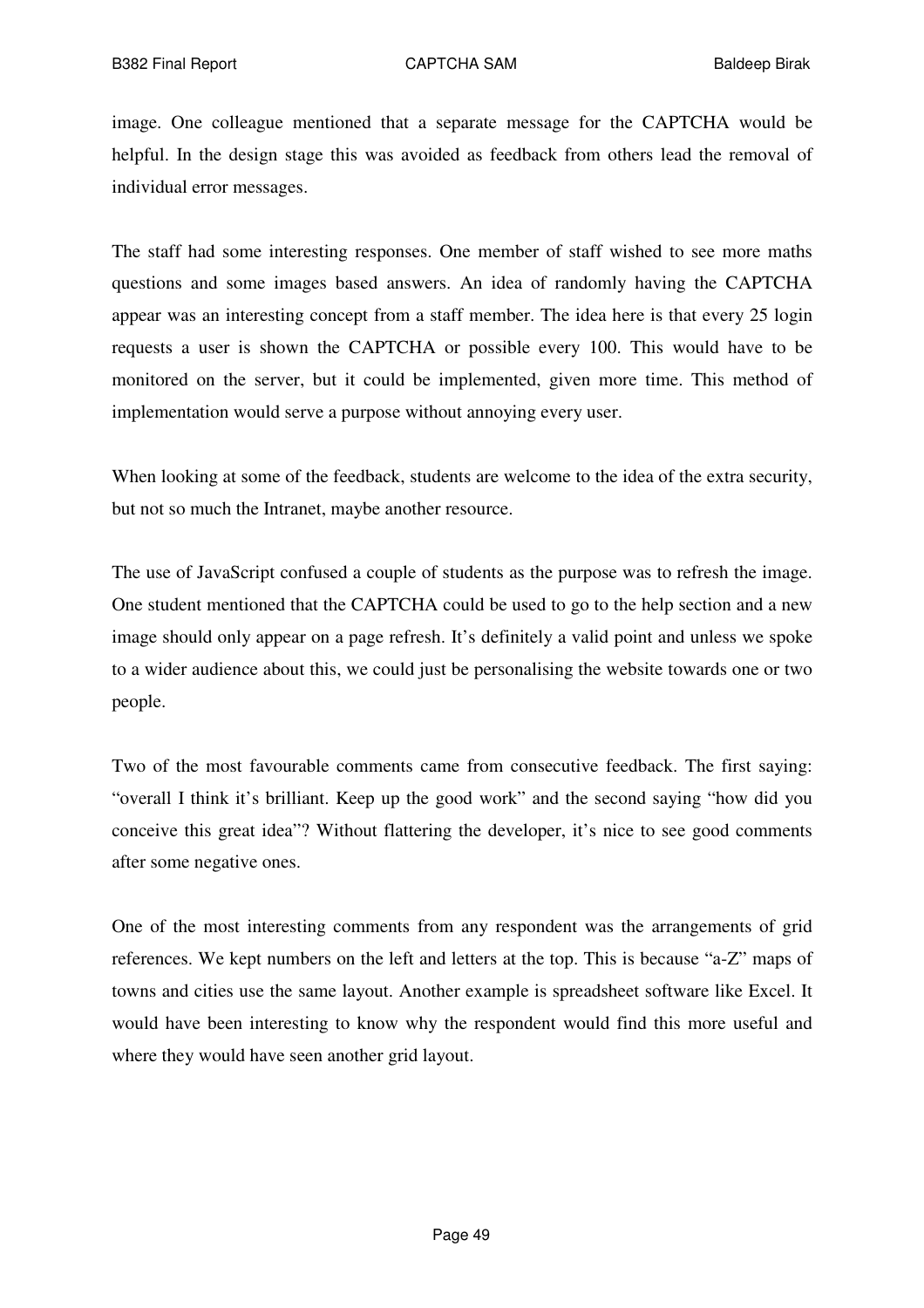# *13.3 Cleaning*

The cleaning process had to go through a few steps before this procedure could be carried out. This included: making the cleaning process easy to carry out, determining what to look out for and finally what to change if there are any inconsistencies.

## **13.3.1 Making Cleaning Easier**

In order for the feedback to be acknowledged by a third party, a process of cleaning (Iarossi 2006) was needed to check the consistency of the respondents answers. By using MySQL of the respondent's feedback results from the database could be listed in a table with (see Figure 13-1).

| <b>University of Portsmouth</b> |    |                                         |                |       |                      | Home                                  |   | <b>About</b> |                | <b>Contact Us</b> |                | Help           |  |
|---------------------------------|----|-----------------------------------------|----------------|-------|----------------------|---------------------------------------|---|--------------|----------------|-------------------|----------------|----------------|--|
| <b>User Home</b>                |    |                                         |                |       |                      |                                       |   |              |                |                   |                |                |  |
| Website Info                    |    | <b>Feedback</b>                         |                |       |                      |                                       |   |              |                |                   |                |                |  |
| User Attacks                    |    |                                         |                |       |                      |                                       |   |              |                |                   |                |                |  |
| User Info                       |    |                                         |                |       |                      |                                       |   |              |                |                   |                |                |  |
| Server Info                     |    | Current list of feedback: (94 in total) |                |       |                      | -- First - Previous    Next + Last ++ |   |              |                |                   |                |                |  |
|                                 | ID | Date                                    | Username<br>Q1 |       | 02 03 04 05 06 07 08 |                                       |   |              |                |                   |                |                |  |
| <b>User Accounts</b>            | 61 | 2008-04-28 09:55:30                     | 148.197.66.162 | user  |                      | Δ                                     | 4 |              | 2              | 2                 | 4              | $\overline{2}$ |  |
| <b>Users</b>                    | 62 | 2008-04-28 11:28:58                     | 148.197.66.182 | user  | 1                    | 5                                     | 5 | 1            | 2              | 2                 | 4              | $\overline{2}$ |  |
| Passwords                       | 63 | 2008-04-28 20:36:22                     | 148.197.104.59 | user  | 2                    | 5                                     | 5 |              | $\mathbf{1}$   | з                 | 2              | $\overline{2}$ |  |
|                                 | 64 | 2008-04-28 21:50:47                     | 82.21.90.191   | user  | 1                    | 4                                     | 4 |              | 2              | 3                 | 3              | 2              |  |
| Permissions                     | 65 | 2008-04-28 23:53:47                     | 82.24.119.212  | user  | $\mathbf{1}$         | 4                                     | 5 |              | $\overline{2}$ | 1                 | $\overline{2}$ | $\overline{2}$ |  |
| Feedback                        | 66 | 2008-04-29 01:27:06                     | 79.74.205.22   | user  | 1                    | 4                                     | 4 |              | 1              | 3                 | 3              | з              |  |
|                                 | 67 | 2008-04-29 02:42:09                     | 86.151.60.241  | user  | $\mathbf{1}$         | 5                                     | 5 |              | 1              | 2                 | $\mathbf{1}$   | $\overline{2}$ |  |
| All Results                     | 68 | 2008-04-29 08:52:48                     | 148.197.67.37  | user  | 1                    | 5                                     | 4 |              | 2              | 3                 | 2              | 2              |  |
| Indiv Result                    | 69 | 2008-04-29 11:56:05                     | 148.197.64.109 | staff | 2                    | 3                                     | 5 |              | 2              | 2                 | $\overline{2}$ | $\overline{2}$ |  |
|                                 | 70 | 2008-04-29 16:25:52                     | 148.197.104.81 | user  | $\mathbf{1}$         | 4                                     | 4 |              | 1              | 2                 | 2              | $\overline{2}$ |  |
| Log out                         | 71 | 2008-05-02 11:10:35                     | 148.197.27.16  | staff | $\overline{2}$       | 3                                     | 5 |              | $\overline{2}$ | 3                 | $\overline{4}$ | $\overline{2}$ |  |
|                                 | 72 | 2008-05-02 15:10:32                     | 148.197.34.124 | user  | 1                    | 5                                     | 4 |              | 2              | 2                 | 2              | 2              |  |
|                                 | 73 | 2008-05-06 11:02:58                     | 148.197.66.250 | staff | $\mathbf{1}$         | 4                                     | 5 |              | $\overline{2}$ | $\overline{2}$    | 4              | $\overline{2}$ |  |
|                                 | 74 | 2008-05-06 11:05:39                     | 148.197.27.18  | staff | $\mathbf{1}$         | 4                                     | 4 |              | 1              | 3                 | з              | 2              |  |
|                                 | 75 | 2008-05-06 14:44:42                     | 148.197.34.51  | staff | $\mathbf{1}$         | 4                                     | 5 | $\mathbf{1}$ | $\mathbf{1}$   | 2                 | 3              | $\overline{2}$ |  |

© University of Portsmouth 2008

**Figure 13-1 All respondent feedbacks**

Although this page listed the feedback from all the respondents with the use of pagination (to show 15 results per page), it meant that interpreting the answers was a time consuming task. By just using this table there was a high risk of error by reading the incorrect row or even converting the answer from the number to the answer on the feedback form. The row colours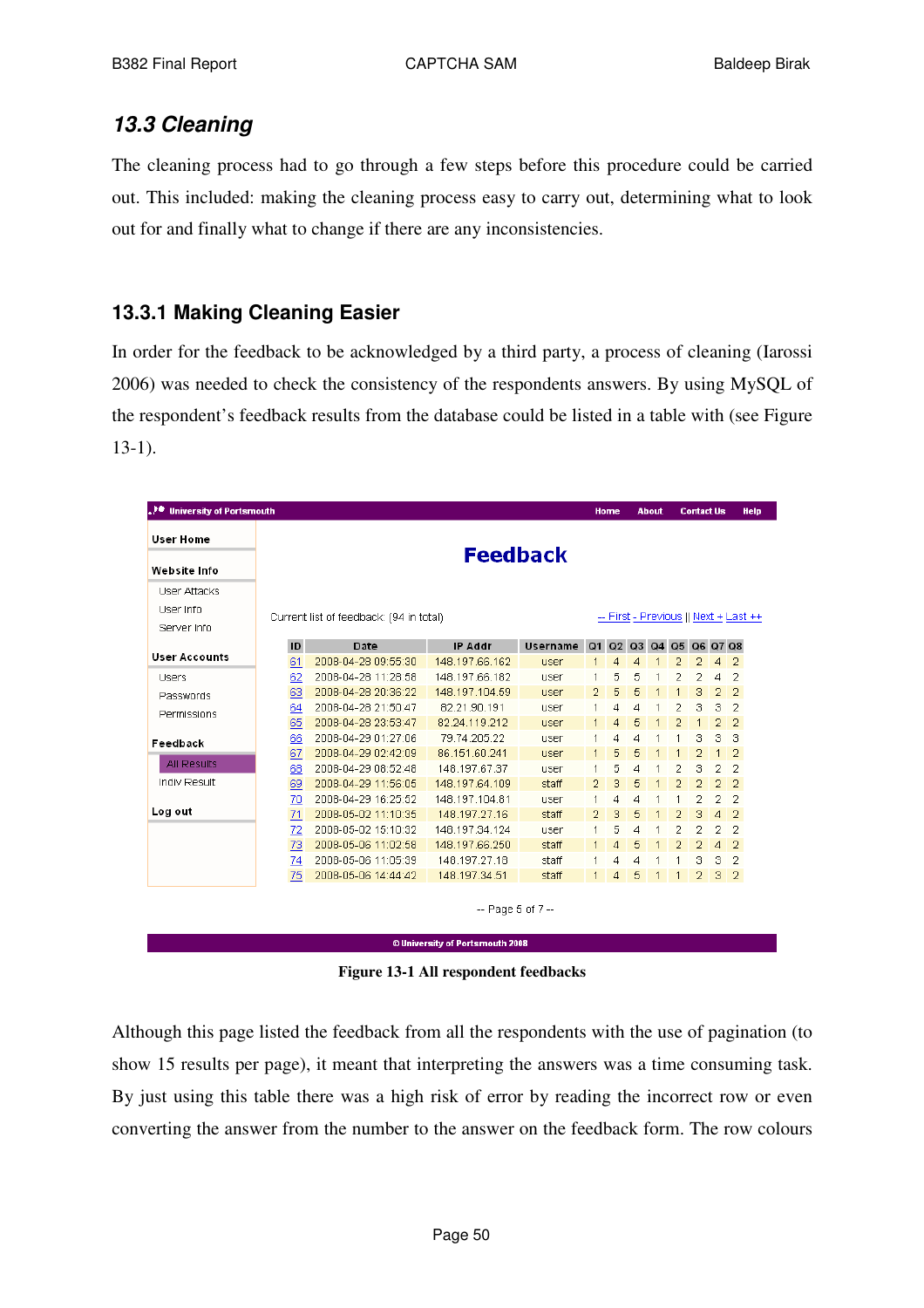were alternated to help read each row easier in the process, but this was not enough to help this time consuming method of cleaning.

To help with the screening process, an extra column was added, called "id" and this would be used to reference a specific feedback response on the website. In PHP there is a method called get (or even request) to grab the information from the address bar of the website browser. When the administrator or the supervisor clicks on an id (say 71) the URL they would go to is:

http://www.baldeepbirak.com/project/admin/fbresult.php?id=71

The filename they went to is "fbresult.php". Just going to the page would show the first result. With the addition of "?id=71", the id of 71 would be searched from the database and then the records were printed (in PHP "echoed") to the screen (see Figure 13-2).

| . <sup>1●</sup> University of Portsmouth |                                                                                                                                                           |                                                                                | <b>Home</b> | <b>About</b> | <b>Contact Us</b>                    | Help |  |  |  |  |  |
|------------------------------------------|-----------------------------------------------------------------------------------------------------------------------------------------------------------|--------------------------------------------------------------------------------|-------------|--------------|--------------------------------------|------|--|--|--|--|--|
| <b>User Home</b><br><b>Website Info</b>  | <b>Feedback Form Results</b>                                                                                                                              |                                                                                |             |              |                                      |      |  |  |  |  |  |
| User Attacks<br>User Info                | Please use this section to analyse every respondents answers.<br>-- First - Previous    Next + Last ++                                                    |                                                                                |             |              |                                      |      |  |  |  |  |  |
| Server Info.<br><b>User Accounts</b>     | Feedback ID:<br>Date/time of feedback:<br>IP Address:                                                                                                     | 71<br>2008-05-02 11:10:35<br>148.197.27.16                                     |             |              |                                      |      |  |  |  |  |  |
| Users<br>Passwords                       | Web browser stats:<br>Login username:                                                                                                                     | Mozilla/4.0 (compatible; MSIE 6.0; Windows NT 5.0; .NET<br><b>CLR</b><br>staff |             |              |                                      |      |  |  |  |  |  |
| Permissions<br>Feedback                  | Q1: Before today, I knew what a CAPTCHA is?<br>Q2: I found the numbers in the grid easy to read?                                                          | Yes.<br>Neither                                                                |             |              | M<br>$\checkmark$                    |      |  |  |  |  |  |
| All Results<br>Indiv Result              | Q3: I found the equations easy to solve?<br>Q4: Did you need a calculator to work out the answer?<br>Q5: Before you pressed login, what was the most time | Strongly Agree<br>No                                                           |             |              | $\checkmark$<br>M                    |      |  |  |  |  |  |
| Log out                                  | consuming task?<br>Q6: What would have helped you answer the CAPTCHA<br>question quicker?                                                                 | Reading the text in the image<br>Nothing                                       |             |              | $\checkmark$<br>M                    |      |  |  |  |  |  |
|                                          | Q7: As a student, which of the following would you like<br>most?<br>Q8: If the CAPTCHA was implemented on the ECE                                         | More secure Intranet using a CAPTCHA<br>Stay about the same                    |             |              | $\blacktriangledown$<br>$\checkmark$ |      |  |  |  |  |  |
|                                          | Intranet, would your level of usage:<br>© University of Dortsmouth 2008                                                                                   | $-$ Feedback 71 of 94 $-$                                                      |             |              |                                      |      |  |  |  |  |  |

**Figure 13-2 Individual feedback results**

The result of each question answer was translated back to the response the respondent left. This helped read all the feedback results quickly, easily and reliably. With the addition of the id field, the navigation between the results was made easier.

There was some information not shown on here. The optional fields of name, email and comments were sent via email to keep the database small and minimise against the threat of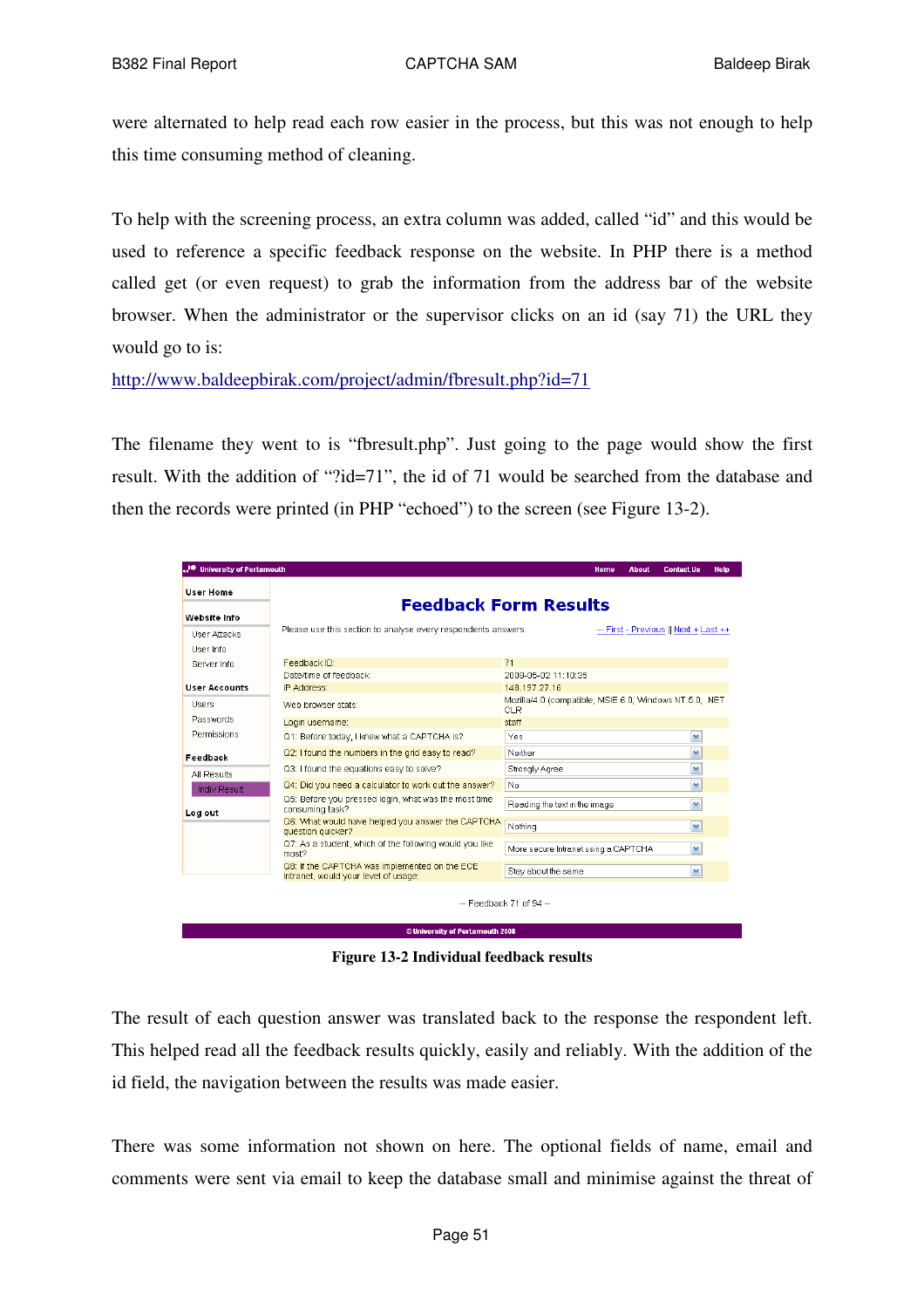SQL injections. This was to make it harder for an attacker to remove the contents of the database.

The only flaw with this method is that it was vulnerable to SQL injections (with the request from the address bar), but this was resolved by using the PHP "int" function to make sure that only numbers are queried with the database.

#### **13.3.2 What to look out for?**

In order to start analysing the feedback, we need to know what we want to find. It's all good saying "looking for inconsistencies", but what were the inconsistencies? After analysing the feedback form answers, there were six inconsistencies found by the survey analyst. They were:

- **Question two and five:** The respondent found the numbers in the grid easy to read, but the most time consuming task was reading the text in the image.
- **Question two and five:** The respondent found the numbers in the grid easy to read and they required the use of a magnifying tool on their computer to read the text in the image.
- **Question three and four:** The respondent found the equations easy to solve and they required the use of a calculator to work out the answer to the question.
- **Question four and five:** The respondent did not need a calculator to work out the answer of the question, but the most time consuming task was using a calculator.
- **Question three and five:** The respondent found the equations easy to solve, but the most time consuming task was using a calculator.
- **Question seven and eight:** The respondent found would like to have the new system implemented as the University login page for the Intranet, but their level of Intranet usage would decrease of the system was implemented.

The six points above were classified into three categories with the use of a traffic light system (see Table 13-1) to determine the level of the problem.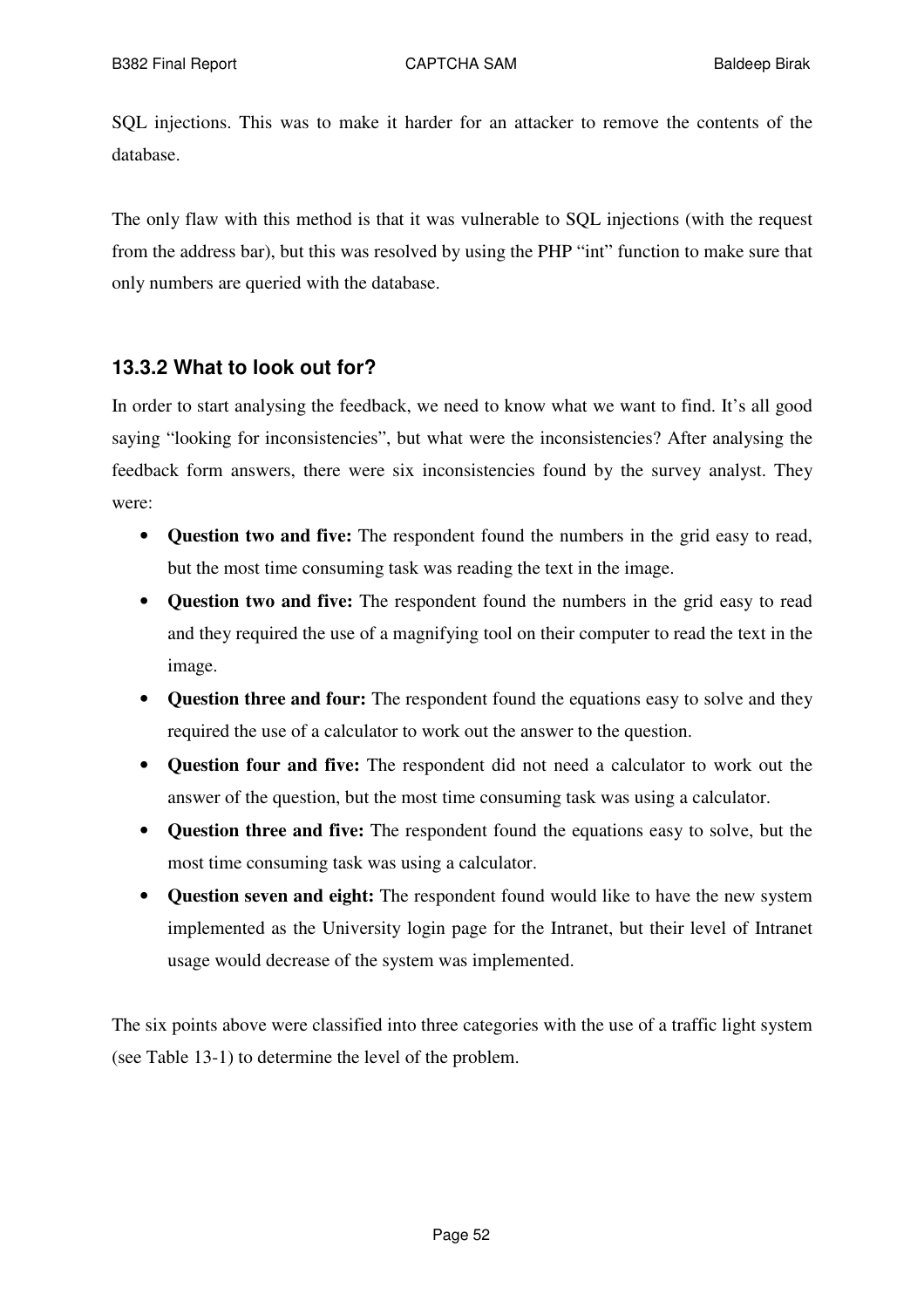| Level        | <b>Situation</b> | <b>Description of the issue</b>                                       |
|--------------|------------------|-----------------------------------------------------------------------|
| <b>Green</b> | Could be a       | Point one - if the image is easy to read, would read it be the most   |
|              | conflict         | time consuming task?                                                  |
| <b>Amber</b> | Suspicious       | Point three – does the use of a calculator warrant an easy answer.    |
|              |                  | Point five $-$ if the equations are easy to solve, would the use of a |
|              |                  | calculator cause the most delay.                                      |
| <b>Red</b>   | Contradictive    | Point two $-$ surely if the text in the image is easy to read, a      |
|              | answers          | magnifying tool is not necessary, is it?                              |
|              |                  | Point four $-$ if the respondent did not use a calculator, then how   |
|              |                  | would this be the most time consuming task?                           |
|              |                  | Point $six - if$ the respondent wants the system implemented on the   |
|              |                  | Intranet, why would they use is less?                                 |

#### **Table 13-1 Issues with cleaning**

#### *13.3.2.1 Leading the respondent*

Apart from these inconsistencies, another issue needed to be looked at. This involved analysing the mass feedback looking for answers where a respondent was led to the specific answer.

Looking at all the questions and answers, only one had some eyebrows raised. This was question four. The question was "did you need a calculator to work out the answer"? The options for this question were "yes" or "no". Believe this or not, every respondent said "no".

Part of the analysis for this was, "was this the right question to ask"? Looking at the earlier drafts of the questions, this was worded "how did you rate the calculation" and the answers ranged from "very easy" to "very difficult". The problem here was that this was based on personal feelings and the analyst required factual answers so the answers would not correlate across the large sample. Baring this in mind, the question four that all the respondents saw was the right question to use.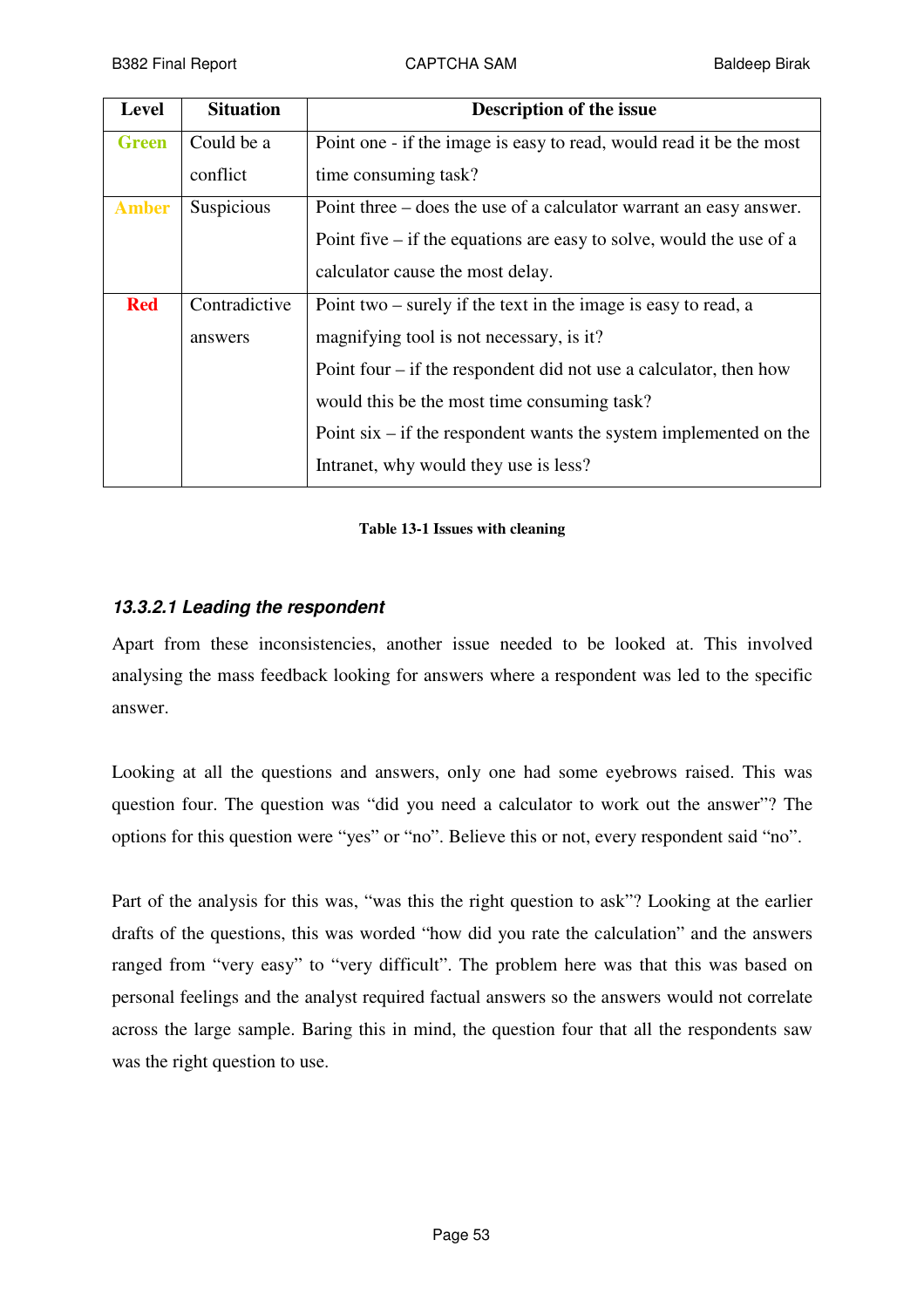#### **13.3.3 What Inconsistencies?**

After determining what problems to look for, the next problem was to look at each respondent's feedback for answers that may contradict with an answer from another question. Using the points from section 13.3.2 and the individual feedback results page (see Figure 13-2) the analyst was able to work through all the responses with ease.

There were inconsistencies from three of the six points in the section 13.3.2. They included points one, four and five. Out of the three, point one came up on nearly half the feedback responses. This questioned whether it was a good point or not. The biggest worry was if it was not a bad point, how this would have looked for the analysis. When looking back at the point at a later date, it was clear that that is was not an issue and it could be removed. This meant that there were still two points where responses were inconsistent.

Out of all the respondents, two of them were both students and from the initial test sample of fourteen people. They both said:

| Point 4 | Q4: I did not need a calculator         | Q5: The most time consuming task was |
|---------|-----------------------------------------|--------------------------------------|
|         |                                         | using a calculator                   |
| Point 5 | Q3: I found the equations easy to solve | Q5: The most time consuming task was |
|         |                                         | using a calculator                   |

**Table 13-2 Respondent inconsistencies**

The only difference between to two sample testers is that one of them "strongly agreed" that the questions were easy to solve and the other said "agree" on question three. When the survey was out to the public, no inconsistencies were found. This was a perfect result for the form developer giving a 100% clean record from the public survey.

From the sample feedback, there were issues to sort out. There were multiple corrections that could be made from the two feedbacks. They included:

- removing the two feedbacks
- ignoring the answers for question five on the two occasions
- tracking the two students, asking them to re-answer the question
- leaving the results as they are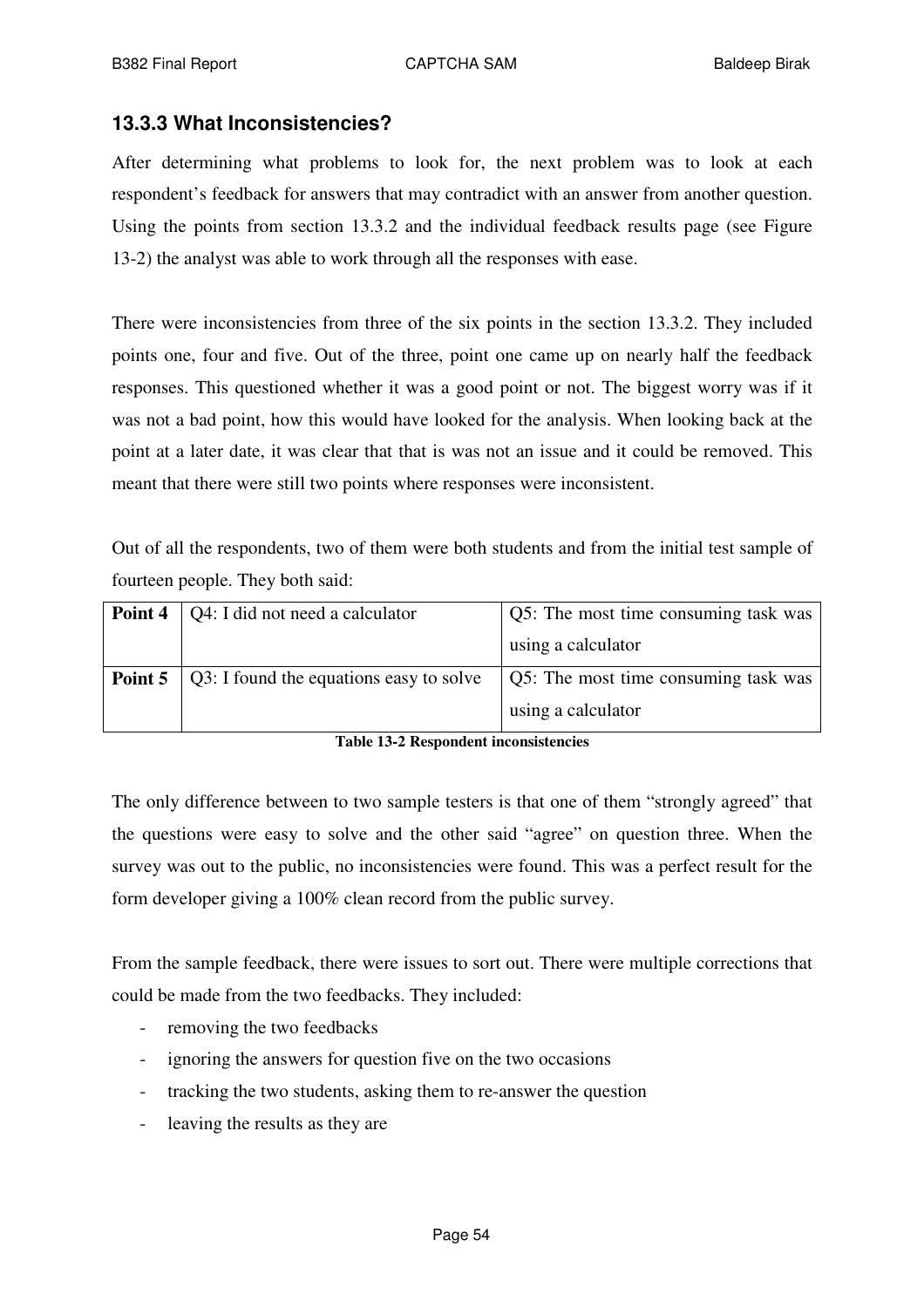The two feedback responses had valid points for all the other questions and by removing them it felt like skewing the data to favour the analyst. This is not what the analyst wanted, even if it's only two results. By ignoring the answers of one of the questions (believing that question five was the issue) felt like the obvious choice. This however was not an option as the two respondents may have answered questions three and four incorrectly.

Looking at the feedback form, the surprise was that no respondent selected "using a magnifier" as this was next to the option "reading the text in the image". Had this of been the case, this would have made more sense for an incorrect selection. The other issue is where was the sample survey carried out? Each of respondents all used the same computer and the same web browser so this ended up out of the equation.

The next option was to track the two respondents and ask them to answer the question again, maybe even all of three questions. This brought lots of complications, such as breaking the ethos where all users should be anonymous, unless the respondent publicized this fact in the name, email or comments column of the form.

The two respondents left their opinions back in week three of the project, so after five or six weeks, their views would be totally different. Finally, this would make them repeat testers. Most, if not all the respondents only used the system once, so by repeating the test with them would not make their results fit with the rest of the respondents as this survey would only count if everyone else took part again.

The final solution ended up being the best solution. This was where the results were left untouched. By leaving the answers as they are, everyone can see that there was an error and this makes them more reliable to a third party by showing human error.

# **14 CAPTCHAs**

Around the internet, there are uses of CAPTCHAs on many websites. This includes the use of free services such as email, forums and blogs (Atwood 2006). Some of the CAPTCHAs are good and some of them are bad. Here we discuss them in further detail with some proof using the CAPTCHA image you would see if you went to the website.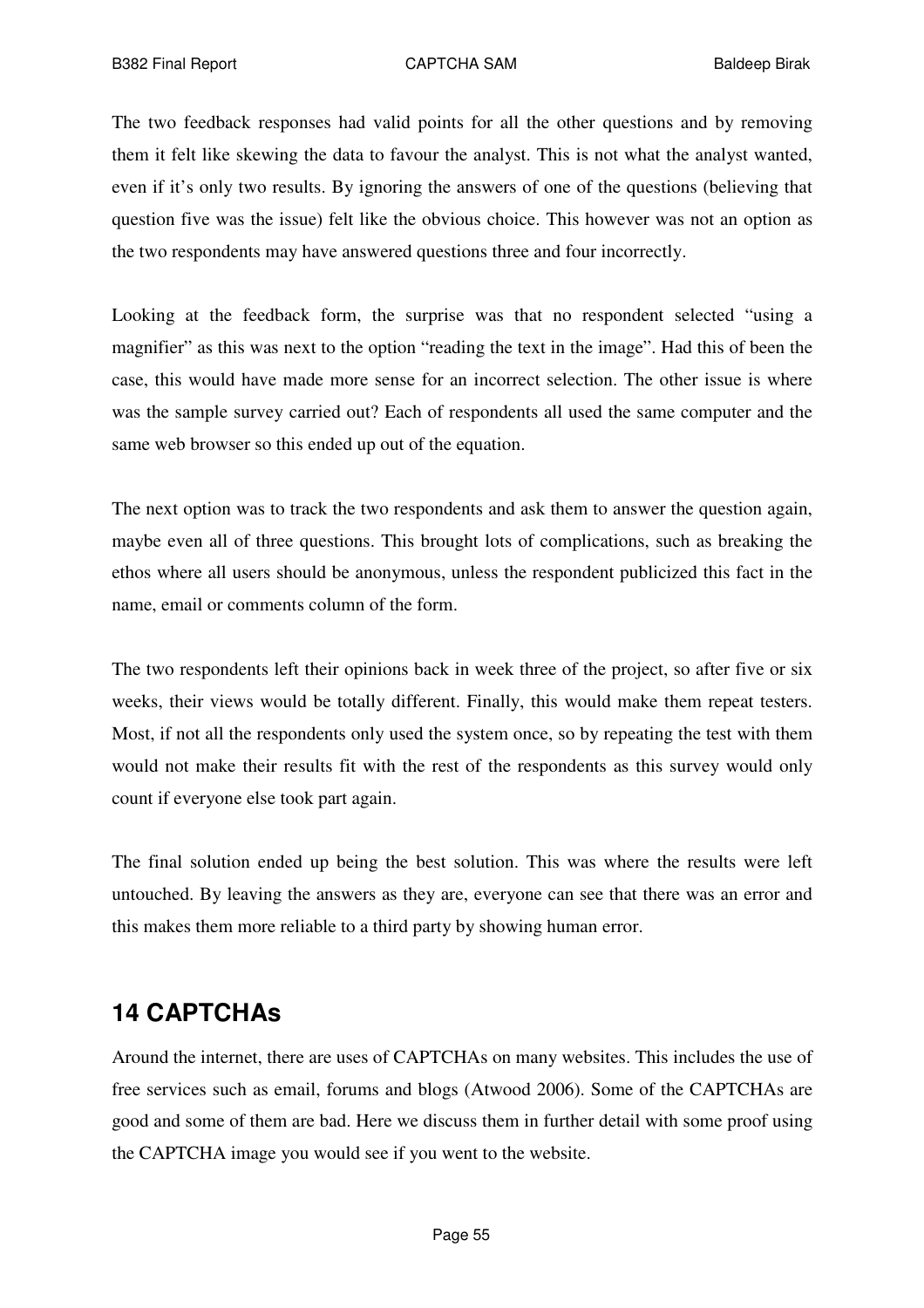What makes a CAPTCHA good or bad is how difficult it is to the end user who uses it. The CAPTCHA is not just about the image, but the implementation of it. To determine if a CAPTCHA is difficult to answer (making it a good one or a bad one), depends on the following criteria:

- The time it takes to answer?
- The number of attempts you are given?
- What alternative methods are in place?

# *14.1 Bad CAPTCHAs*

Just to answer the question of a CAPTCHA should not take more than ten to fifteen seconds when used regularly (on three or more occasions). The user should not need to struggle by squinting at the image to wonder if part of the image looks like a certain image or a character. Our definition of a bad CAPTCHA is "where a bot has a greater chance work out the content from the image than a human".

If the user were to get the answer wrong they should be given the option of a number of attempts or even an audio version. If these are not available and the next image is just as difficult as the previous one, the developer should think twice about the CAPTCHA design. Here are a few examples of some bad CAPTCHAs and what makes them bad. Some of them may not be difficult work out, but how they are implemented will be explained in that case.



We believe that the worst CAPTCHA at this moment of time is from a website called "RapidShare" and this image was taken just before it was pasted into this report

(RapidShare 2008). In this CAPTCHA you have to pick the four letters where the cat appears behind them. None of their CAPTCHA appears to be easy. The biggest problem about this CAPTCHA is that before you even see the image you have to wait over a minute as the website hosts files for the public for free.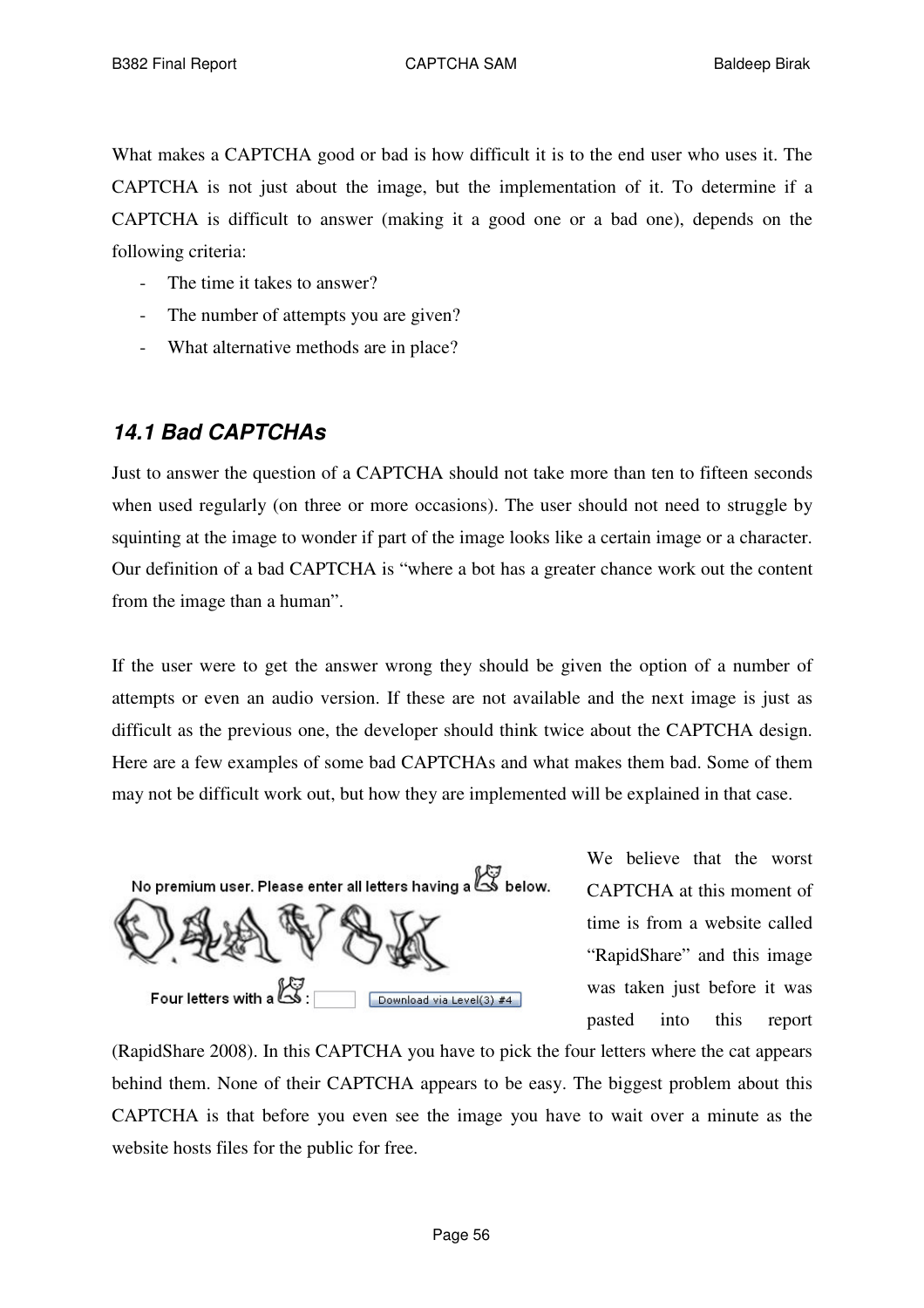If you were to answer this incorrectly, you will have to wait another minute to see a new image. It had taken us a second attempt to work out the answer correctly and we believe that we were lucky. Had we of failed at this attempt, we would have given up.

The reasons we say it's the worst CAPTCHA to this date are: that you have to wait at least one minute to see the image, then you only have one attempt and would be forced to wait another minute after an incorrect guess and finally there are no alternatives. You cannot click the image to see a new one and if you are blind, there is no audio option.

This next one was this small on a website (Maddaloni 2007). With some squinting we would guess the answer to be "qsoel". You would be expected to use a magnifying glass

Write the text from image below to this textbox



to make sure you answered this correctly. This could have been a good CAPTCHA if the following modifications were made: changing the colour of the characters and increasing the size of the image and text.



Finally this last one was taken from a student project called "incredi" (Gearing 2008). The CAPTCHA designer used this project developer's idea of using a PHP file to generate an image. When looking at the image, the first character looks like an "m" or an "n".

The next pair could be "wn", "vw", "vm" or something else. The next one is a "g" and is the only clear letter from the CAPTCHA. The final letter is not clear as it could be a number or a letter.

There was no clue on how many letters were used in the image and there was not a clickable option to change the image. As this was a registration page, whoever was signing up at the time would have to enter all their details over again and this is what makes us angry with even the newest web developers implementing awful CAPTCHAs.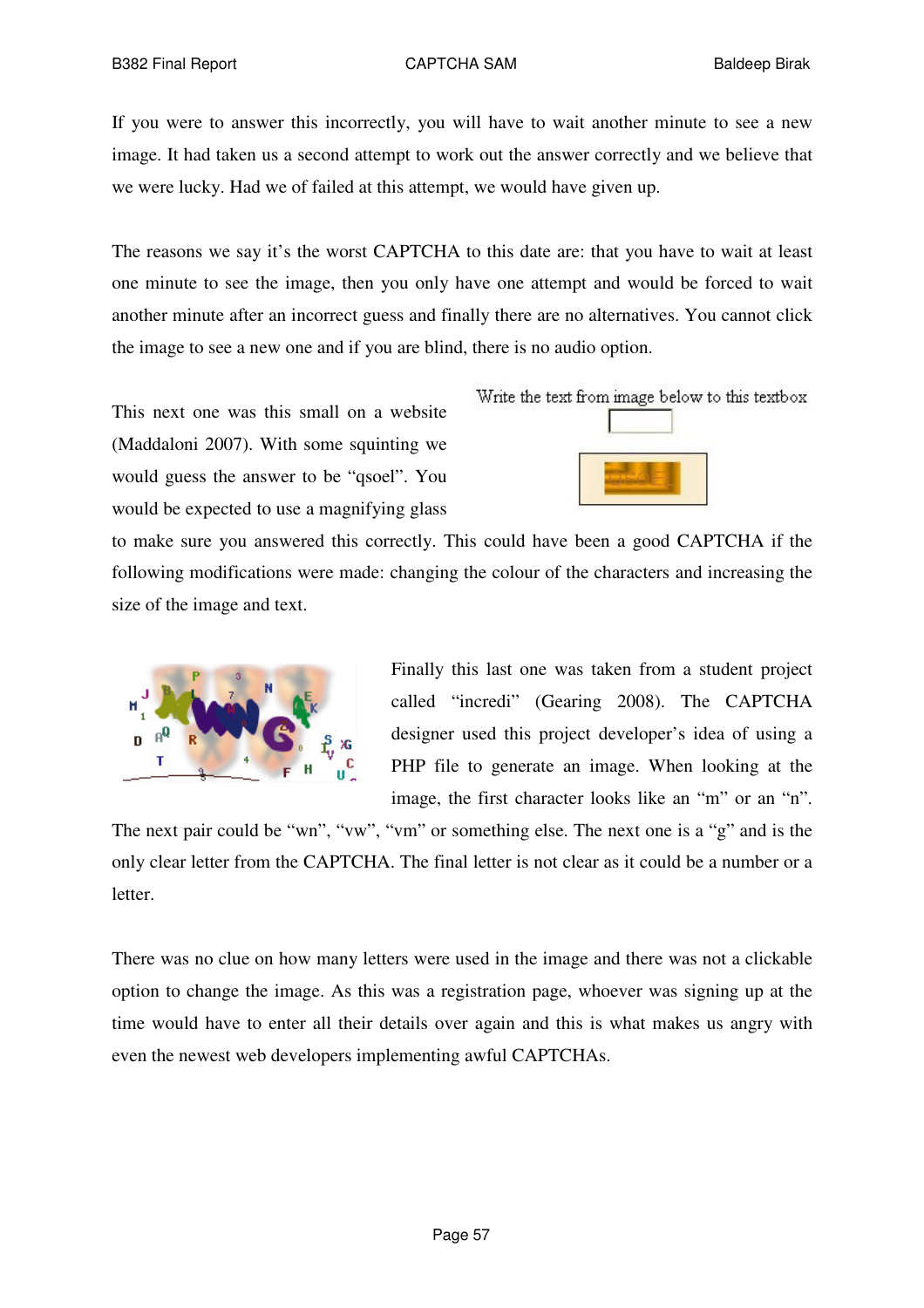# *14.2 Good CAPTCHAs*

A good CAPTCHA is essentially the opposite of a bad one but some come in between both these categories. After a few attempts a user should be able to look at the CAPTCHA and work out the content of the image. Where there maybe a question, this should not take longer than five to ten seconds to work out.

In this project, the sample students managed to pick the numbers in the grid between three and seven seconds. As this was a new test for them, this hopefully showed that the design of the CAPTCHA was planned well and by using the feedback left by all the other participants. The question added the most delay between five and fifteen seconds. Hopefully with practice (using the CAPTCHA in this project), the time to grab the two numbers from the grid and answer the question should take between five and ten seconds over the period of six to twelve months.

When people work out the answer incorrectly to a CAPTCHA image whether it is hard to read or by mistake, there should be an option to change the image, where the user can click the current image or a link that is nearby to the image. Some websites use two different types of CAPTCHA, possible with the image and sound (such as Hotmail and Google's Gmail registration pages). Ideally the CAPTCHA in both should be the same, but generating shared content between the two different media types adds a problem for companies that do not want their CAPTCHA to be broken with ease where one system is weaker than the other.

This brings us onto the next factor, visibility. CAPTCHA developers are distorting the content in the images to make their CAPTCHAs hard to break. A good CAPTCHA will have little to no distortion so that a human can see the content and where there is text, read it with ease. Below are some examples of this and what makes them a good CAPTCHA.

**Qualifying question** Just to prove you are a human, please answer the following math challenge Q: Calculate  $\left[7 \cdot \sin \left(6 \cdot x\right) + 4 \cdot \cos \left(7 \cdot x + \frac{\pi}{2}\right)\right]$  $A^2$ andatory

What makes this a good CAPTCHA is if it's implemented in the right place. This would be great to use for the Mathematics department but bad for the English department at Portsmouth University. The text in the image has no distortion, but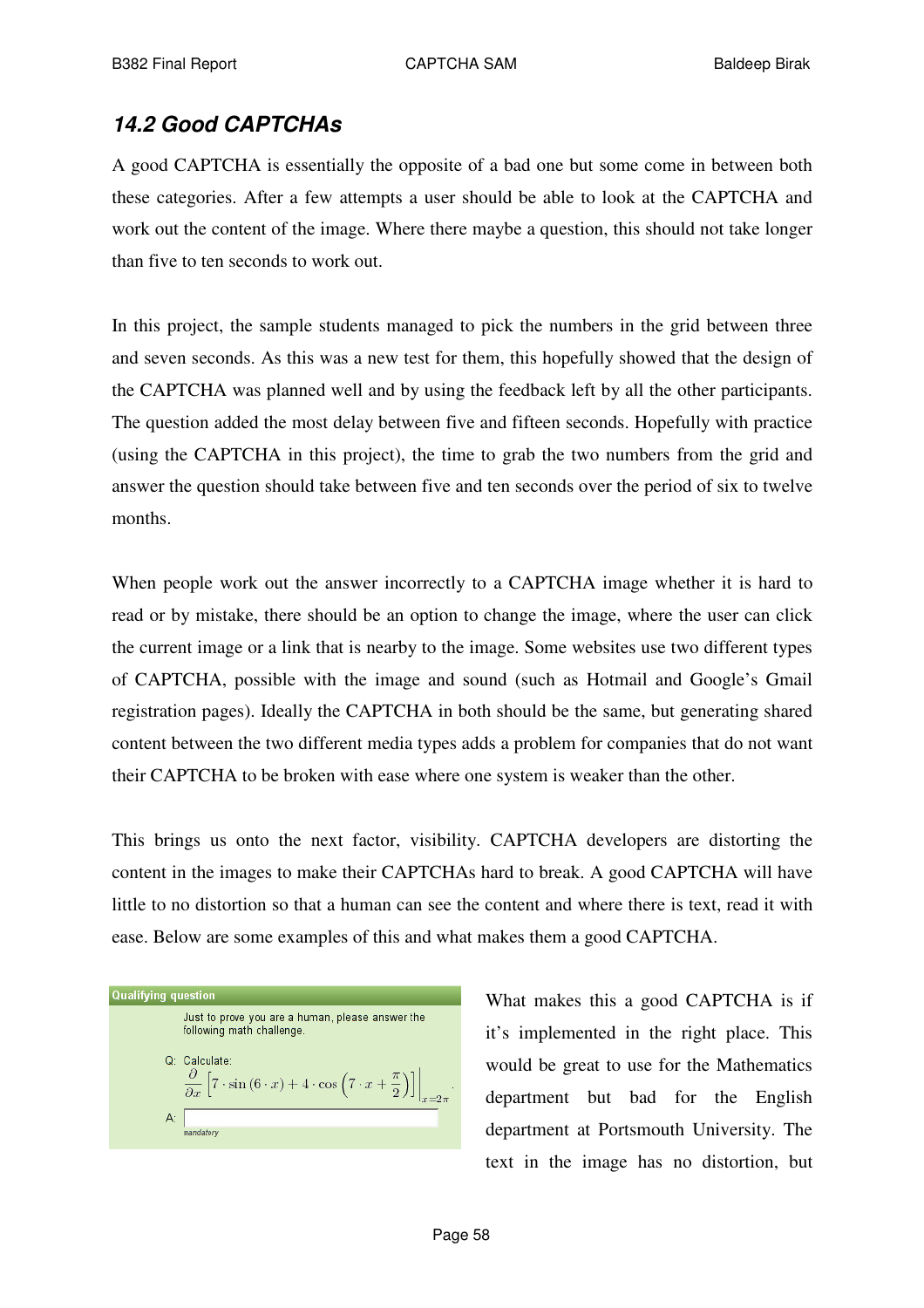working out the answer may be time consuming for the end user.

The next CAPTCHA was made by a past student of the University and is currently used by the department forums (University of Portsmouth 2008) when



people register. What makes this a great CAPTCHA is that the font is "clearly" easy to read and the developer used the same font for all the letters. The way this is implemented allows the user to change the image if they find the current image difficult to read. This is done by clicking the image for image to change and the new CAPTCHA appears (when JavaScript is enabled on the user's browser). This CAPTCHA is currently on the registration page of the forums and with this "click to change image" feature, this makes this good CAPTCHA and even more friendly for the end user.



An early day example of CAPTCHAs before people started distorting the text (Atwood 2007). What makes this good is that it is easy to read whilst serving its purpose. The unfortunate thing is that it can be broken by a programmer in a short period of time.

For the smaller websites on the internet, why not use a CAPTCHA like this as the financial value of their websites content may not be so much. If you are going to use a CAPTCHA just consider one like this. This CAPTCHA is used on the "coding horror" website for their blogs and even to this day, the CAPTCHA is still showing the same screenshot. The word is still "orange" and it has managed to beat a large percentage of the bots. The best part about this CAPTCHA is that it can be listened to and guess what the audio plays, yes it's the word "orange". This is why it gets our approval as the best CAPTCHA.

#### **14.2.1 A New Alternative**

Finally, a different sort of CAPTCHA has emerged. This CAPTCHA does not generate an image, nor does it generate sound. How could this be you may ask? This is done with text that can be typed by a keyboard. Anyone could create one as it does not require any programming, but this would be a bonus.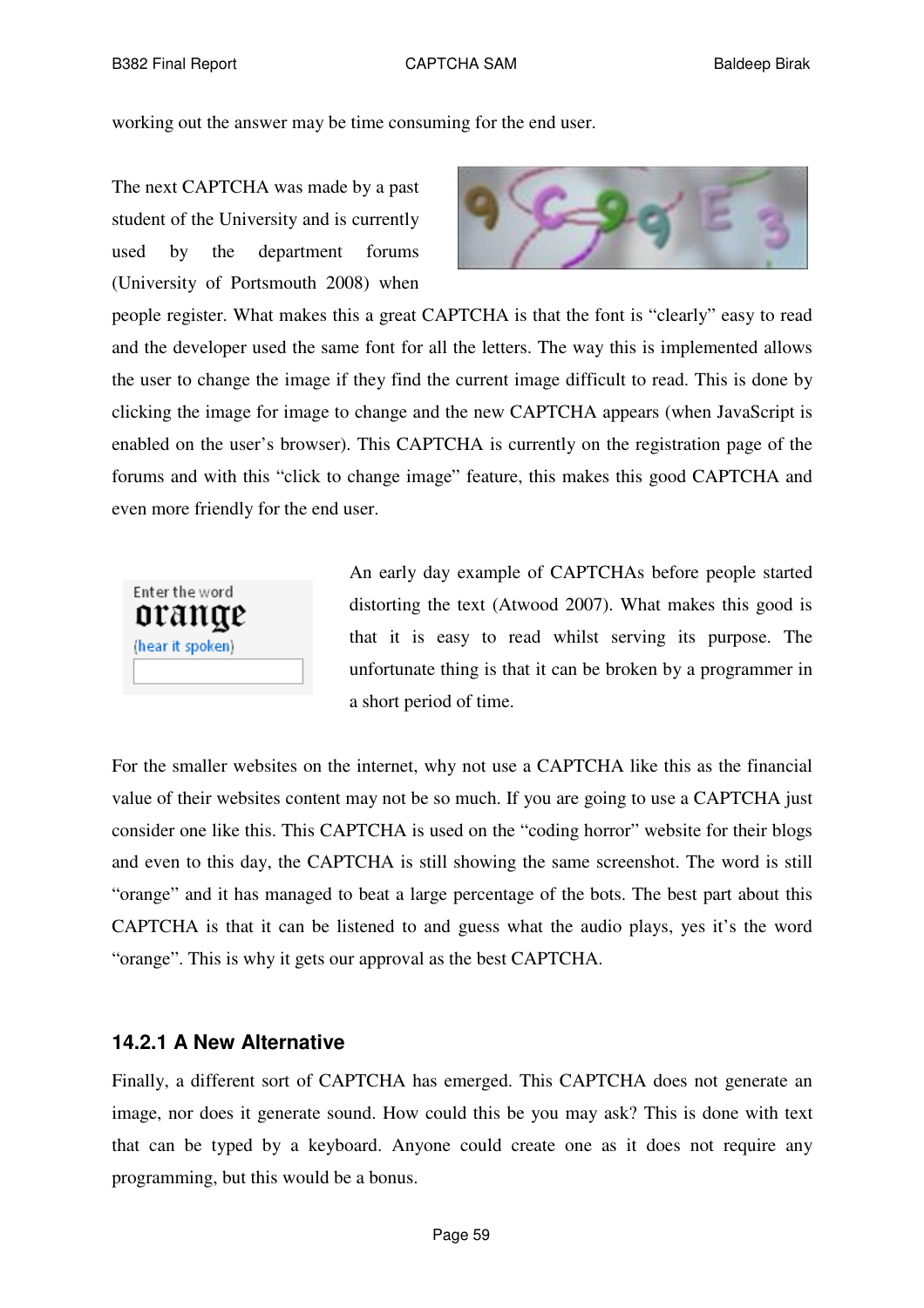This CAPTCHA is called tppCAPTCHA (PHP Pro 2006) and uses ASCII text to show characters and numbers to the user. ASCII art has been around for many years, but this type of CAPTCHA is new to most and one we believe will be heard by many over the next few years. A screenshot of the CAPTCHA taken from the website can be found in Figure 14-1.



Hit reload several times to see different fonts. New fonts are added occasionally. **Current Font: giant** Current Clutter%: 4 **Current Letter Spacing: 3** 

**Figure 14-1 ASCII CAPTCHA**

To prove that the CAPTCHA is text based, a text file of this can be found: http://www.baldeepbirak.com/project/downloads/

With no distortion and little clutter (that can be set by the website) this type CAPTCHA gives a good name for the community and we believe that this could help improve the profile of CAPTCHAs if more people were to use this CAPTCHA on more websites. We find this CAPTCHA even better as it was created using PHP so a PHP developer should be able to create their own or develop the one used by the company even further.

# *14.3 Alternatives*

Where registration of user accounts are needed on websites, CAPTCHAs should not be used. By implementing a registration system differently, you could bypass the need of a CAPTCHA altogether. Some workarounds to using CAPTCHAs are:

- Contacting the site administrator via a contact form or an email
- Secondary registration

A secondary registration can be implemented in two ways. The first solution is where the user enters their registration information and then the details are hashed and sent to their email address. The content in the email would include a link to finish the registration and a random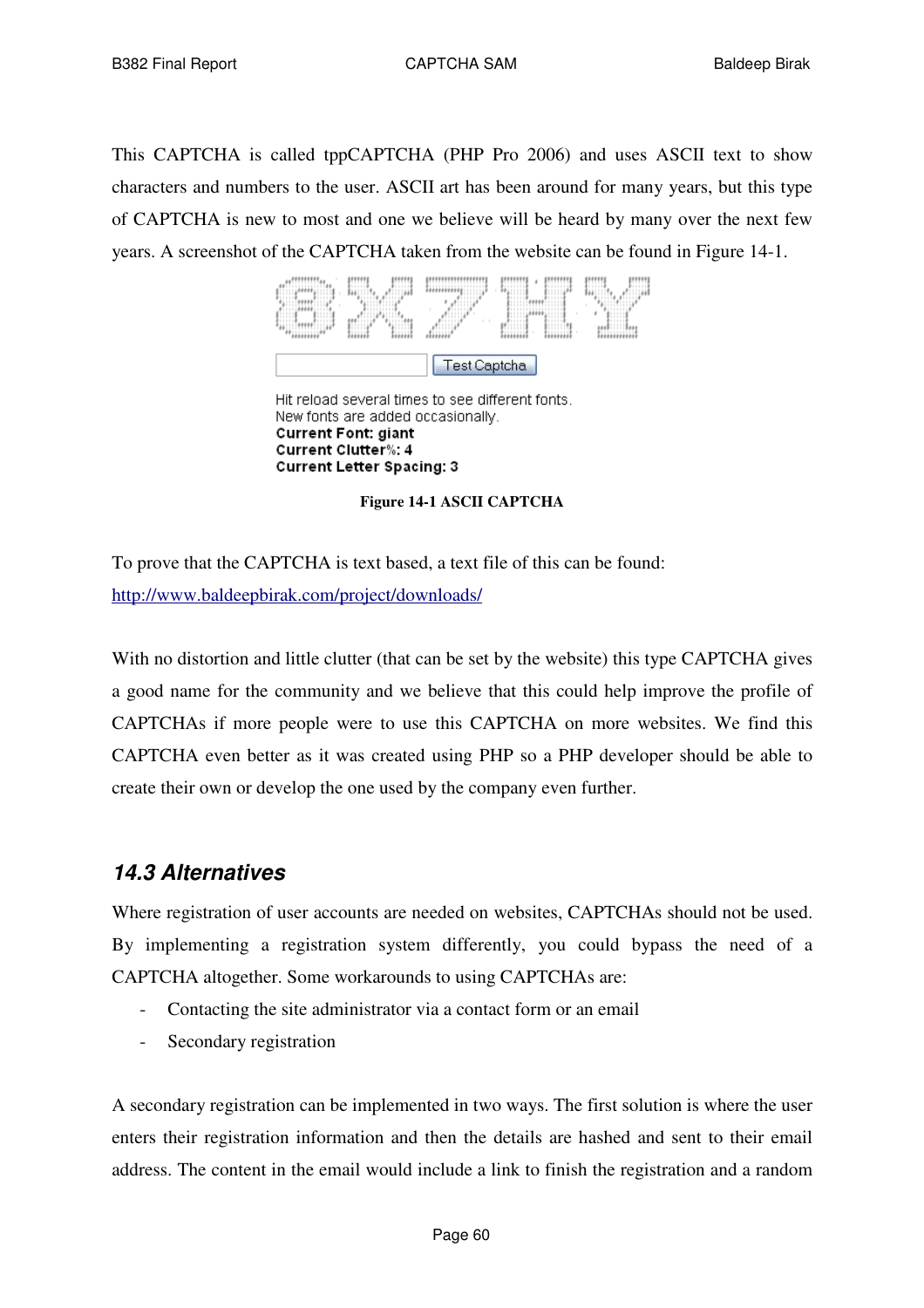password. When the user clicks on the link they would be forced to change their password and the account is created. To prevent another user guessing the URL and abusing the system, the password in the email would need to be used as verification (under current password).

The second solution relies on two tables in a database with the same fields (or mostly the same). A user would register and their information would be stored in one table. They should then be sent an email including another URL to visit that includes a hash of the details they entered in the registration page. When they read their email and click on the link, they would have to re-enter their information and submit the details. If the details match, the details are added to a second table and the details from the first table are removed.

With these alternative methods the use of a CAPTCHA would not need to be used for a registration system. To make it easier for the user, asking for only three to five details at most would be simpler for them and the extra security features would not be an issue for them. By forcing a user to change the password and some other details, this would complete the entire registration, ensuring that it's not a computer registering. Then the user can use the system.

The major problem with these solutions is that they would require an existing email. However if a company website like Hotmail used this approach, they could allow the user to bypass the CAPTCHA if they have an existing email. If not then they could be forced to use their CAPTCHA.

Not all registration spammers create email addresses for the accounts they register with. By using the email address you are limiting the number of successful accounts created by a spammer. With the use of unique email addressed on a system, you can protect against an email address exploit even when the user tries changing the email address.

Registrations and CAPTCHAs are vulnerable to one major problem. This is not an automated attack problem, but instead a human attack. A human may be rewarded with free gifts, money or another exchange for goods in return for answering a question on a form or a manual registration on a website (Doctorow 2004). This type of attack is a major problem where hundreds and even thousands of people in poorer countries are willing to fill in forms and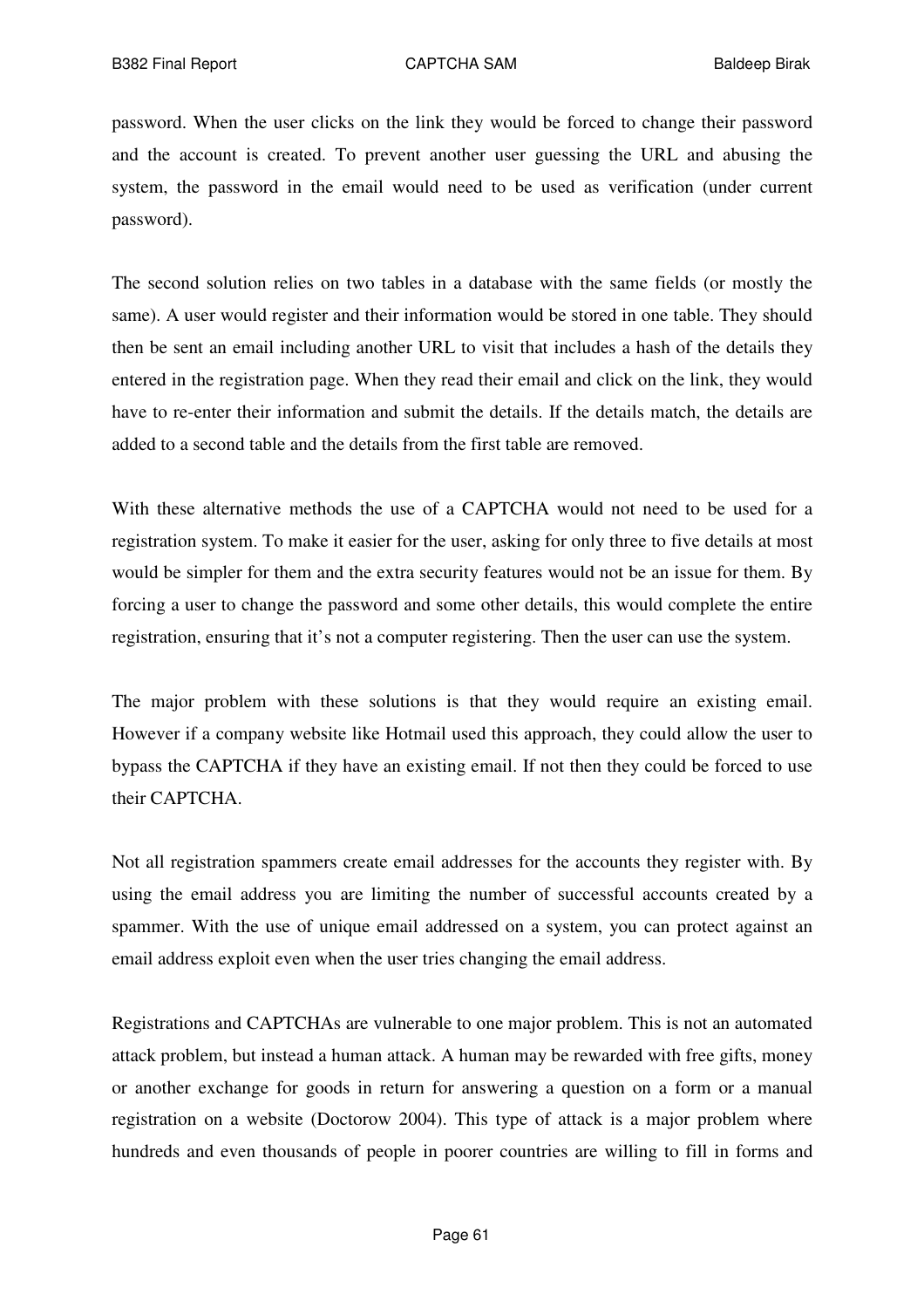answering questions everyday of the week, over many years to make a decent income (Leyden 2008).

The only benefit to the websites is that manual registrations take longer, but if the human is used to teach the computer how to use the web page ("playback bots"), this increases the problem. A method around this is to restrict the number of registration per IP address per day. This would lower the number of registration, but some spammer register multiple accounts from hundreds of computers and two to three registration per IP address can bypass these types of restrictions.

# **15 Limitations**

Most if not all CAPTCHAs come into one of two categories that determine how to answer the CAPTCHA. They are either entering the answer in a text box or clicking on the correct image(s). The challenges you would be expected to see include:

- enter the answer of a image with text
- click on an image where it resembles something
- read a question in an image and enter the answer in the box
- or a combination of the three above.

In this project the CAPTCHA was based on a puzzle that required the respondent to perform a math operation. This CAPTCHA along with nearly all of the CAPTCHAs seen by man, have a limit for the number of answers. As this CAPTCHA was based on subtraction, addition and multiplication there was a limit to the number of answers there could be.

From the first analysis we know that the range of answers could be between -9 and 81 and many would be fooled saying that the probability of success is a 1 in 90 chance. Just basing this on answering the CAPTCHA (without the username as password) we can say that this is incorrect. This is due to the fact that two or more different mathematical operations could end with the same result. With any multiplication any prime number answers between 10 and 81 will not be reached. On top of this answers cannot be reached where a number greater than nine is needed in the multiplication (e.g. 80 require the numbers 8 and 10).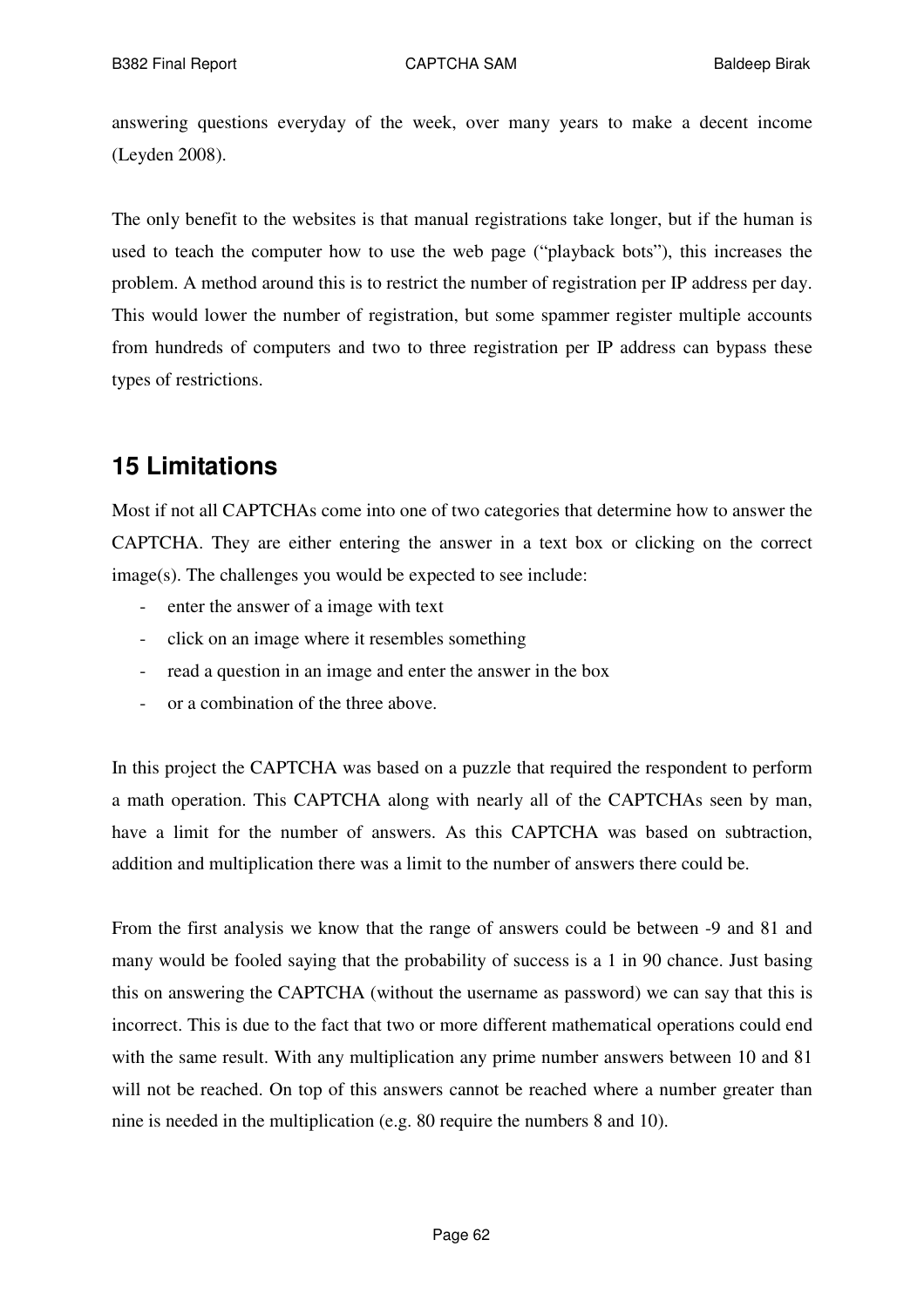In order to show the range of values and the chances of one number appearing more often than another, three number grids are shown (see Table 15-1, Table 15-2 and Table 15-1). They include one for subtraction, addition and multiplication.

| <b>Subtraction</b> | 0        | 1    | $\overline{2}$ | 3    | 4    | 5  | 6    | 7    | 8  | 9 |
|--------------------|----------|------|----------------|------|------|----|------|------|----|---|
| $\bf{0}$           | $\bf{0}$ | 1    | 2              | 3    | 4    | 5  | 6    | 7    | 8  | 9 |
| 1                  | -1       | 0    | 1              | 2    | 3    | 4  | 5    | 6    | 7  | 8 |
| $\overline{2}$     | $-2$     | -1   | 0              | 1    | 2    | 3  | 4    | 5    | 6  | 7 |
| 3                  | -3       | $-2$ | -1             | 0    | 1    | 2  | 3    | 4    | 5  | 6 |
| 4                  | -4       | -3   | $-2$           | -1   | 0    | 1  | 2    | 3    | 4  | 5 |
| 5                  | -5       | -4   | -3             | $-2$ | -1   | 0  | 1    | 2    | 3  | 4 |
| 6                  | -6       | -5   | -4             | -3   | $-2$ | -1 | 0    | 1    | 2  | 3 |
| 7                  | $-7$     | -6   | -5             | -4   | -3   | -2 | -1   | 0    | 1  | 2 |
| 8                  | -8       | -7   | -6             | -5   | -4   | -3 | $-2$ | -1   | 0  | 1 |
| 9                  | -9       | -8   | -7             | -6   | -5   | -4 | -3   | $-2$ | -1 | 0 |

**Table 15-1 Subtraction grid showing all possible answers of this operation**

The most common answer here is the number zero. This appears more than any other number as a result of the same two numbers used in the operation where a number minus itself results in the answer of zero. There is a symmetrical distribution of the numbers in this grid. In order to get the highest number, you would have to have the highest number and the lowest number where the highest minus the lowest keeps the highest number as the answer (e.g.  $9 - 0 = 9$ ).

The next grid is the addition table (see in Table 15-2). There is another symmetrical distribution that varies slightly with the previous one. Here the most common answer is nine as variations of the lower numbers making this total possible. The highly probable answer in this grid and the subtraction grid is the median of the range. For subtraction 0 was half way between -9 and +9 and in the addition grid, 9 was half way between 0 and 18.

| <b>Addition</b> | 0            | 1            | $\mathbf{2}$ | 3 | 4 | 5  | 6  | 7  | 8  | 9  |
|-----------------|--------------|--------------|--------------|---|---|----|----|----|----|----|
| 0               | 0            |              | 2            | 3 | 4 | 5  | 6  | 7  | 8  | 9  |
|                 |              | $\mathbf{2}$ | 3            | 4 | 5 | 6  | 7  | 8  | 9  | 10 |
| $\mathbf 2$     | $\mathbf{2}$ | 3            | 4            | 5 | 6 | 7  | 8  | 9  | 10 | 11 |
| 3               | 3            | 4            | 5            | 6 | 7 | 8  | 9  | 10 | 11 | 12 |
| 4               | 4            | 5            | 6            |   | 8 | 9  | 10 | 11 | 12 | 13 |
| 5               | 5            | 6            |              | 8 | 9 | 10 | 11 | 12 | 13 | 14 |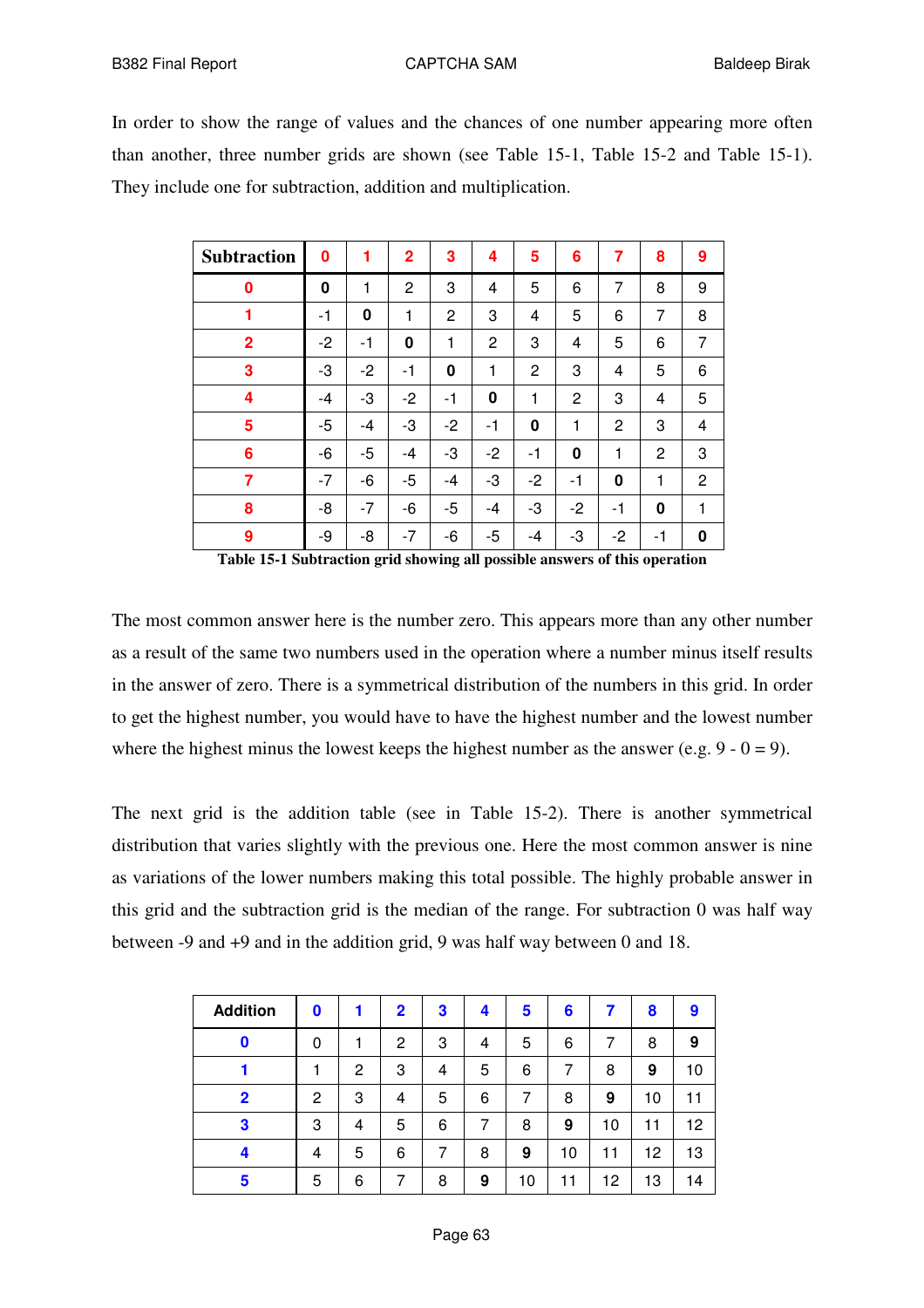| 6 |    | 8 <sup>1</sup> |  | 9   10   11   12   13   14   15       |  |                |  |
|---|----|----------------|--|---------------------------------------|--|----------------|--|
|   | -8 | 9              |  | 10   11   12   13   14   15   16      |  |                |  |
| 8 | 9  |                |  | 10   11   12   13   14   15   16   17 |  |                |  |
| 9 |    |                |  | $10$   11   12   13   14   15         |  | $16$   17   18 |  |

**Table 15-2 Addition grid showing all possible answers of this operation**

The final grid relies on the mathematical operation of multiplication. When multiplying numbers it is not possible to have an answer where the number may be a prime number (e.g., 11, 13 and 17) but these lower numbers will appear in the addition grid (see Table 15-2) as two numbers added together can produce these results. Answers up to the number 30 make up 74 of the 100 possible answers from the multiplication grid. A list of all the totals for each number between -9 and 81 can be found after the Appendices. The most common answer in the multiplication grid was zero.

| <b>Multiplication</b> | 0 | 1 | $\overline{2}$ | 3  | 4  | 5  | 6  | 7  | 8  | 9        |
|-----------------------|---|---|----------------|----|----|----|----|----|----|----------|
| $\bf{0}$              | 0 | 0 | 0              | 0  | 0  | 0  | 0  | 0  | 0  | $\bf{0}$ |
| 1                     | 0 | 1 | 2              | 3  | 4  | 5  | 6  | 7  | 8  | 9        |
| $\overline{2}$        | 0 | 2 | 4              | 6  | 8  | 10 | 12 | 14 | 16 | 18       |
| 3                     | 0 | 3 | 6              | 9  | 12 | 15 | 18 | 21 | 24 | 27       |
| 4                     | 0 | 4 | 8              | 12 | 16 | 20 | 24 | 28 | 32 | 36       |
| 5                     | 0 | 5 | 10             | 15 | 20 | 25 | 30 | 35 | 40 | 45       |
| 6                     | 0 | 6 | 12             | 18 | 24 | 30 | 36 | 42 | 48 | 54       |
| 7                     | 0 | 7 | 14             | 21 | 28 | 35 | 42 | 49 | 56 | 63       |
| 8                     | 0 | 8 | 16             | 24 | 32 | 40 | 48 | 56 | 64 | 72       |
| 9                     | 0 | 9 | 18             | 27 | 36 | 45 | 54 | 63 | 72 | 81       |

**Table 15-3 Multiplication grid showing all possible answers of this operation**

# *15.1 Probability*

When analysing the chances of an answer that would appear with a certain operation, the results were surprising at first, but after looking at them thoroughly they were logical (meaning that they made sense). For addition and subtraction the most common answer (i.e. mode) was the median of the range. The probability of the answer in both cases was a 1 in 10 chance. For multiplication, the most likely answers were skewed towards low numbers and the mode here was zero (the lowest number result). The probability of an answer being zero was a 1 in 19 chance.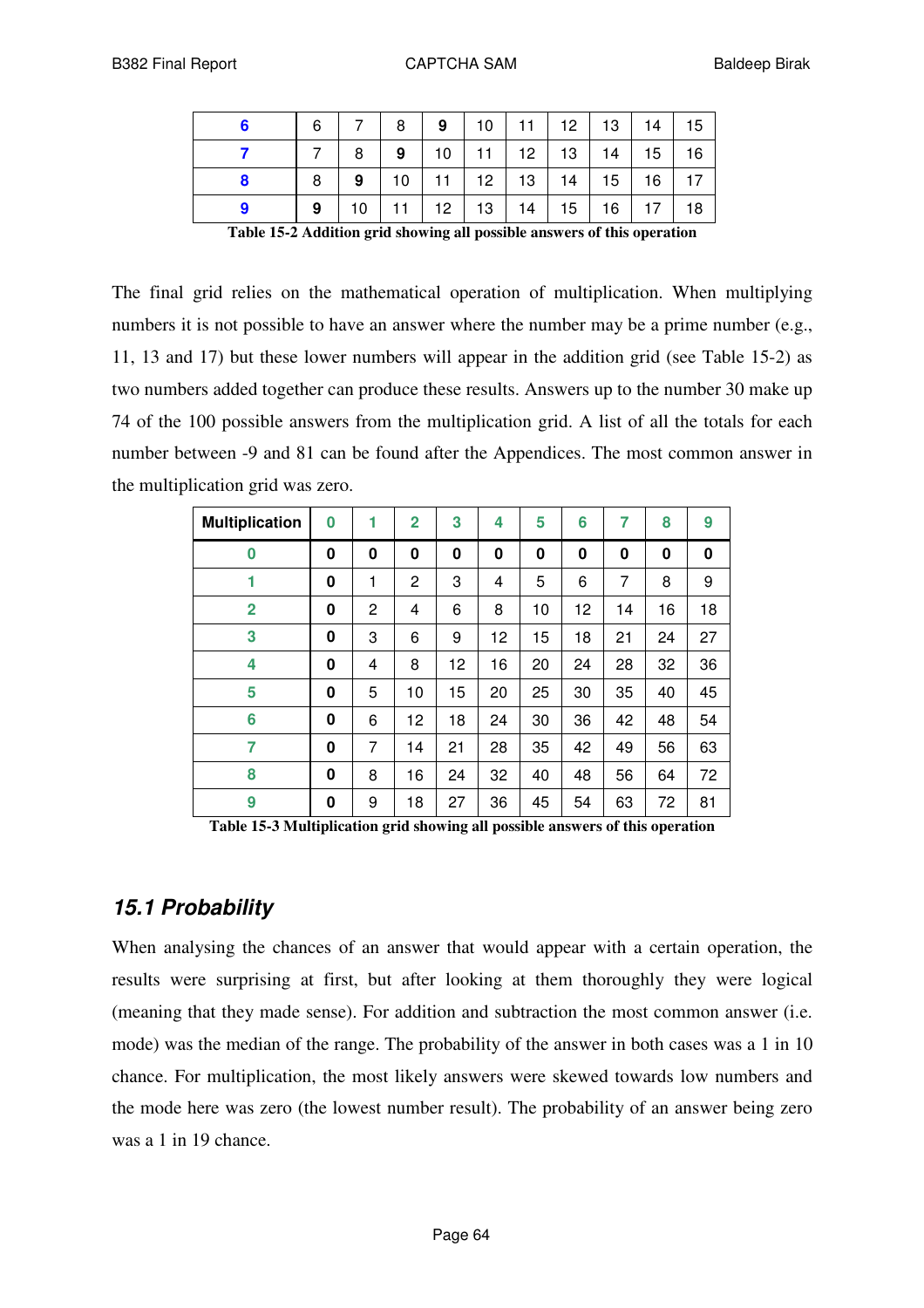When grouping all the results together there were 42 numbers that could not appear at all (see Appendices) with 26 of them being answers that are 50 to 81. Using all this information, if you were asked the chance of a number appearing, you would have to say that it is 1 of 49 possible numbers that could appear and the greatest possibility is for the number 0 with a 1 in 10 chance (30 in 300) of the number appearing.

The next probability would be to determine the chance of logging in successfully within a number of attempts. This can be calculated with a probability tree or to make this simple using the calculation:  $1 / (49^{\circ}10)$ . This is where the chance of success (which is one) is divided by the number of possible answers multiplied by itself by the number of attempts before the user is locked out (currently this is set to 10).

With the use of probability there is "in theory" a chance that every outcome has an equal chance of appearing. This does not take into account that the respondents were to enter a different answer or no answer at all in to the answer box. However for an attacker that wishes to brute force the login page and is aware of this information, then the probabilities apply to that situation.

There was one point that only one student (Samuel Groves) picked up on was the random number algorithm used for the CAPTCHA. In PHP there were two random function, "rand" and "mt rand". They use pseudo random generation for the numbers and this is not a perfect random generator. When researching into "real random" the use of seeds were needed. The random function and Mersenne Twister's random algorithms were used for the various random number generations for the CAPTCHA.

One type of seed that was considered was called "hotbits" as a genuine random (Walker 2006). The idea sounded like it was worth trying, but it was rejected as testing would have been limited. The website provides a seed of hexadecimal number that is unique to you. We thought that this could be less random then the current solution, so then it stuck.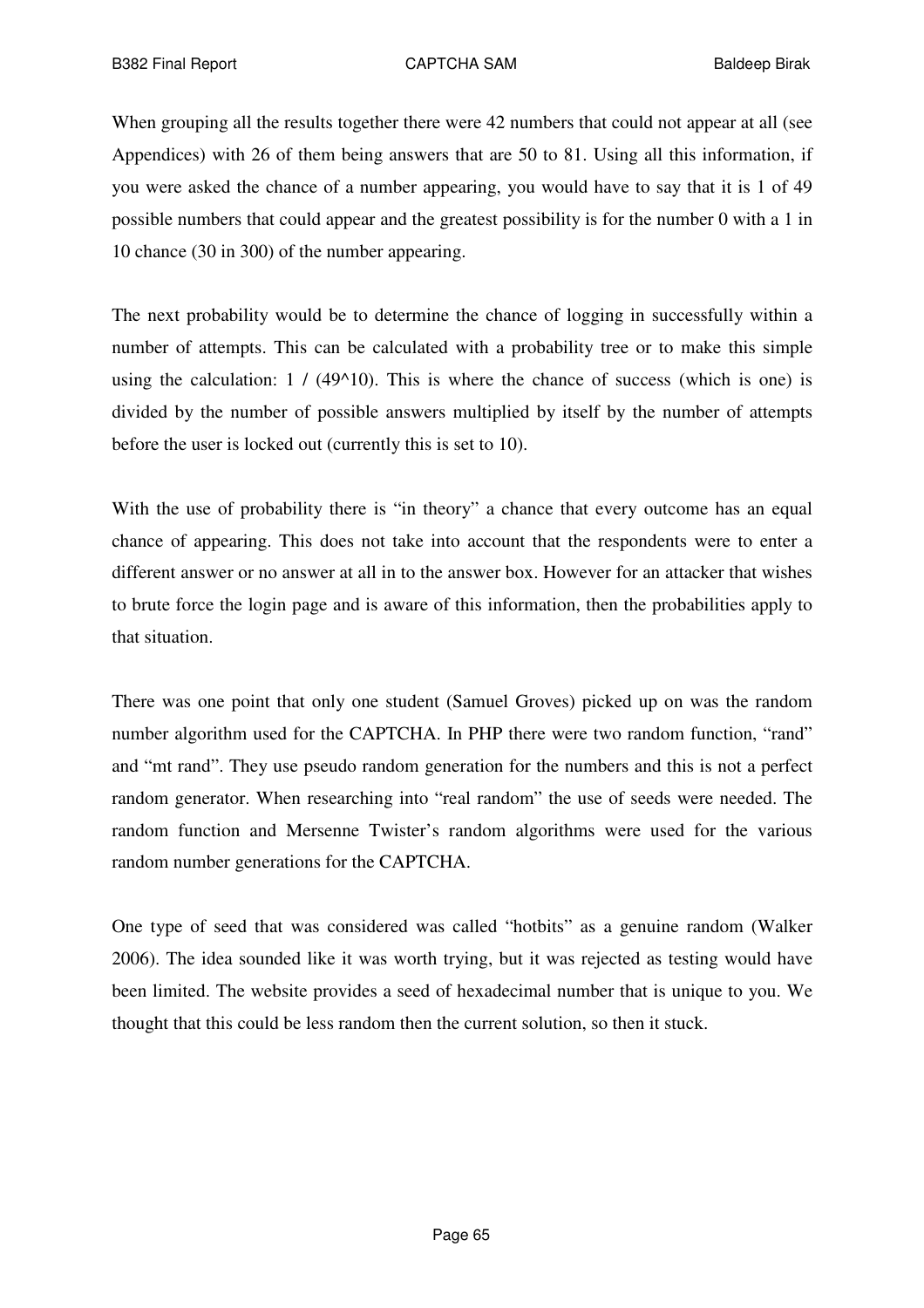# **16 Literature Review**

Back in 1950 a man name Alan Turing invented the Turing Test (Hodges 2001) and this was used to see whether a person could distinguish between a computer and a human. Many years later, in the year 2000 three staff at Carnegie Melon University and another working for IBM (Wikipedia 2004) came up with the concept of the CAPTCHA.

This article wants to show to others that the work carried out in the project can be used by the industry. The aim is to prove that by creating simpler CAPTCHAs we can use them effectively and encourage everyone to use them. Another reason for this article is that organisations like W3C publish a document (W3C 2005) with their opinions where some points that are vague and their paper itself is out dated.

# *16.1 Is this Impossible?*

Looking at W3C's article at the start it mentioned that CAPTCHA "systems make it impossible for users with certain disabilities to create accounts, write comments, or make purchases on these sites". With modern software blind people can use narrative software on the internet. This may add difficulty, but this is by no means impossible. CAPTCHAs tend to be on the registration pages of a website and many online shops just want your card details (such as Novatech, PC World and Argos). All of their registration systems do not require the need of a CAPTCHA, nor do they implement one. If W3C were to enlighten us on the websites they saw, this would be useful.

W3C then say the following statements: "many bloggers claim that CAPTCHA challenges are successful in eradicating comment spam" and then say "any other method of comment spam control should be reasonably successful". If members of the public agree that CAPTCHAs are helping the blogging website then this must be a good thing. Alternatives of CAPTCHAs we found include: the Wordpress "hashcash", "honeypots" and even swapping field names in forms (e.g. name and email).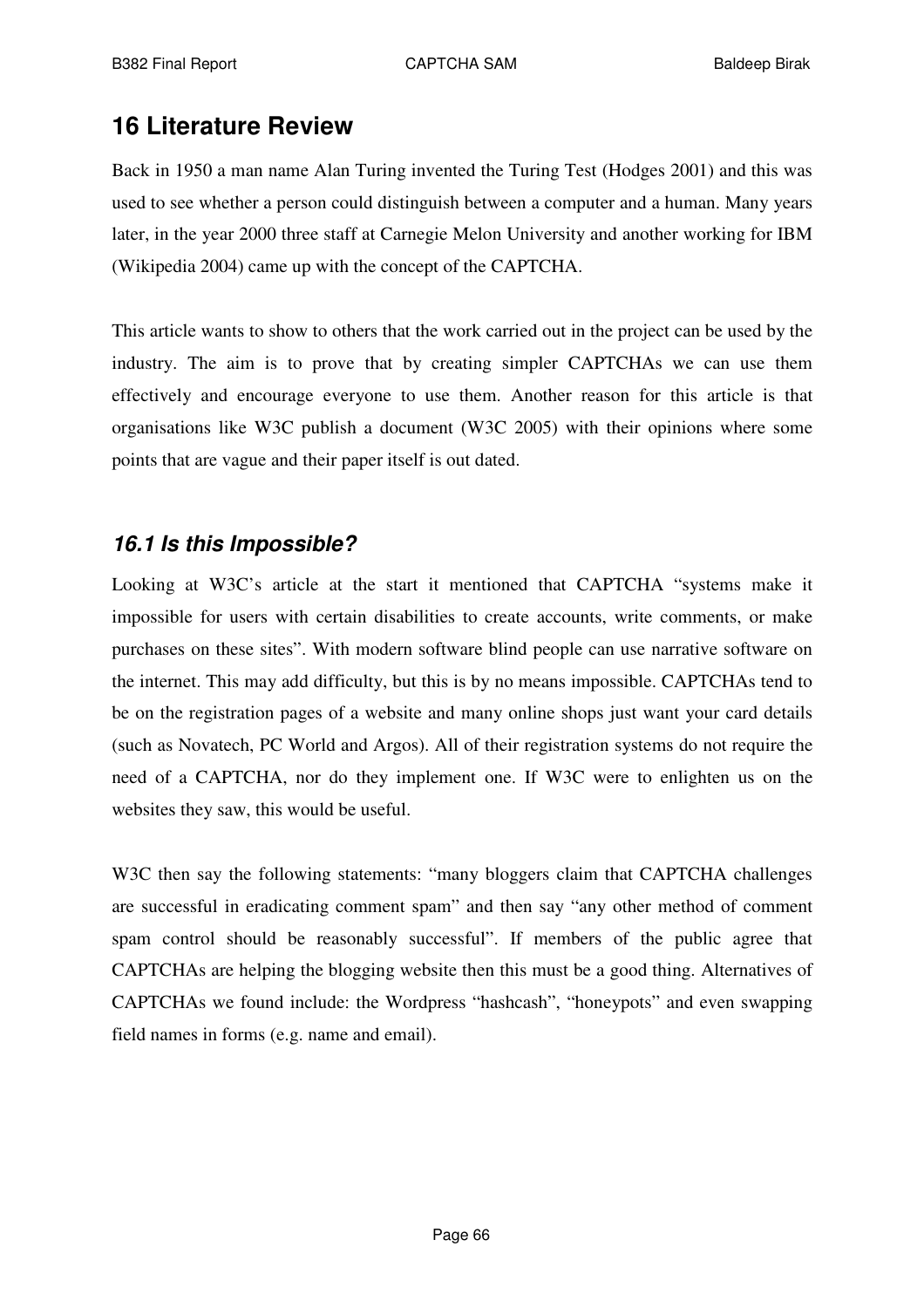# *16.2 The Alternatives*

The system used on Wordpress called "hashcash" (Back 2007) makes use of JavaScript on the user's browser to tell whether if the initial page load was carried out by a human or a bot. This system uses JavaScript on the client and server end to work this out. If a bot loaded the web page then this would not verify with the system. Additionally this would also be a problem in Firefox, Opera and Safari where the user can turn off JavaScript with ease.

The idea of "honeypots" (Batchelder 2008) is to attract a bot to add data into hidden fields on a form. The idea here is that a human cannot see hidden fields so only enters in information in the fields they can see. A bot would enter data into all fields and by validating the form entry on the hidden fields the administrator of the website can combat a percentage of spam on their blogs, forums or other input systems. There are multiple methods to hide text boxes on forms including: html, JavaScript and CSS.

The other option is to switch the order of field entries or even make the user enter one detail in one text box and another detail in the other. A good example of this would be where a name is entered in an email text box and an email is entered in the name textbox. What makes this a good switch is that it makes it easier to validate the data by looking for the "@" symbol.

There are some good and bad points for all three of these alternatives. The "hashcash" system relies on the user to have JavaScript enabled and more and more people are turning this off as a result of how it is used on certain websites. The idea of switching data entry on a form would be confusing to the user of the website. Unless a human read a notice somewhere on the website of what to do, they may be considered as a spammer by the system. The other option of changing two of the text box names with make the prevention only half as good as an spam attacker would just fill the information in the correct order by using the name of the text boxes.

The use of "honeypots" is a great idea to use and was used in this project. This would only work well as long as the browser supports JavaScript and / or CSS, otherwise the html option of hiding text boxes (that is easier to detect) would have to be used. This brings us to another problem of "playback bots" where a human analyses the website and creates the script that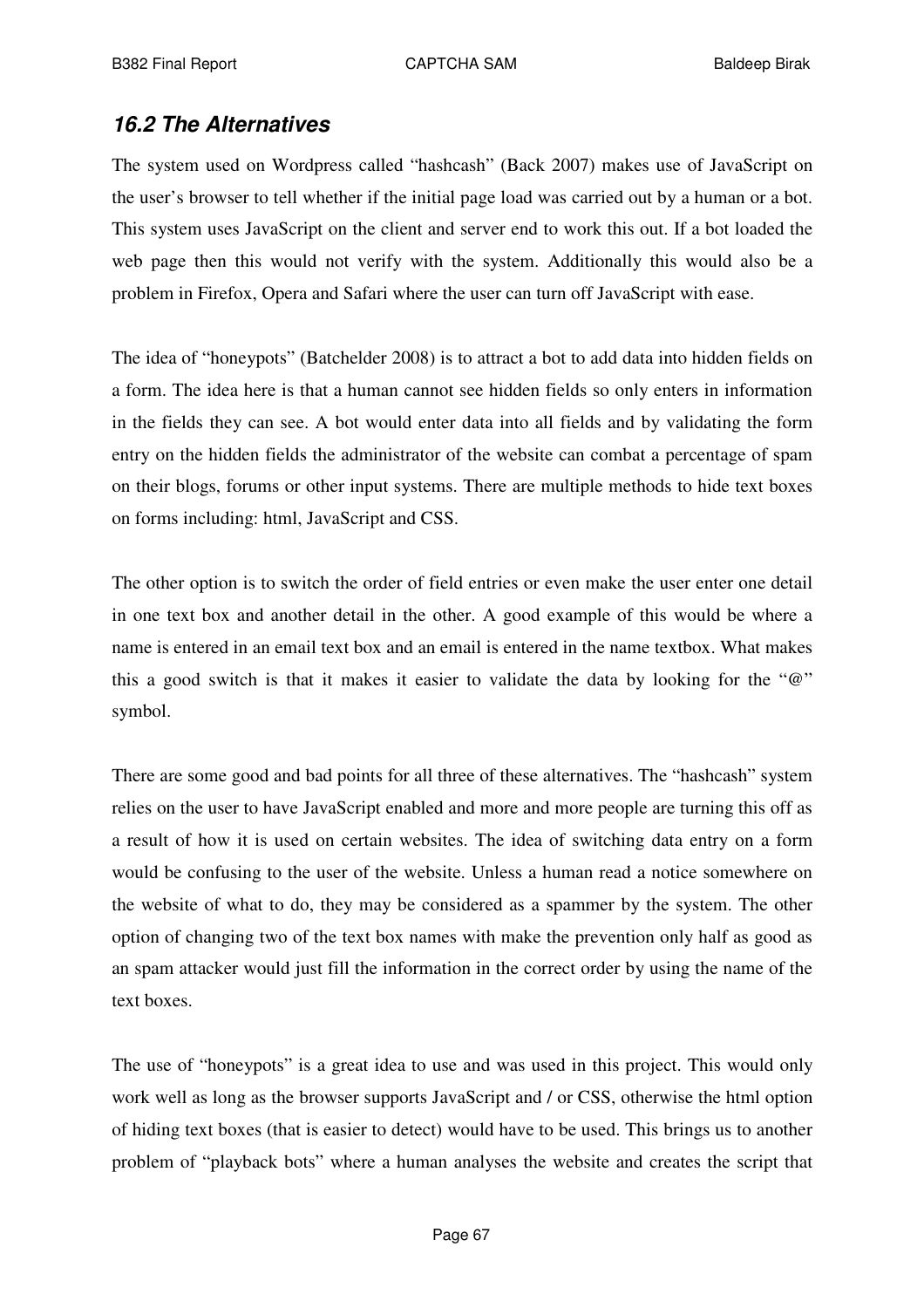avoids these traps. So where W3C say "techniques are as effective as CAPTCHA, without causing the human interaction step that causes usability and accessibility issues" would make this statement false. These alternatives found by us have flaws and in the article W3C do not provide such alternatives. If there are some good systems out there, please show them to us so we can use them.

In the next section of the study, W3C say "the ability to create several accounts to multiply a user's privileges is often the cause for these Turing tests to be put into place". This shows they are aware why CAPTCHAs are used and that they serve a purpose. This is explained in the same paragraph when they say "these sites wish to provide credentials to humans while eliminating robot access to the same resources". This shows they acknowledge the reasons for the use of CAPTCHAs and have no complains about this matter at this time in the article.

# *16.3 Accessibility*

The next agenda is about human rights. Unfortunately there are accessibility issues for people with various disabilities. These include: content on the internet, radio and telephone communications prevent equal access to people who are unfortunately deaf. Where the internet is concerned, not all images have "alt" text for narrator software to speak out to the person. When it comes to CAPTCHAs we feel that there should be a bypass system in place or a CAPTCHA with sound as well. W3C say that the accessibility could break human rights laws.

With a lot of media on the internet, managing to make this accessible to everyone no matter what disability they may have can be a very difficult problem. Unless all website designers are forced (by the power of country wide legislation) to test all their web pages then most of the content around may not be accessible to others. Older computers, operating systems and software could prevent many websites working properly (such as Netscape 4 running on Unix at Portsmouth University) and the argument could be that website designers should make their websites backward computable and by not doing so the human rights law or some other discriminating law could be used against the website.

In the next section of the article W3C go into the use of logical puzzles. The use of "simple mathematical word puzzles, trivia, and the like may raise the bar for robots" but this is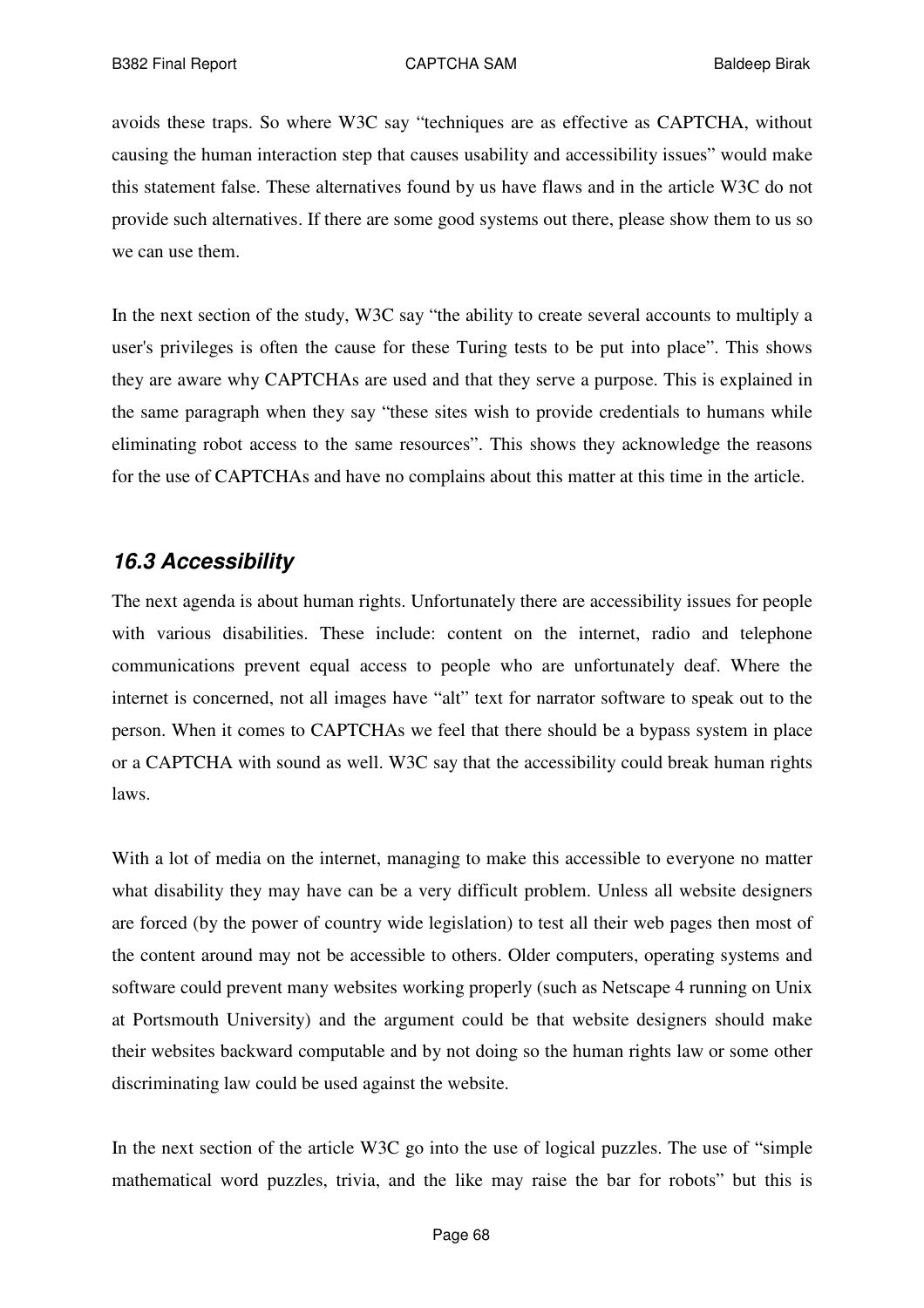"subject to defeat by human operators". If the websites target certain audiences then the CAPTCHA they use can be targeted by: gender, ethnicity and culture. By using puzzles there are limits to the number of possible questions, images or whatever content is shown to the user (as mentioned in section 15.1 - Probability).

For this project there was a target audience of technology students and the use of mathematical equations. Knowing the level of understanding of the audience the evidence from out survey showed that 95% of staff and 96% of students agreed or strongly agreed that the equations were easy to solve. This shows that as long as the CAPTCHA is targeted to the correct audience, it can be used in an adequate place.

# *16.4 Sound CAPTCHAs*

As CAPTCHAs have been developed over time a means to help people with disabilities (such as the blind) has also been looked into. One thing that W3C pick up on is the fact that this type of CAPTCHA is used and websites like Hotmail use sound CAPTCHAs with distortion (background noise).

When testing the CAPTCHA systems used by three of the biggest websites on the internet including: Google's Gmail, Hotmail and Yahoo mail registrations, we found that only Hotmail and Gmail offer the sound CAPTCHA option. Just based on this does not mean they are much better. In fact, out of the three Google are the only company to not offer the ability of generating a new image if the user found the image on the screen difficult to read.

We decided to listen to the CAPTCHAs by Hotmail and Google a couple of times and what was interesting to hear was that Hotmail's CAPTCHA is spoken out once and Googles is spoken out twice every time it is played. This is very useful as the user may not have heard one or more characters with all the distortion (background noise) in the audio CAPTCHAs of these companies.

We tested the CAPTCHA on four of the most commonly used website browsers on Windows and found that Hotmail's CAPTCHA only plays in Internet Explorer (IE versions 6 and 7 were used). The same tests were carried out with Google's CAPTCHA and it worked in IE, Firefox, Opera and Safari. This did require the use of JavaScript and a sound plug-in enabled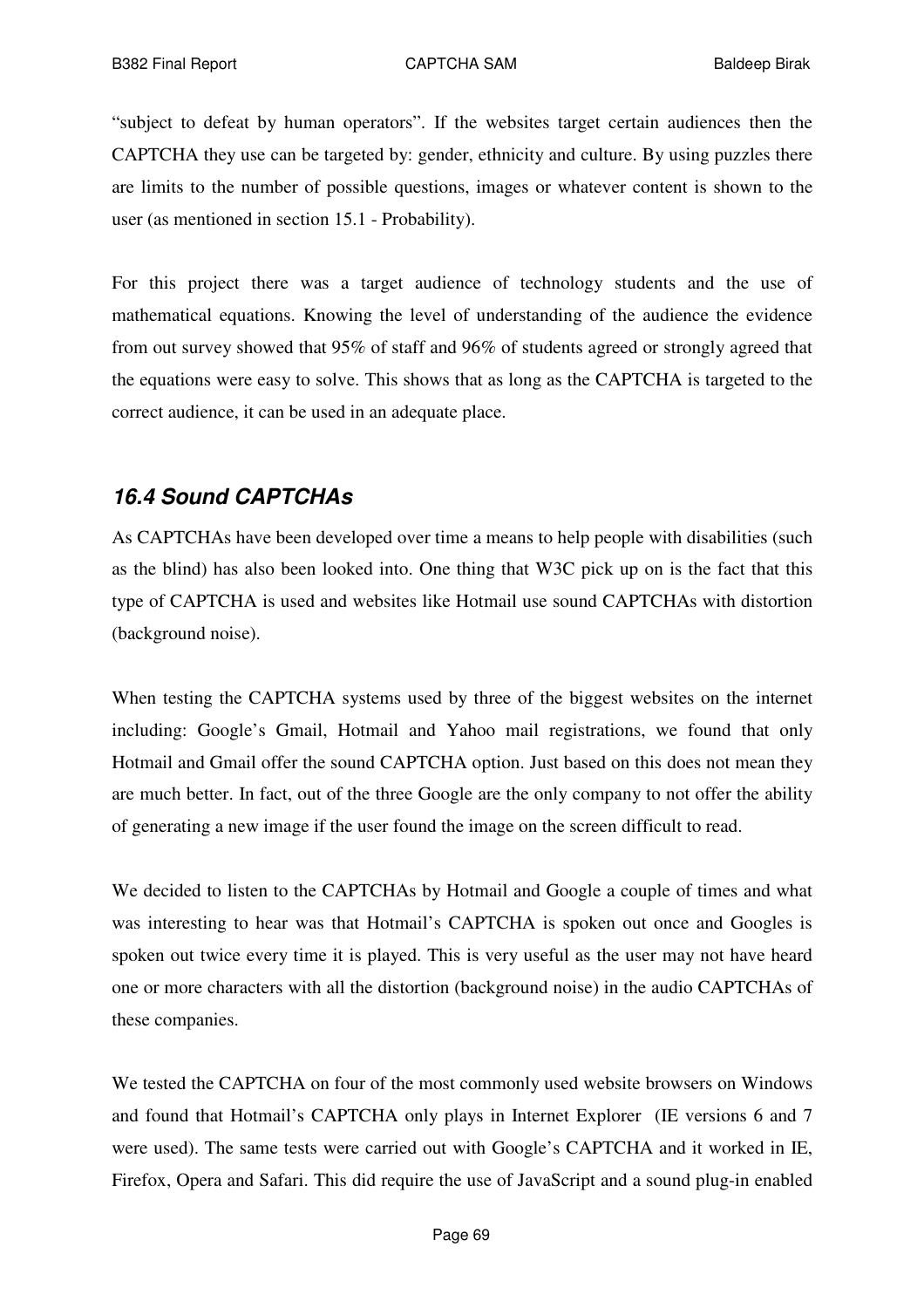on the users machine, but when we turned JavaScript off, a new window appear and the audio plug-in was used to play the sound file using Windows Media Player to QuickTime.

With these types of CAPTCHA it is interesting to note that the text the user sees on the screen and the sound for the audio CAPTCHA is totally different. The only reason we can see for this is that the companies do not wish to help "attackers of the system" break one system through the possible weakness of the other.

The other point noting is that these types of CAPTCHA require one or more media plug-ins to listen to the CAPTCHA. This is not helpful where you do not have administrative (or root) permissions to install a plug-in. Without a working sound card on the machine, this type of CAPTCHA is useless. W3C say that people that "work in noisy environments" are also affected, but why would people working in factories register to a website when then are supposed to be working and corporate computers are not supposed to be used in the workplace for non work related activates. Compared to the traditional CAPTCHA image, this type of CAPTCHA is even easier to break as software can filter certain frequencies of noise even better than humans (Santamarta 2008).

## *16.5 Restricted Accounts*

W3C talk about the use of "limited user accounts" that is not linked to the content of the documentation. They mention that by restricting users to only send a certain amount of emails would help. In our opinion this type of restriction would cause even more registrations to occur that may be abused and by annoying the loyal customers, they would end up moving elsewhere.

## **16.5.1 Spam Filtering**

A true fact from the article is that companies use methods to detect spam such as "hot words" and "Bayesian filtering". Unfortunately no system is perfect and spam will pass the filters to reach your inbox, forums posts and blogs. In some cases a system may think that a genuine message could be spam (a false negative) and you may not see the email that you expected.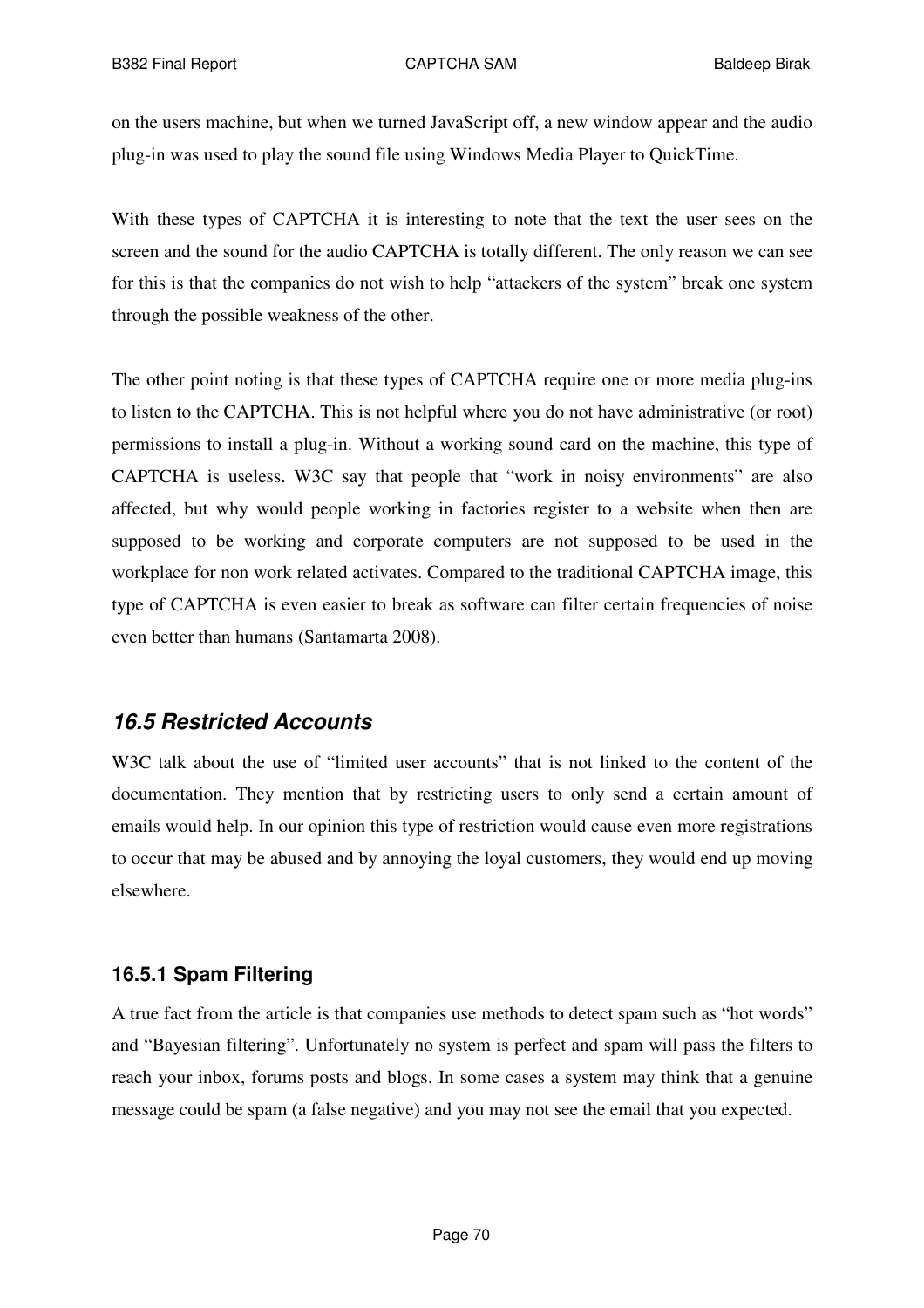On emails the use of image attachments containing text would pass the word filter whereas in a blog or forum post, pictures may not be permitted. The other spam prevention method is to block a number of messages from an IP address, however this is a useless method as spammers use multiple computers, proxies and victims of a worm or Trojan virus to spam others.

For the use of blogs and forums we find that it is useful to implement a CAPTCHA where new posts are instantly visible on the screen. Some administrators decide to implement a post system on blogs and comments of articles (such as BBC) where the comment needs approving by the administrators before it is on the screen. This is particularly useful where the website has an audience of all ages, genders and ethnicity that the content could discriminate against others. With the use of an "accept before display" option on each new post before it is shown to the public, we believe that in this circumstance the website should not use CAPTCHAs altogether.

Another method that can help with spam is the use of heuristics. This is already used with virus software to detect whether a new file or executable may be a virus whether or not it is in the list of virus definitions database on the computer or virus company website. In the W3C article an idea for heuristics is thought of to use the server load (activity level) to determine whether to use an extra authentication to validate a user. This could also be used to invalidate users as there may be a potential bot attack on the system.

These types of methods sound like a good idea but they also have a flaw. If many people are on holiday one day and go to the website, the server load will be higher and then everyone may have to use the extra authentication. This could push them away from using the website altogether. When W3C wished to promote the idea of this, shortly after that they manage to discourage the use of heuristics when using pattern matching algorithms they say that "this is not a good solution".

## *16.6 Secure Systems*

In order to secure down a system W3C mention that "Microsoft and the Liberty Alliance are attempting to establish a federated network identity system". This is good for the large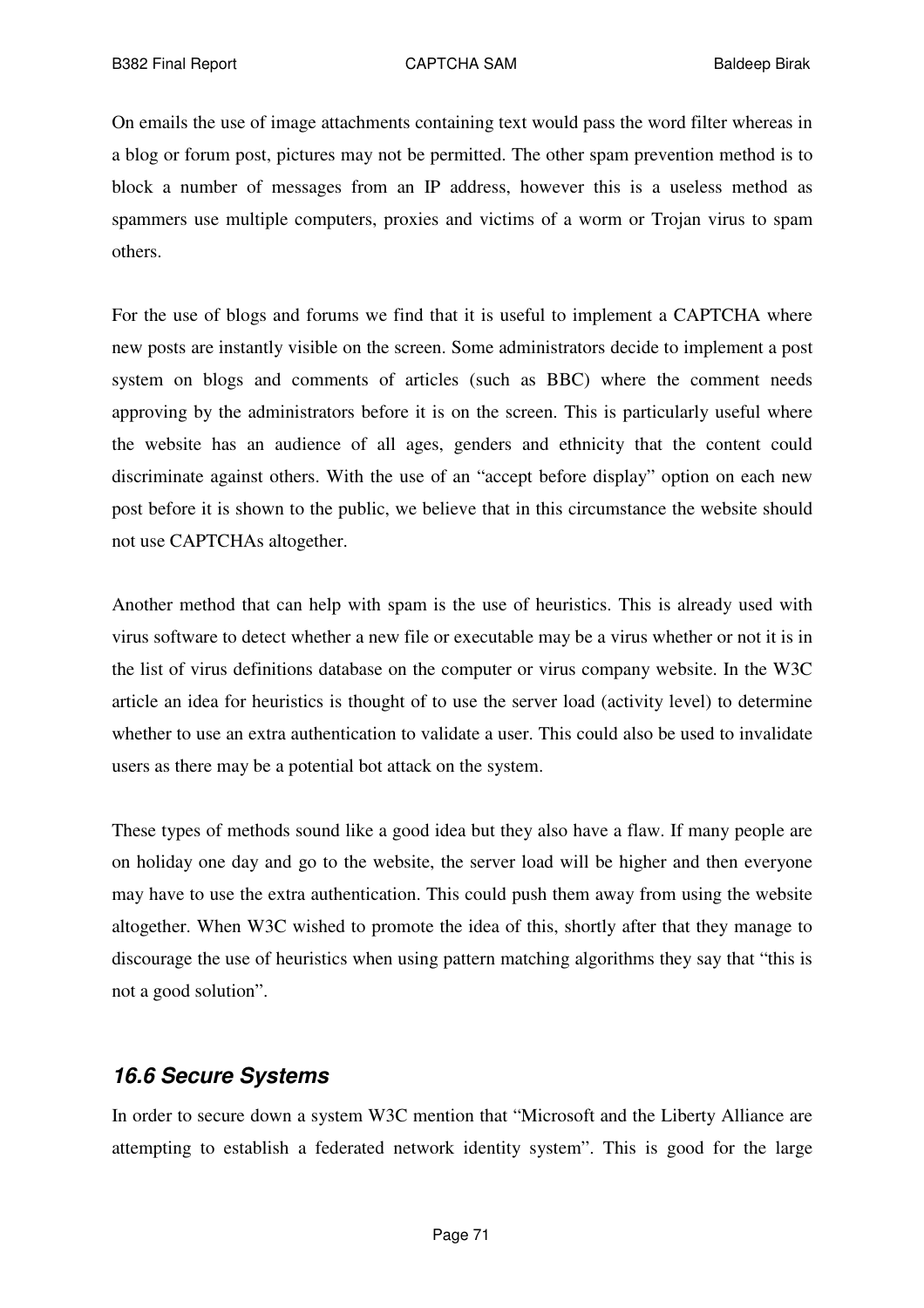company that have millions of customers, but is the cost benefit to the smaller companies worth the purchase of these expensive systems.

Single sign on systems (like Kerberos) are great for the end users as they may not need to use CAPTCHAs to post on the websites, but for the administrators would the costs outweigh the gain? Setting up Kerberos is no easy task and if the "ticket granting" server were to go down, a system would be needed to get this back up as quick as possible otherwise no user can authenticate with the system.

The use of biometrics sounds like the ultimate solution to any system so that we don't have to use CAPTCHAs, passwords, keys, passports or anything else to access whatever we want. If we all used biometrics to login to our email accounts, access our home or to start our car, would we be safe? All this information would have to be help somewhere and the scare factor is that our details could be mixed up or seen by people that may use them for any evil activity.

The last factor about biometrics is cost. If we all brought a finger print scanner to send our information over unsecure internet connections and be verified by a computer on the other end, how much would this cost to check that it all works. The information held about us on general websites should not be anywhere near the amount of information that is on government systems. Over the past year, millions of people's data was on two CDs that held parent's details and their financial information (such as bank account numbers) and this was lost in the post (BBC 2007).

# *16.7 Conclusion*

Our conclusion to this paper is that what people see and hear around the internet should not be taken as the absolute truth. Large organisations that have built up a decent reputation, mislead the public and publish information based on opinion. W3C have done this on a number of occasions where there article lacks any reference of their "so called" findings.

In the paper we found a number of cases where statements were made by people working for the organisation with a lack of hard evidence to back themselves up. The article in question is nearly three years ago and systems have improved since then. People around the internet may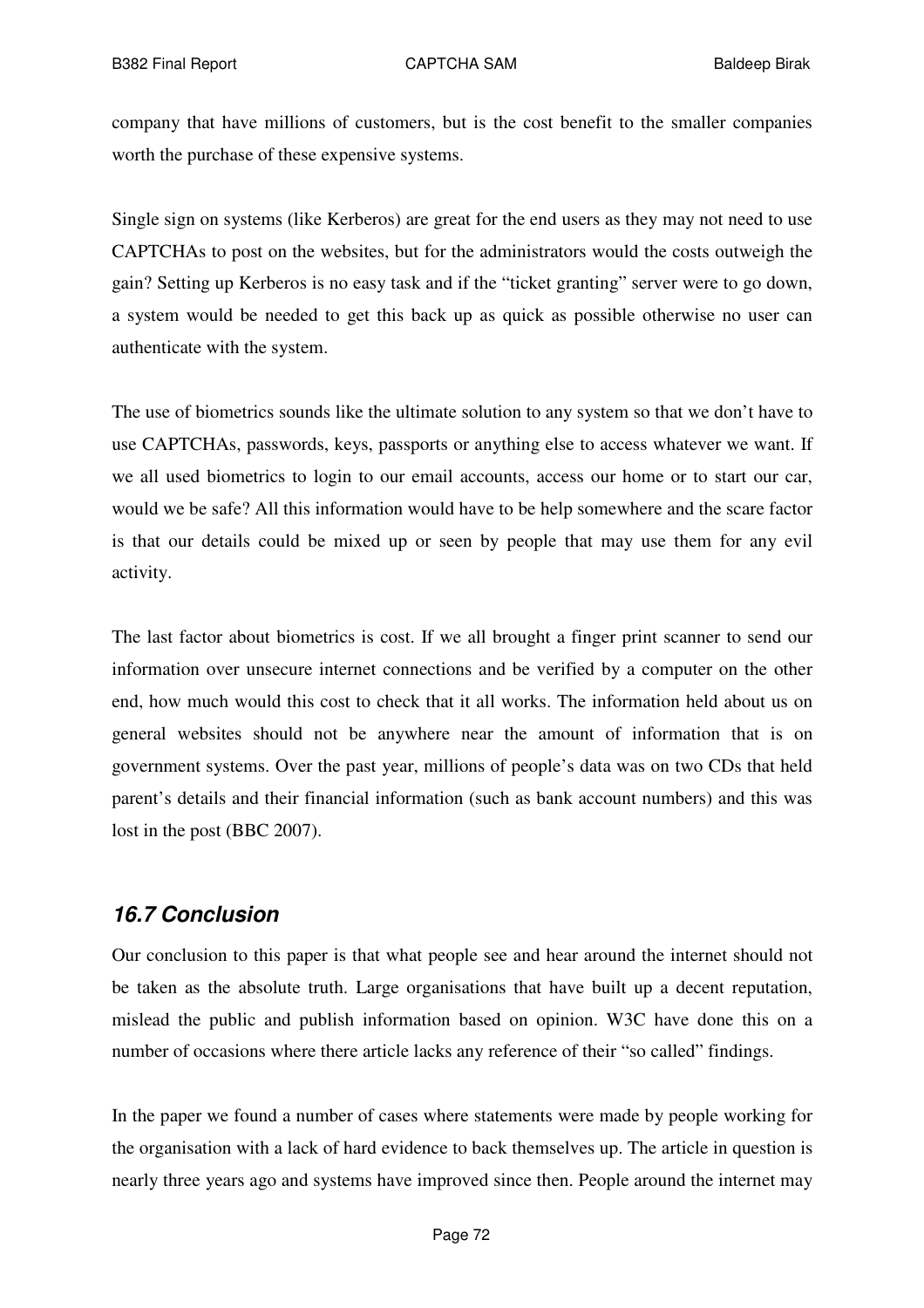link others to the article and this is a bad idea where the article we find is out of date. Some of the information we gathered from our research proves that CAPTCHAs can be readable and easy to use as long as they are implemented correctly with the focus on a target audience.

## **17 Project Conclusion**

This project has been an interesting project right from the beginning. The idea was to create some software and charm the public audience to visit the website and take part in a public survey.

This project required the use of research to find information about surveys to generate good quality questions to ask the public. With all the information from the studies, our questions were ready to go out to the public. Attracting the audience was the most difficult part. In order to make this easier, the website was accessible all day long. The questions had to be easy to understand and the feedback questionnaire was kept small to maximise the number of completed surveys.

By planning the entire process well, the number of feedback responses was just short of 100 responses and this was far higher than we expected. New terminology was learnt such as honeypots, hashcash and cleaning (in terms of feedback analysis) and this was used to a great advantage.

Our findings matched a few of our goals and this was used to write a paper that shows where our findings prove articles from other organisations when it comes to some of their opinions. Hopefully the industry will take note of this and use the information to develop lots of simpler CAPTCHAs to use in rotation that are easier to read for others and maybe even use ASCII CAPTCHAs as they are easier to read.

Where registration system are used, if companies can adopt the idea of a non CAPTCHA registration, this would be just as secure when using an email verification to prove the person really signed up or not. This way not as many spammers would access these systems as they would need to got through a two step process.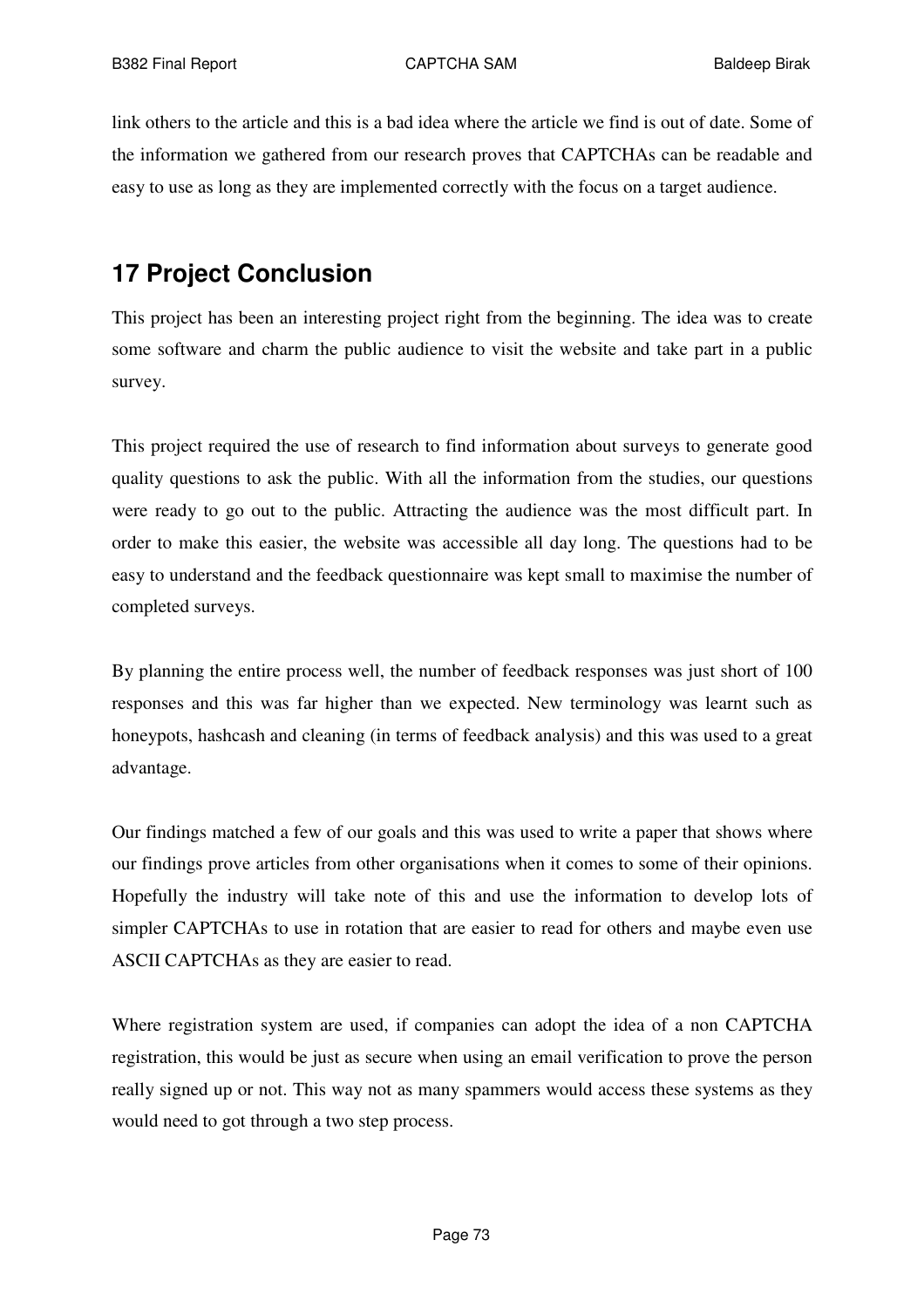## **18 Self Appraisal**

This project was carried out by one person and this person had to take on several roles. These roles included: project managing, report writing, interviewing the public audience, becoming a surveyor and an analyst to organise the results of a public study and use them to prove other research right or wrong.

In order to keep the project on schedule the student had to keep referring to the Gantt chart and make sure the critical path was managed well that the project was ahead of schedule to meet its deadline. One strategy the student had taken was to start the project two weeks earlier, missing out on the Easter break. This proved a wise choice as the amount of time needed to carry out a public survey was too important to do the job to its fullest.

By starting the project earlier, more time was given to come up with the questions for the feedback questionnaire. With the improved questions and being readying for a public survey even earlier the public audience would most likely be asked to participate in the survey from this project and lose their willingness to participate with other studies (in other projects) as the time went on.

This kind of thinking helped the student reach a wider audience and the number of feedback responses reached 95 responses by the last week of the project. This was far higher than the student first imagined and the expectation was at least 70. Whilst all of this was going on, one eye was kept looking at the Gantt chart at least once a week. With the extra work carried out, all these additions were added to the chart as the time went on.

The report has taken an eternity to write up and to make this worse, it was originally written first person. The student was informed to change this and this task took a fair deal of time as the student is not that confident when talking in third person.

Interviewing anyone is no easy task. For this project this was key to how the project would go. This student had to make sure that the correct audience was targeted to represent each year group in the department. Going up to lots of students at random and asking for their help with a pilot study was no easy task. Interviewing students and a member of staff meant that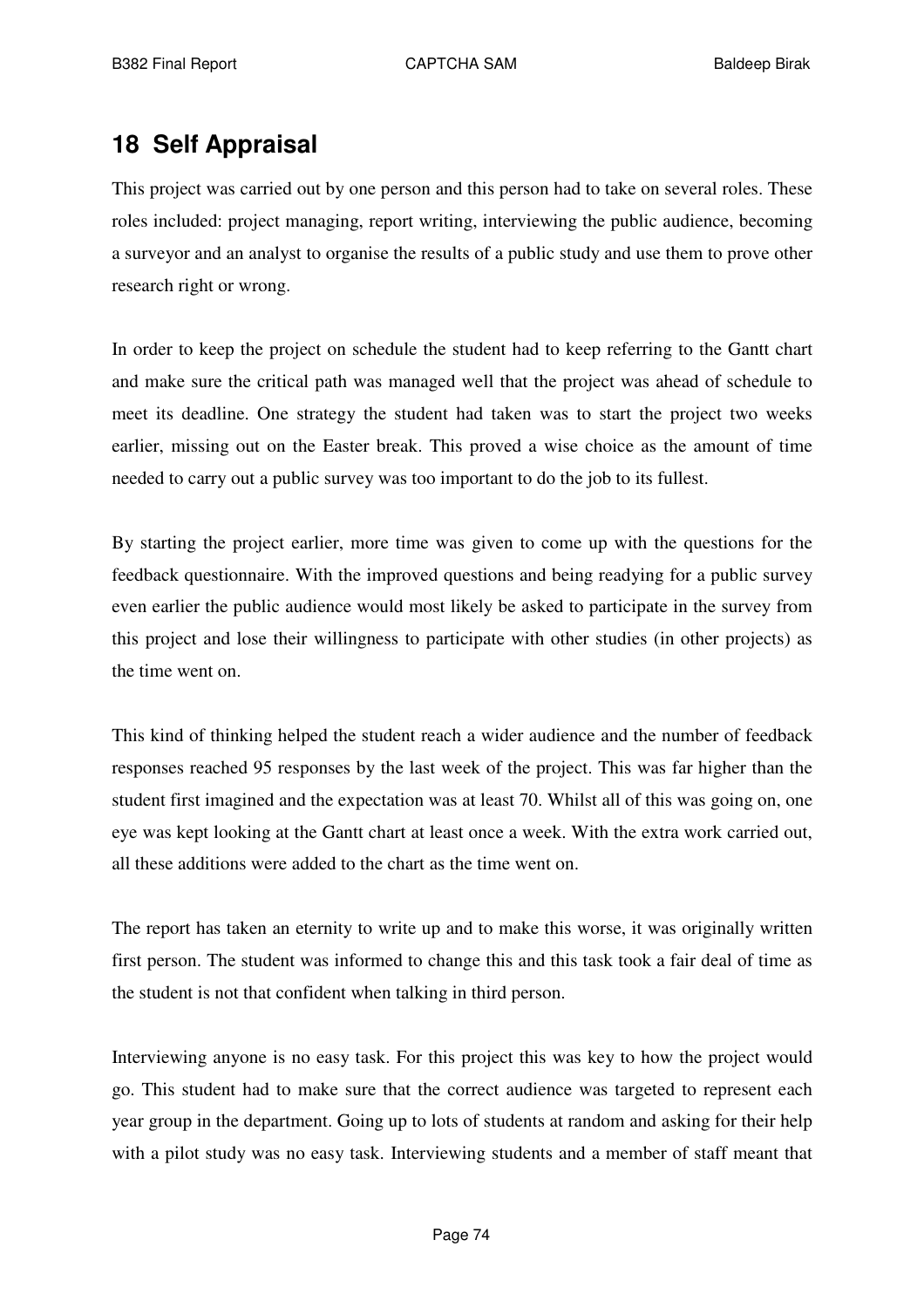the nervous student had to just get on with the task at hand. Rejection was not as easy thing and this had to make the student stronger. The information from this had helped the progression of the survey and how this would go when it was out to the public audience.

Once a student agreed, he had to keep the participant engaged and inform them of the system and how it worked. This had to be communicated well and he had to be prepared for all types of questions. It was vital that the pilot study went well as this was just as important as the public study.

The survey was split into two stages, firstly by creating the questions to use in the survey and making sure that feedback from the others did not affect the student as the questioned developed. Lots of time researching other work, surveys and similar systems meant that the student had good quality questions to use in the survey. After the pilot study was carried out, the student was carrying out the second stage of the survey. This was the public survey that many of the staff and students on the department managed to see and take part in.

The analysis of results had taken place near the end of the survey. Using the earlier work, the student's job was to make the data useful by collating the results and adding some meaning to the figures, linking up answers he found to past studies and maybe even proving other studies wrong where our answers revealed conflicting results. He thought of a great solution to "cleaning" our data and it proved fast reliable and efficient.

The development of the website had taken a long time from start to finish. The problem for the student was that he needed to make sure that it worked and displayed correctly across various OS platforms and a number of website browsers. This may all sound easy but is was one big headache. In order to make the website work across various website browsers he decided to detect a large number of website browsers with the use of a PHP function and this would be used to override the CSS of a main style sheet. This made it easier to alter styles in another browser where the fix (or the correction) would be in another style sheet to display the website correctly between the web browsers.

The student was quite confident with the scripting language because he decided to learn it a few months before the project started and it was good of him to do so. He learnt a lot during this project including: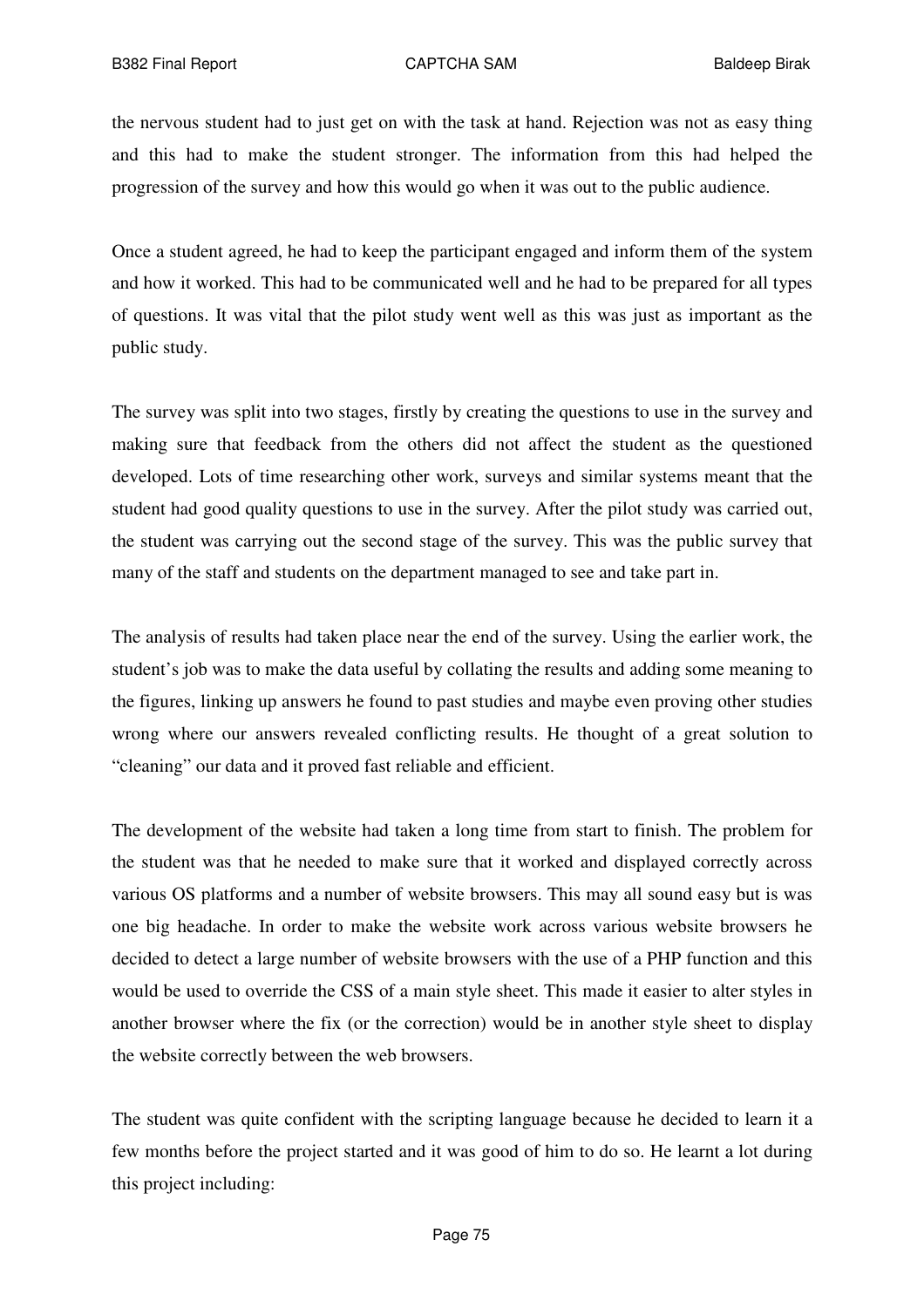- Pagination: to filter a number of records per page.
- Creating a PHP image that was used as the CAPTCHA.
- Using get / request to grab data from the address bar for a query to echo a limited number of results onto one page (see fbresult.php).

He then had to deal with the headache of managing the website on two hosting companies. The file structure was different at University and this meant that the "included" files needed to be configured slightly different as many files were called from different directories in the website structure.

When the website was first transferred to the University system there was another headache that was urgent. This was the problem with SendMail where no emails were sent as the mail server was bouncing all the emails. The solution ended up being the email headers. This was configured in the PHP file and emails were being sent out.

Half way through the project the backup website was down so there was only one single point of failure. After communications from the student and the hosting company, a new hosting company was used along with a new domain name. The backup website was up after a week and there was no longer a single point of failure.

The student worked wonders with the website. Nearly 100 participants saw the website and it looked like the Intranet (before someone changed the website, during the final year projects). That put aside it was functional, easy to use and the newest version of the help section was cleverly coded.

Apart from appraising the student for all his work, thanks must be given to the supervisor of the project student (without gaining any brownie points). The supervisor was never a person to be afraid of. He was always helpful throughout the project and has a brain full of knowledge that we want. Throughout the project he has communicated **brilliantly** with the project student suggesting improvements, direction and he even allowed extra meeting time for the student to answer some new questions that needed fast replies.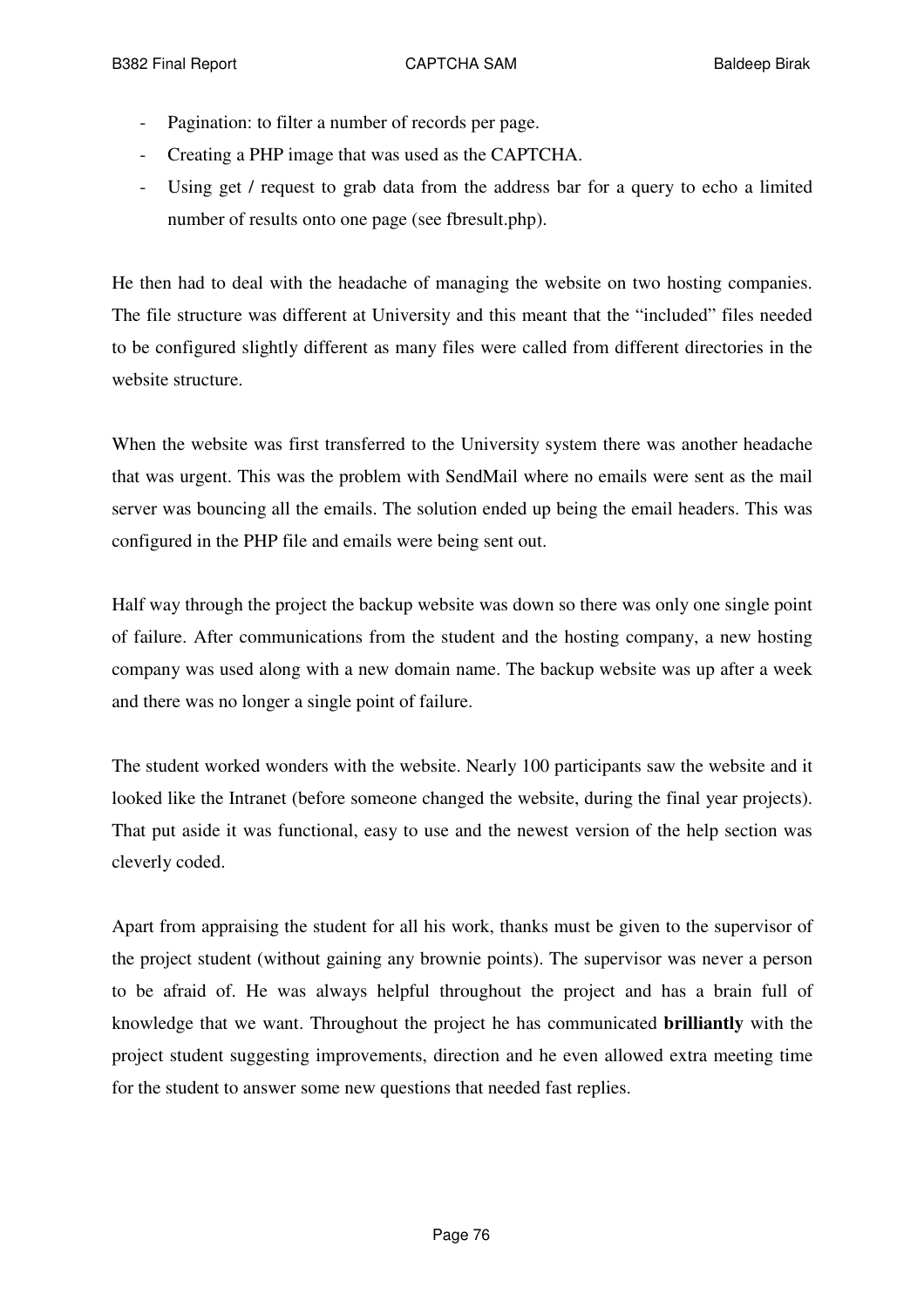### **19 References**

Ahn, L.V. Blum, M. and Langford, J. (2004). Telling Humans and Computers Apart Automatically. Communications of the ACM. 47 (2), p57-60.

Atwood, J. (2006). CAPTCHA Effectiveness. Available: http://www.codinghorror.com/blog/archives/000712.html. Last accessed 25 October 2006.

Atwood, J. (2007). Making a Good CAPTCHA. Available: http://www.buzzwordcompliant.net/index.php/2007/04/21/making-a-good-captcha/. Last accessed 21 April 2007.

Back, E. (2007). WP Hashcash Plugin for Spam. Available: http://wordpress-plugins.feifei.us/hashcash/. Last accessed 28 May 2007.

Batchelder. (2008). Honeypots: better than CAPTCHAs?. Available: http://people.w3.org/~cmsmcq/blog/?p=23. Last accessed 17 January 2008.

BBC. (2007). UK's families put on fraud alert. Available: http://news.bbc.co.uk/1/hi/uk\_politics/7103566.stm. Last accessed 20 November 2007.

Bergin, J. (2008). Anonymous Feedback. Available: http://pclc.pace.edu/~bergin/patterns/FeedbackPatterns.html#anonymousfeedback. Last accessed May 2008.

Claburn, T. (2008). Yahoo's CAPTCHA Security Reportedly Broken. Available: http://www.informationweek.com/news/internet/webdev/showArticle.jhtml?articleID=205900620. Last accessed 17 January 2008.

Coates, A.L Fateman, R.J Baird H.S, (2001). Pessimal print: a reverse Turing test. Document Analysis and Recognition, 2001. Proceedings. Sixth International Conference. 1 (1), p1154.

Connor, ML. (2007). 100 Line simple CAPTCHA JSP (Again). Available: http://www.jroller.com/mlconnor/. Last accessed 23 October 2007.

CVent. (2008). Ten Tips For Creating Effective Online Surveys. Available: http://www.cvent.com/resources/ten-tips.shtml. Last accessed 8 February 2008.

Doctorow, C. (2004). Solving and creating CAPTCHAs with free porn. Available: http://www.boingboing.net/2004/01/27/solving-and-creating.html. Last accessed 27 Jan 2004.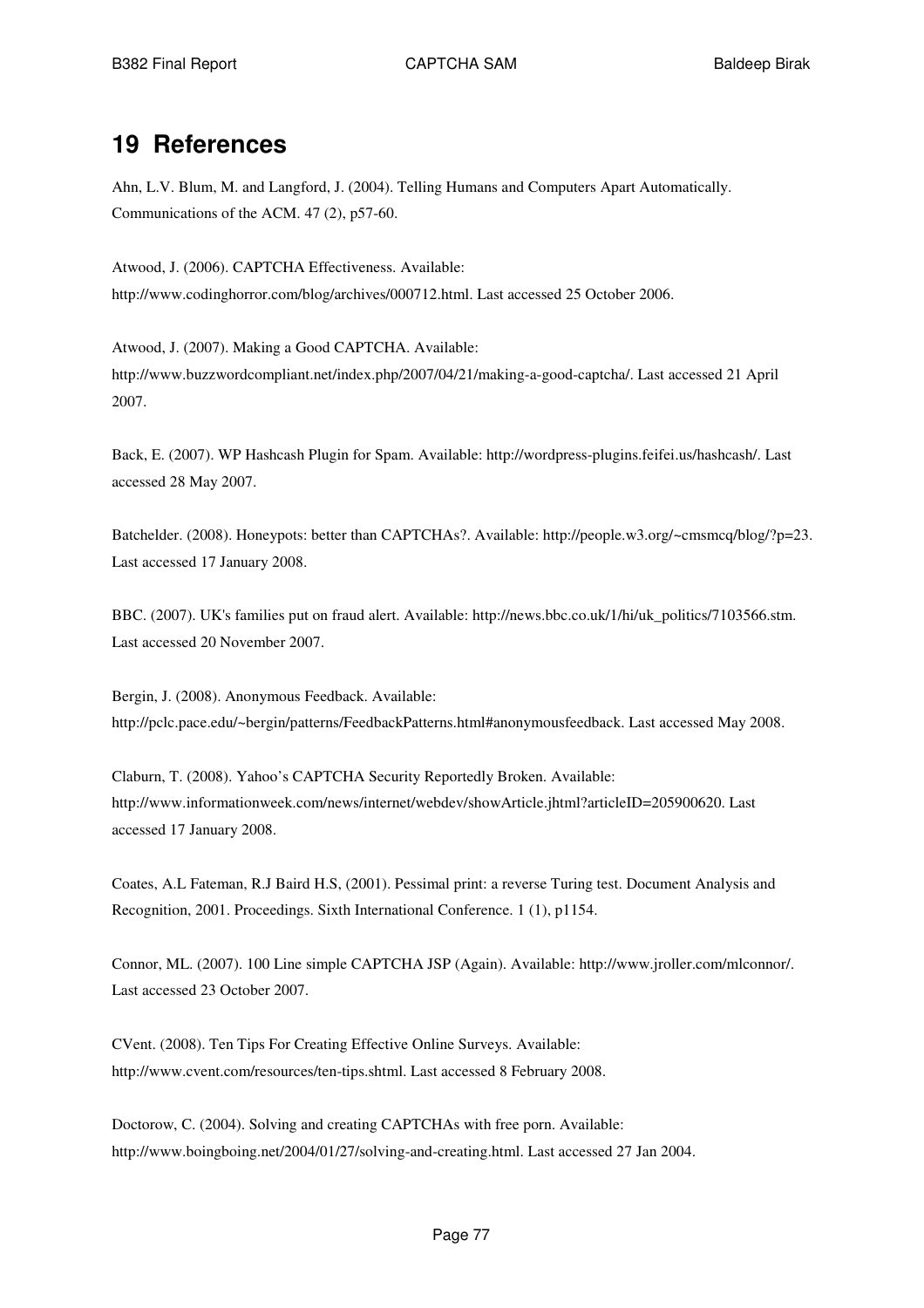Edwards, J. (2008). Beyond CAPTCHA: No Bots Allowed!. Available: http://www.sitepoint.com/article/captcha-problems-alternatives. Last accessed 31 May 2008.

Gearing, A. (2008). Incredi Signup. Available: http://www.incredi.net/signup/details.php. Last accessed 31 May 2008.

Groves, R. M., R. B. Cialdini, and M. P. Couper (1992). Understanding the Decision to Participate in a Survey. Public Opinion Quarterly 56: 475-95.

Hodges, A. (2001). Alan Turing and the Turing Test. Available: http://www.turing.org.uk/publications/testbook.html. Last accessed 03 June 2008.

Iarossi , G (2006). The Power of Survey Design. Herndon, VA, USA: Washington DC. p147-158.

Iarossi , G (2006). The Power of Survey Design. Herndon, VA, USA: Washington DC. p195-218.

Maddaloni, M. (2007). Bad CAPTCHA. Available: http://www.thehotiron.com/index.php/site/bad\_captcha/. Last accessed 18 April 2007.

Oleg. (2007). Is CAPTCHA Useful?. Available: http://www.freearticlesarchive.com/article/Is\_CAPTCHA\_Useful\_/158624/0/. Last accessed 24 September 2007.

PHP Pro. (2006). tppCaptcha. Available: http://thephppro.com/products/captcha/. Last accessed 10 September 2006.

Rapidshare. (2008). Download page. Available: http://rs25.rapidshare.com/files/98942864/Legendary\_The\_Box\_Trailer.rar. Last accessed 31 May 2008.

Rickert. (2008). Email blocking -- our methods. Available: http://www.cs.niu.edu/~rickert/net/email/rejblock.html. Last accessed May 2008.

Leyden, J. (2008). Russian serfs paid \$3 a day to break CAPTCHAs. Available: http://www.theregister.co.uk/2008/03/14/captcha\_serfs/. Last accessed 14 March 2008.

Santamarta, R. (2008). Breaking Gmail's Audio Captcha.. Available: http://blog.wintercore.com/?p=11. Last accessed 5 March 2008.

University, Carnegie Mellon. (2000). CAPTCHA: Telling Humans and Computers Apart Automatically. Available: http://www.captcha.net/. Last accessed 2007.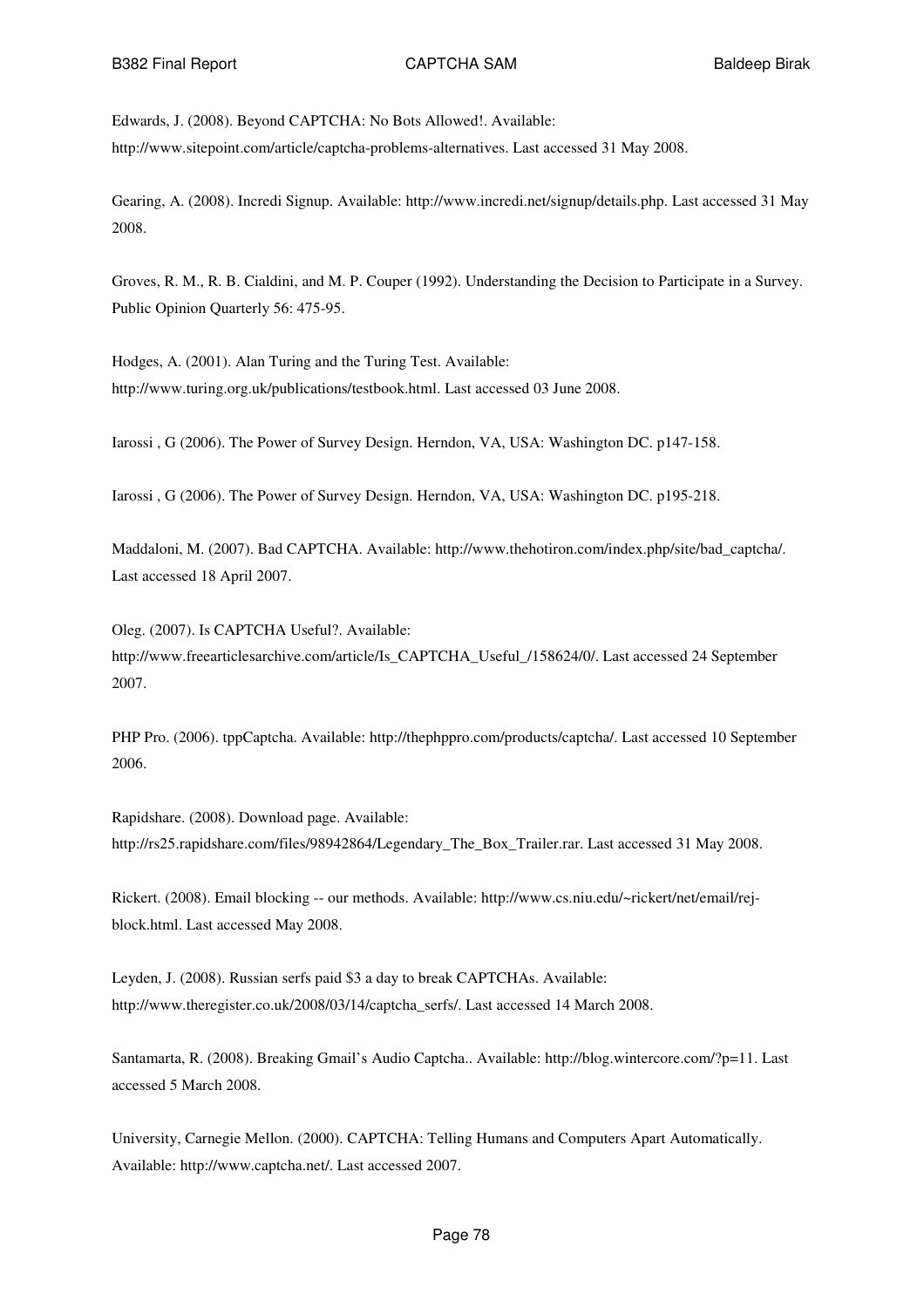University of Portsmouth. (2008). ECE forums. Available: https://Intranet.ee.port.ac.uk/Forums/. Last accessed May 2008.

W3C. (2005). Inaccessibility of CAPTCHA. Available: http://www.w3.org/TR/turingtest/. Last accessed Nov 2005.

W3Schools. (2008). Browser Statistics. Available: http://www.w3schools.com/browsers/browsers\_stats.asp. Last accessed April 2008.

Walker , J. (2006). HotBits: Genuine Random Numbers. Available: https://www.fourmilab.ch/hotbits/. Last accessed 01 September 2006.

Wikipedia. (2004). CAPTCHA. Available: http://en.wikipedia.org/wiki/Captcha. Last accessed 29 May 2008.

Zarar (aka Arsenalist). (2008). Worst CAPTCHA Ever. Available: http://depressedprogrammer.wordpress.com/2008/04/20/worst-captcha-ever/. Last accessed 20 April 2008.